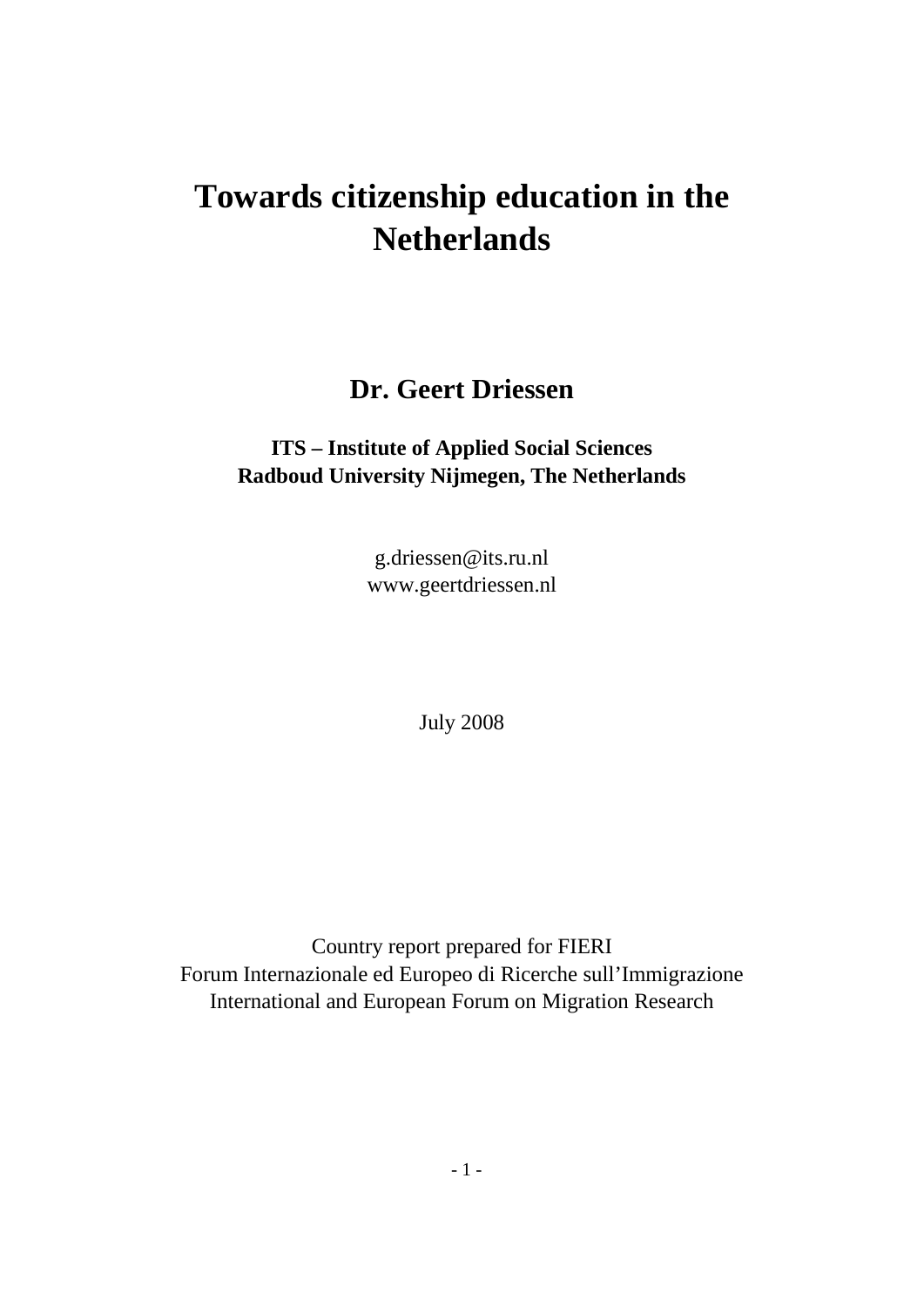# **1. Introduction**

The internationally comparative research project *Formazione alla cittadinanza per stranieri residenti in Italia* deals with the theme of citizenship education. The ultimate goal of this FIERI (Forum Internazionale ed Europeo di Ricerche sull'Immigrazione) project is to compare how citizenship education is addressed in secondary education (i.e., pupils of 14-18 years old) in four different European countries: England, France, the Netherlands and Spain. The focus is on immigrant pupils and schools with a high proportion of pupils with an immigrant background. The main question of this study is whether there are any well-tried projects, lesson packages or textbooks for these specific categories of pupils and schools.

This country report describes the situation with regard to citizenship education in the Netherlands. To facilitate putting the topic in a proper perspective, the report also presents a description of the context of citizenship education in the Netherlands and relevant developments in this context. In this analysis, two levels are discerned, the level of Dutch society at large, and the level of education and schools. Topics covered at the level of society include the history of immigration to the Netherlands, different categories of immigrants, the shift in thinking of immigration as an asset to immigration as a problem, the change in policy of integration with maintenance of the own culture to downright assimilation, and integration and active citizenship as an individual obligation and responsibility. Topics at the level of education include an explanation of the structure of the Dutch education system, an overview of successive policies on social and ethnic educational inequality, the effectiveness of these policies, the present educational position of immigrant pupils, and the introduction and implementation of citizenship education.

In the next chapters, this report thus successively describes the following topics:

- immigration to the Netherlands:
- the Dutch education system;
- <span id="page-1-0"></span>• policies on integration and citizenship;
- citizenship education.<sup>[1](#page-0-0)</sup>

Various methods were used in the present study, namely a search and analysis of the

 $<sup>1</sup>$  In The Netherlands, the official term for citizenship education is *burgerschapskunde* (literally:</sup> 'knowledge in terms of learning and skill of citizenship').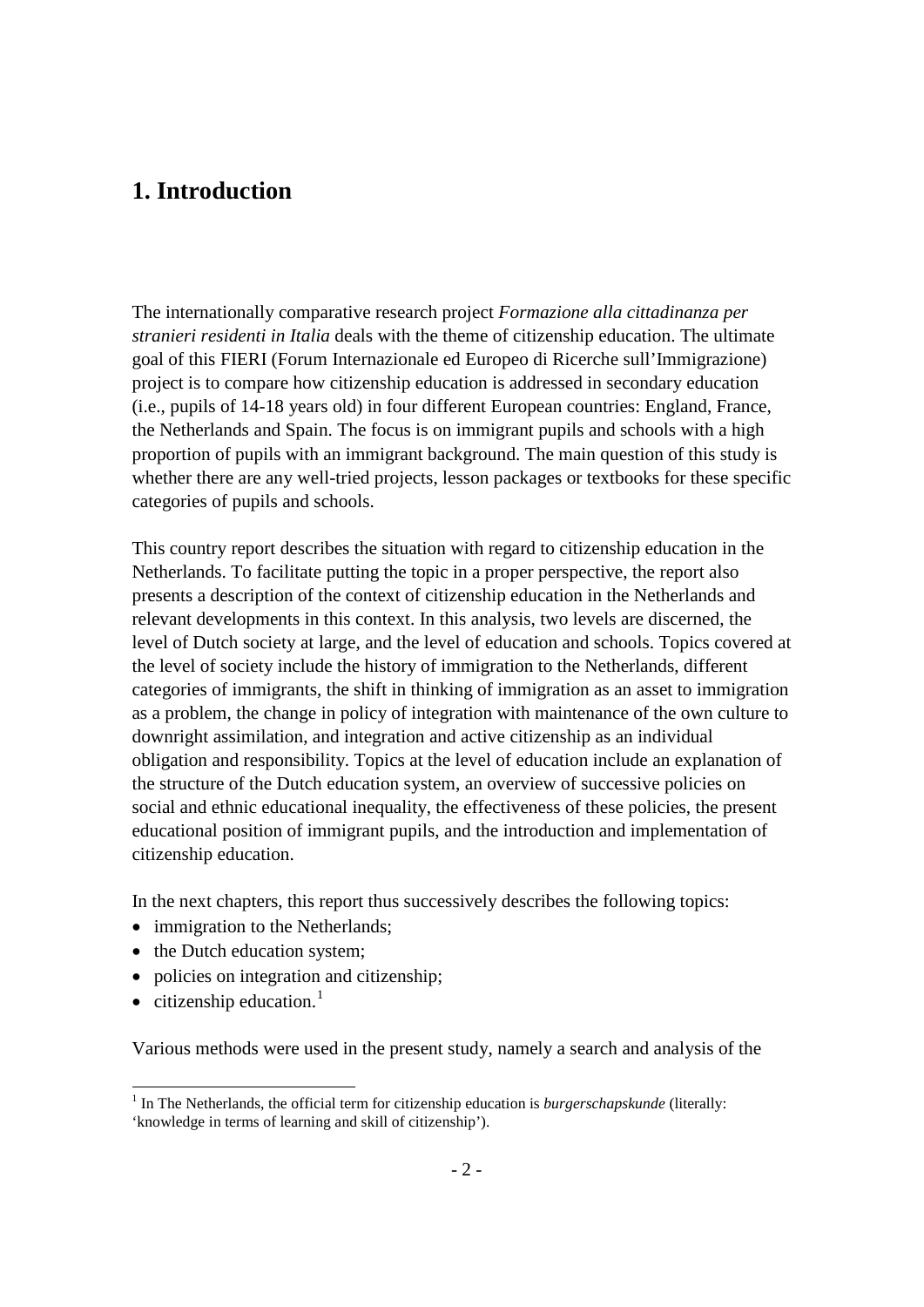relevant literature in (digital) libraries, an internet search of organizations in the field of citizenship education and websites on citizenship education projects, programs and textbooks, and consultation of a number of national experts.

Regarding the latter, the author wishes to thank the following persons for their information and advice: professor dr. Wiel Veugelers, University for Humanistics Utrecht; dr. Femke Geijsel and Maartje van der Niet, M.A., Graduate School of Teaching and Learning, University of Amsterdam; dr. Anne Bert Dijkstra, Inspectorate of Education; Jeroen Bron, M.A., and Hans Hooghoff, M.A., National Institute for Curriculum Development (SLO), Christel Broekmaat, National Information Center Teaching Materials (NICL); Cees de Wit, M.A., and Irene de Kort, M.A., KPC Group; and Tineke Vogelaar and Marcus Roggeveen, Essener Publishers.

Dr. Geert Driessen [2](#page-1-0) Malden, The Netherlands, July 2008.

<span id="page-2-0"></span> $2^{2}$  Dr. Geert Driessen is a senior educational researcher at ITS (Institute of Applied Social Sciences) of the Radboud University Nijmegen, The Netherlands. His major research interests include education in relation to ethnicity/race, social milieu and sex/gender; other themes are parental participation and engagement; school choice; religion and religious schools; Islamic schools; integration and segregation; participation and citizenship; preschool and early school education; bilingual education; dialects and regional languages; educational policy; compositional and peer group effects. E-mail: g.driessen@its.ru.nl. Web: www.geertdriessen.nl.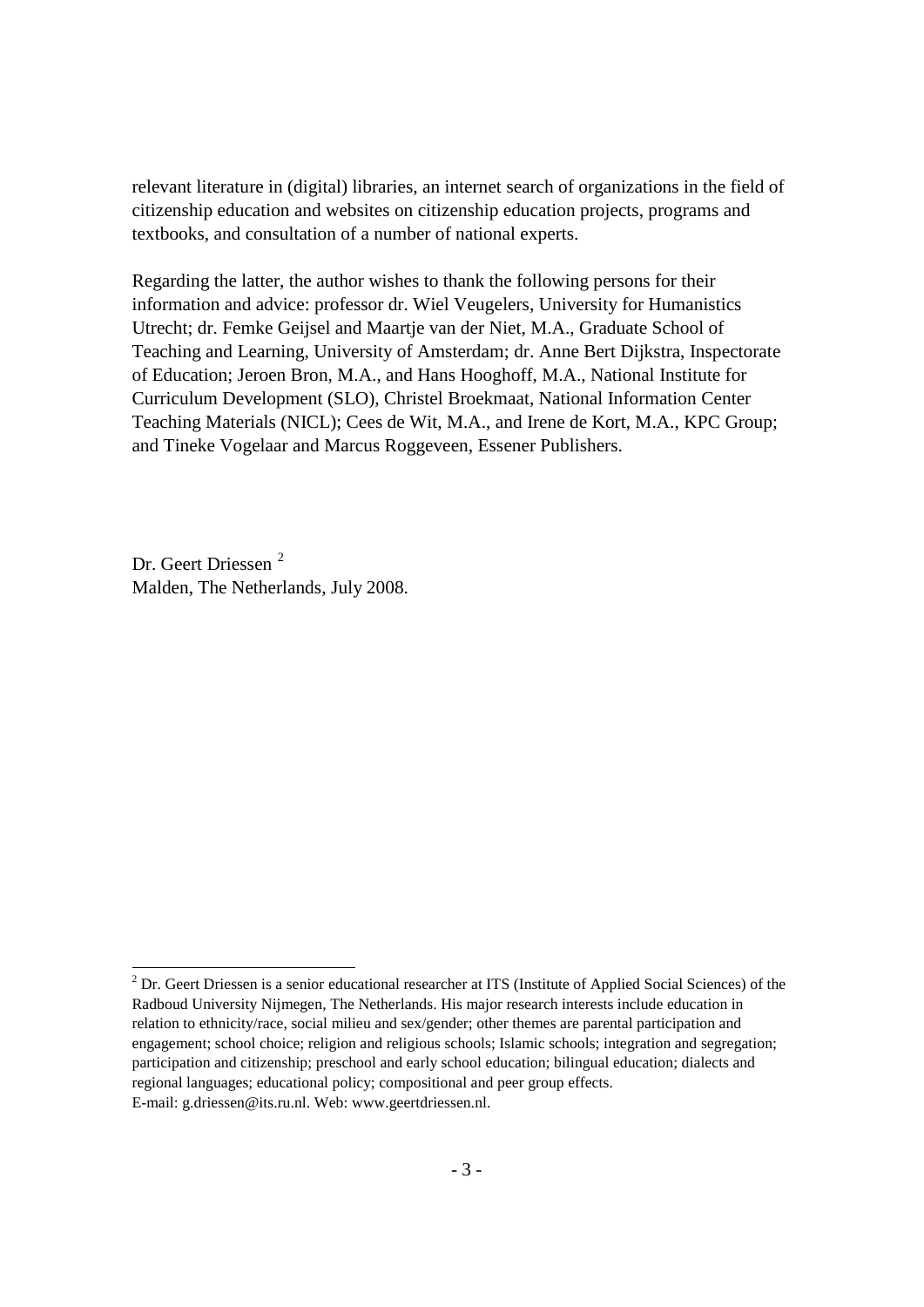# **2. Immigration to the Netherlands**

# **2.1 The influx of immigrants**

Since the Second World War, the Netherlands, like many other Western European countries, has been confronted with an influx of large groups of immigrants. These immigrants differ in a number of respects from not only the receiving society but also from each other. Which categories migrate to which countries depends on the historical, political, and economic contexts of both the country of departure and the country of receipt. The manner in which the receiving countries react to the arrival of immigrants greatly varies (Banks, 2008; Koopmans & Statham, 2000; Van het Loo, De Spiegeleire, Lindstrom, Kahan & Vernez, 2001). And there are also major differences in the manner in which immigrants deal with the expectations and demands of the receiving society (Portes & Rumbaut, 1996; Zhou, 1997).

### **2.2 Categories and numbers**

Depending on the definition used, the number of immigrants<sup>[3](#page-2-0)</sup> in the Netherlands in 2008 varies from 6.2 to 19.6 percent of the total Dutch population of 16.4 million. Two main categories can be discerned, Western immigrants and non-Western immigrants. Application of the criterion 'country of birth'<sup>[4](#page-3-0)</sup> in 2008 showed the former category to constitute 8.8 percent and the latter category 10.8 percent of the total Dutch population (CBS, 2008). A further division results in four categories of immigrants:<sup>[5](#page-3-1)</sup>

- 1. *Immigrants from Western countries*, such as Belgium, Germany, the UK and USA. The main reason for their stay in the Netherlands is that they work here. Most of them have an intermediate or higher level of education.
- <span id="page-3-2"></span>2. *Immigrants from former colonies*, with the main countries being the Antilles and Surinam. As a result of their colonial ties with the Netherlands, these immigrants

 <sup>3</sup> In the official policy documents, (scientific) literature, and media, such terms as 'immigrants', 'ethnic minorities', 'cultural minorities', and 'minorities' are being used interchangeable. Often it is not clear whether the terms refer to first-, second- or (even) third-generation immigrants. In this paper this custom is – therefore – being followed.

<span id="page-3-0"></span> $\frac{4}{1}$  The person was born abroad and/or at least one of his or her parents was born abroad.

<span id="page-3-1"></span><sup>&</sup>lt;sup>5</sup> In addition to these legal immigrants, the Ministry of Justice estimated there to reside between 75,000 and 185,000 illegal immigrants in the Netherlands in the period April 2005 – April 2006 (MinJus, 2007).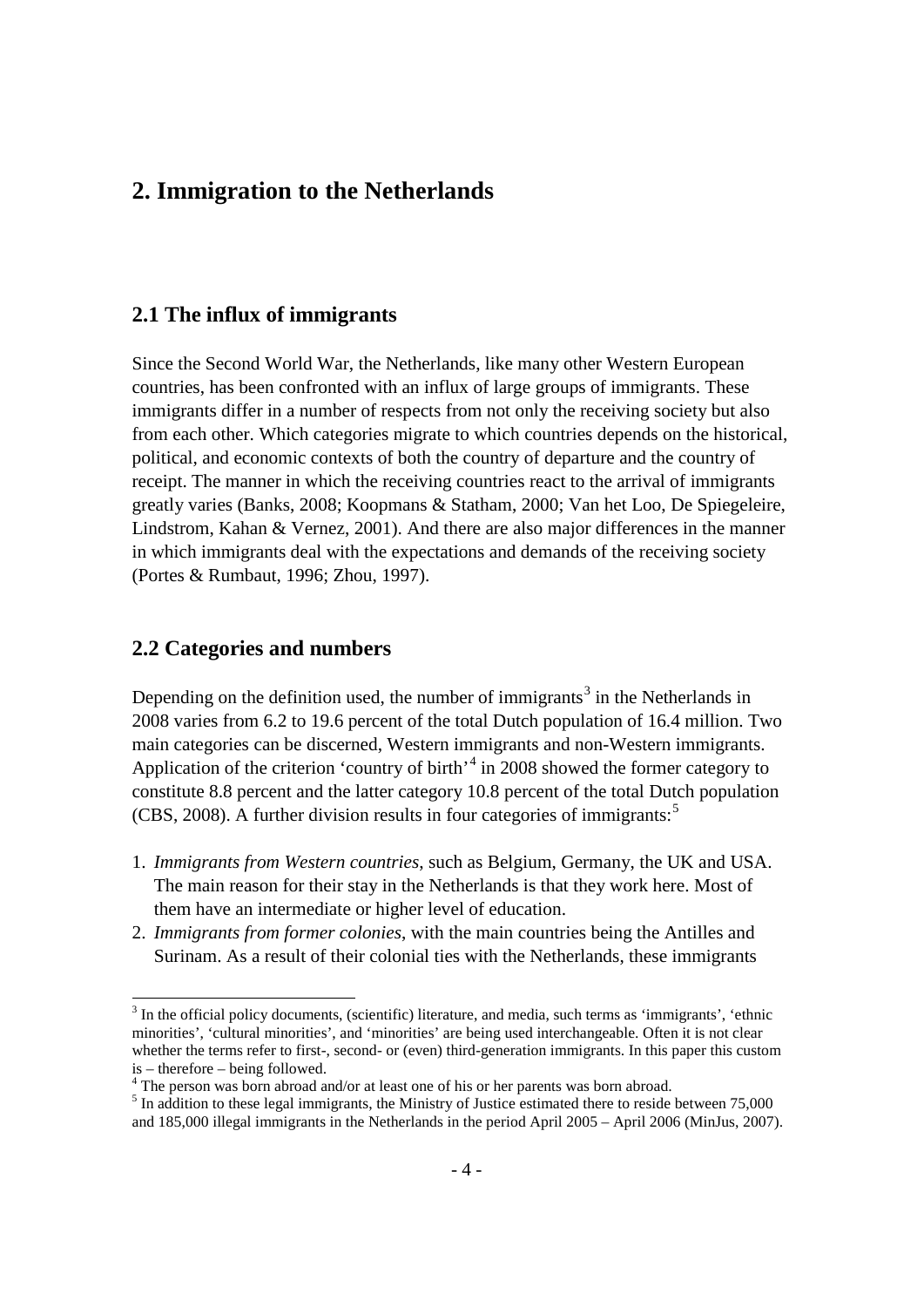often were already familiar with the Dutch language and culture. These immigrants arrived in various waves; earlier waves mainly came to the Netherlands to study here, later waves often came for economic reasons, that is, because of the deplorable economic situation in their home countries. The latter category often has had little education. Because most of them have a Dutch passport and are Dutch citizens there is no restrictions to their immigration.

- 3. *Labor immigrants* (so-called 'guest workers') from the Mediterranean area arriving in the Netherlands in the 1960s and subsequent waves of immigration for purposes of family reunification and family formation. $6\overline{6}$  $6\overline{6}$  The main countries of origin are Turkey and Morocco; countries with much smaller numbers of immigrants are Spain, Portugal, Italy and Greece. One characteristic shared by the Turkish and Moroccan immigrants is their low level of education. Furthermore, their language and culture are very different from the Dutch language and culture. And a distinction that has received increased emphasis since the '9/11' catastrophe is that of religion: almost all of the Turkish and Moroccan immigrants to the Netherlands are Muslim (Driessen, 2007). In contrast to the integration process of the Turkish and Moroccan immigrants, the integration of the other Mediterranean groups went rather smoothly. Reasons for this are undoubtedly the fact that these immigrants often married with Dutch persons and mixed with the Dutch population, that they were Christians/Catholics, and that their goal was building a new life in the Netherlands.
- 4. *Refugees/asylum-seekers*, who came to the Netherlands for political reasons. This constitutes a heterogeneous category of immigrants coming from Eastern Europe (e.g., former Yugoslavia, Russia), Africa (e.g., Somalia), and the Middle East (e.g., Iran, Iraq, Afghanistan). One characteristic almost all asylum-seekers share, however, is that they are Muslim. The number of asylum-seekers has drastically decreased over the past few years. While there were 44,000 requests for asylum in 2000, this number was less than 10,000 in 2007.

Table 1 provides an overview of the exact number of immigrants in each of the categories mentioned.

<span id="page-4-0"></span> <sup>6</sup> Until recently some 75 percent of Turkish and Moroccan young people had a partner coming over from the country of origin (Hooghiemstra, 2003). While the total number of such marriage immigrants was 11,000 in 1995, the total in 2002 was 21,000. This form of immigration has undergone severe criticism because the integration process must be repeated from ground zero in such cases (WRR, 2001). Immigrants with little or no education, no mastery of the Dutch language, and unfamiliarity with the Western culture are most typically involved. This situation has, according to the government, not only adverse consequences for the marriage immigrants but also for any children they may have. Since 2006, the government has imposed severe restrictions on these so-called 'import marriages' (Driessen & Merry, 2006). As a consequence, since then less and less Turkish and Moroccan youngsters in the Netherlands have been marrying brides and bridegrooms from Turkey and Morocco.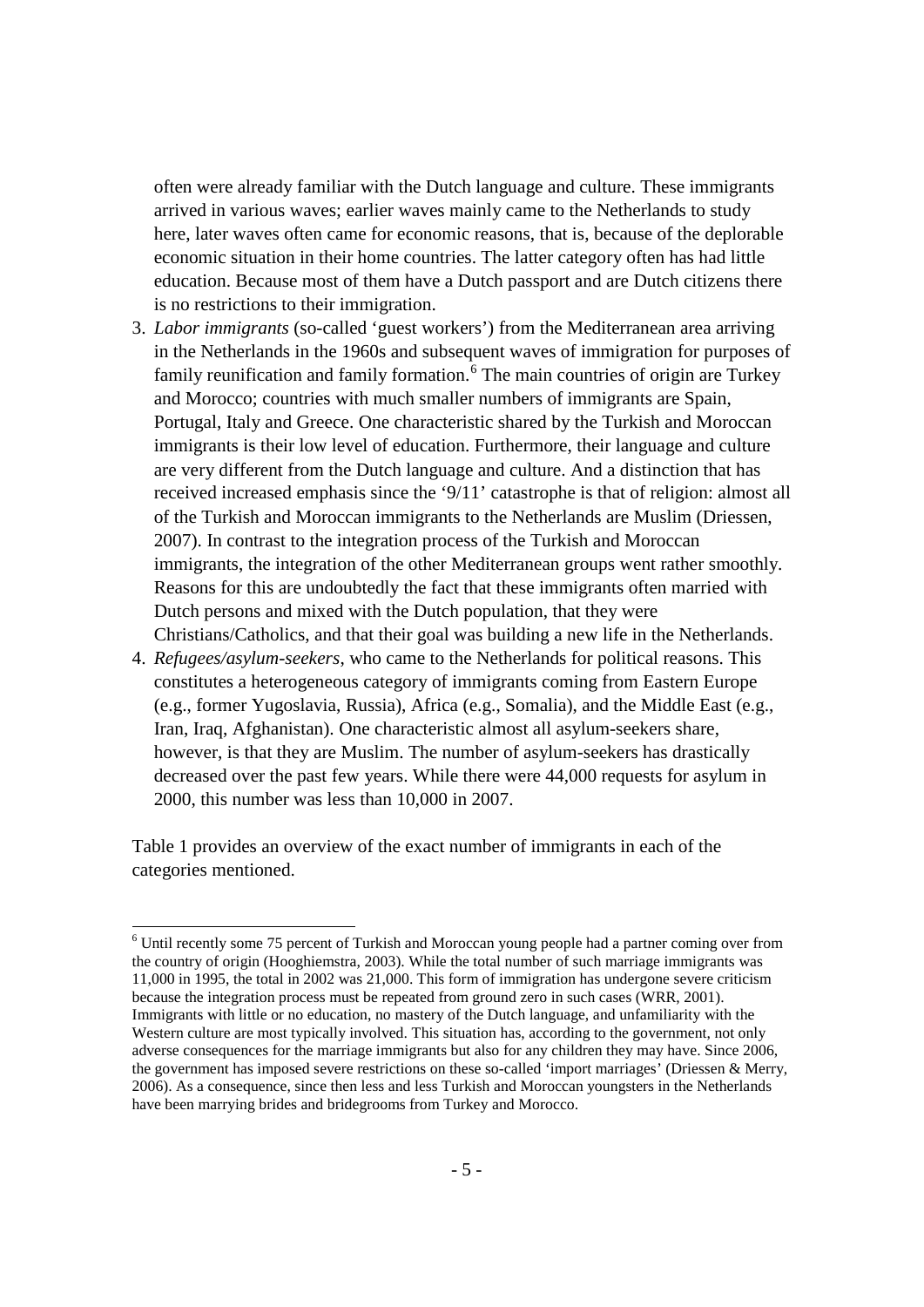| Total Western immigrants     |                 | 1,450,101  | 8.8%  |
|------------------------------|-----------------|------------|-------|
| Total non-Western immigrants | Of whom:        | 1,766,154  | 10.8% |
|                              | Antilleans      | 131,387    | 0.8%  |
|                              | Surinamese      | 335,504    | 2.0%  |
|                              | Turks           | 368,600    | 2.2%  |
|                              | Moroccans       | 335,679    | 2.0%  |
|                              | Asylum-seekers* | 9,730      | 0.1%  |
| Total population             |                 | 16,404,282 | 100%  |

**Table 1.** Number of immigrants in the Netherlands per January 1, 2008

\* Total asylum requests in 2007 Source: CBS (2008)

### **2.3 Immigration as a problem**

In the remainder of this report the focus is on the non-Western immigrants. Most of them reside in the four big cities in the west of the Netherlands: Amsterdam, Rotterdam, The Hague and Utrecht. And within these cities many are concentrated in certain highpoverty boroughs. Contrary to immigration from Western countries, immigration from non-Western countries is increasingly being viewed as a problem in the Netherlands, and a number of different reasons for this can be cited. To start with, immigrants have become much more visible during the past few decades as a result of not only their increasing numbers but also as a result of primarily their outward characteristics and behavior. With respect to the latter, for example, considerable media attention has been paid to the fact that immigrants are strongly overrepresented within the domains of crime in general and particularly crime accompanied by physical violence (Bovenkerk, 2002; Overdijk-Francis & Smeets, 1998). Especially Moroccan and Antillean youth have a bad reputation. Another contributor is the growing recognition of the fact that the current welfare state — which immigrants disproportionately rely upon — cannot be maintained. In part because they are frequently lower educated, do not have sufficient mastery of the Dutch language, and are discriminated against at times, immigrants make a far greater use of such social services as unemployment, disability, and welfare (Hagendoorn, Veenman & Vollebergh, 2003).

The 9/11 incident has undoubtedly been a catalyst for the increased negative view on immigration and shifted attention from ethnicity as the main reason for this view to religion (also see Driessen & Merry, 2006; Leeman & Pels, 2006). While it was absolutely taboo to say anything negative about immigrants in the Netherlands prior to 9/11, the populistic right-wing Dutch politician Pim Fortuyn articulated the feelings of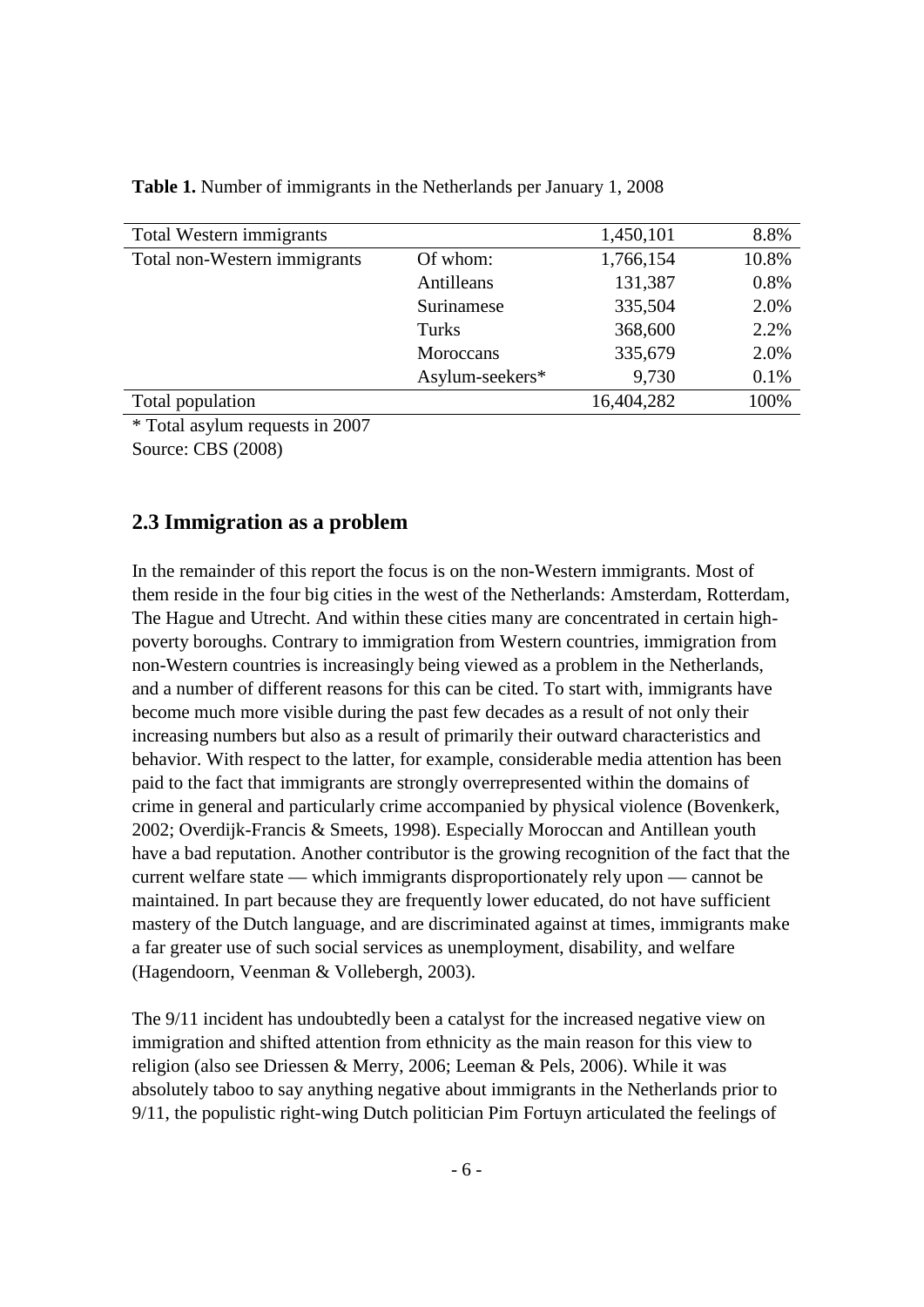dissatisfaction shared by so many people in the Netherlands after the 9/11 attacks and particularly the native Dutch population living in depressed urban areas and thus confronted with the consequences of immigration on a daily basis.<sup>3</sup> As a result of Fortuyn's political efforts, which were mainly aimed at immigration and integration, politics have seen a remarkable shift towards the extreme right.<sup>[7](#page-4-0)</sup> The murder of Dutch filmmaker Theo van Gogh by a fanatic Muslim youth served as a another catalyst for this development. The main protagonists of this new right faction now are anti-Muslim Member of Parliament Geert Wilders and his Party for Freedom *(Partij Voor Vrijheid*) and former Minister of Integration and now Member of Parliament Rita Verdonk and her party Proud of the Netherlands *(Trots Op Nederland)*. [8](#page-6-0)

<span id="page-6-1"></span> $<sup>7</sup>$  Fortuyn was murdered by an animal rights activist before coming fully into power.</sup>

<span id="page-6-0"></span><sup>&</sup>lt;sup>8</sup> Both right-wing parties are attracting many voters. If there would be elections now (May 6, 2008), Wilders would get 8 seats in Parliament and Verdonk 24, together 32 which is more than one fifth of the total number of 150 seats. Verdonk's party would even become the second largest party in Parliament (http://www.politiekebarometer.nl/).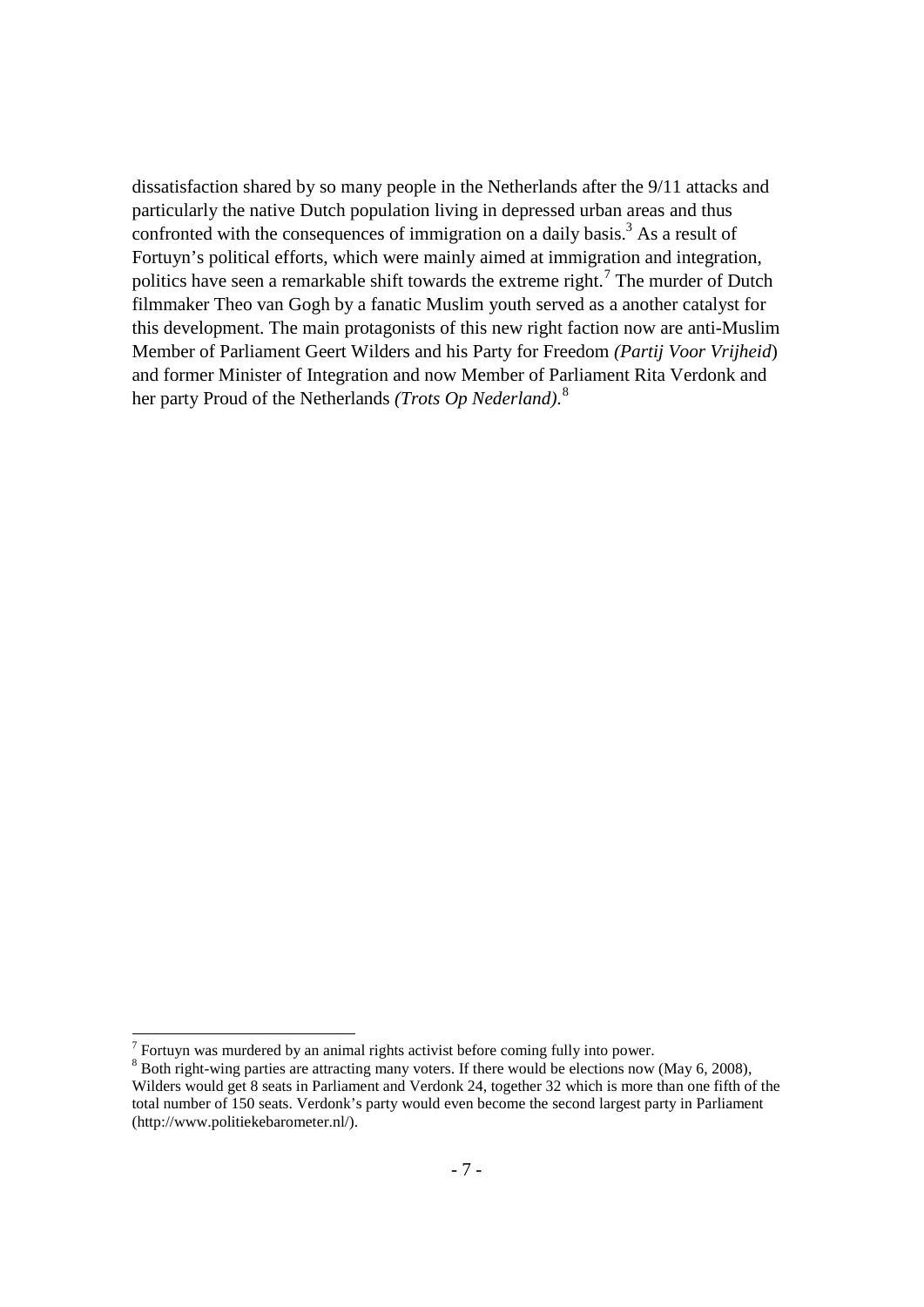# **3. Education in the Netherlands**

# **3.1 The Dutch education system**

# **3.1.1 The structure of the system**

The structure of the Dutch education system is depicted in Figure 1. In the Netherlands, education is compulsory for children aged 5 till 18 and is free of charge. Although it is not required by law, almost all 4-year-olds attend primary school which consists of 8 grades. In grades 1 and 2 play takes up a central place; in grade 3 formal instruction in reading, arithmetic/mathematics and writing starts. When the children are in the final grade of primary school they are given a recommendation with respect to the most suitable type of secondary education (Eurydice, 2007).

In the secondary education system, all pupils receive a basic secondary education during the first year or two, which means a national common core curriculum with only a difference in the level of the subject matter. In actual practice, however, from their very start in secondary education the pupils to a large extent are pre-sorted into separate tracks. In mainstream<sup>[9](#page-6-1)</sup> secondary education, three basic tracks are discerned:

- VMBO: pre-vocational secondary education (age 12-16; 4 years), which comprises four learning pathways:
	- − basic vocational program (BBL);
	- − middle-management vocational program (KBL);
	- − combined program (GL);
	- − theoretical program (TL).
- HAVO: senior general secondary education (age 12-17; 5 years);
- VWO: pre-university education (age 12-18; 6 years).

Depending on the level of secondary education attended, pupils can progress to a middle-level vocational or general education (MBO; 2-4 years) or a higher level education, namely higher professional education (HBO; 4 years) or university education (WO; 4-6 years).

<span id="page-7-0"></span> <sup>9</sup> In addition to mainstream primary and secondary schools there are special schools for children with learning and behavioral difficulties who – temporarily at least – require special educational treatment. There are also separate schools for children with disabilities. Pupils who are unable to obtain a VMBO qualification can receive practical training, which prepares them for entering the labor market.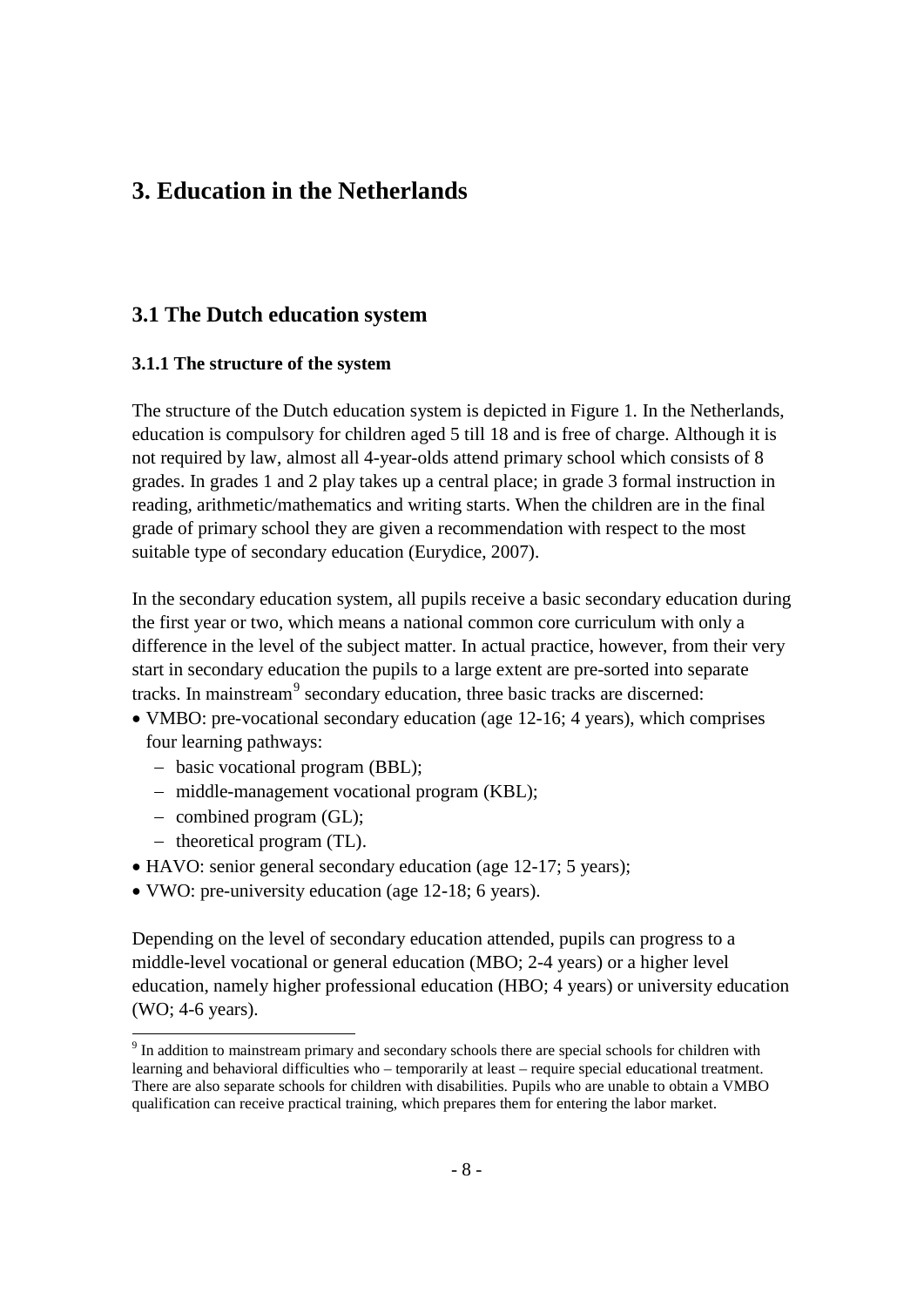

### Figure 1. An overview of the Dutch education system

### **3.1.2 The leading principle of 'freedom of education'**

Because of the 'school dispute' that played out in the early 1900s in the Netherlands, equal treatment of public and private schools was constitutionally established in 1917 (Ritzen, Van Dommelen & De Vijlder, 1997). This resulted in the principle of freedom of education, which since then has dominated Dutch educational policy and practice. This principle includes, among other things:

- the freedom to establish a school:
- the freedom to teach according to a particular ideology or certain educational and instructional principles;
- the freedom to choose a school.

Most important is the associated right to equal funding by the government. This implies that all primary and secondary schools are in principle entitled to full funding by the government. Because of this provision there are only very few private (or better: privately funded) schools in the Netherlands. The distinction between public and private schools in the Netherlands thus is not a matter of funding but of board and management,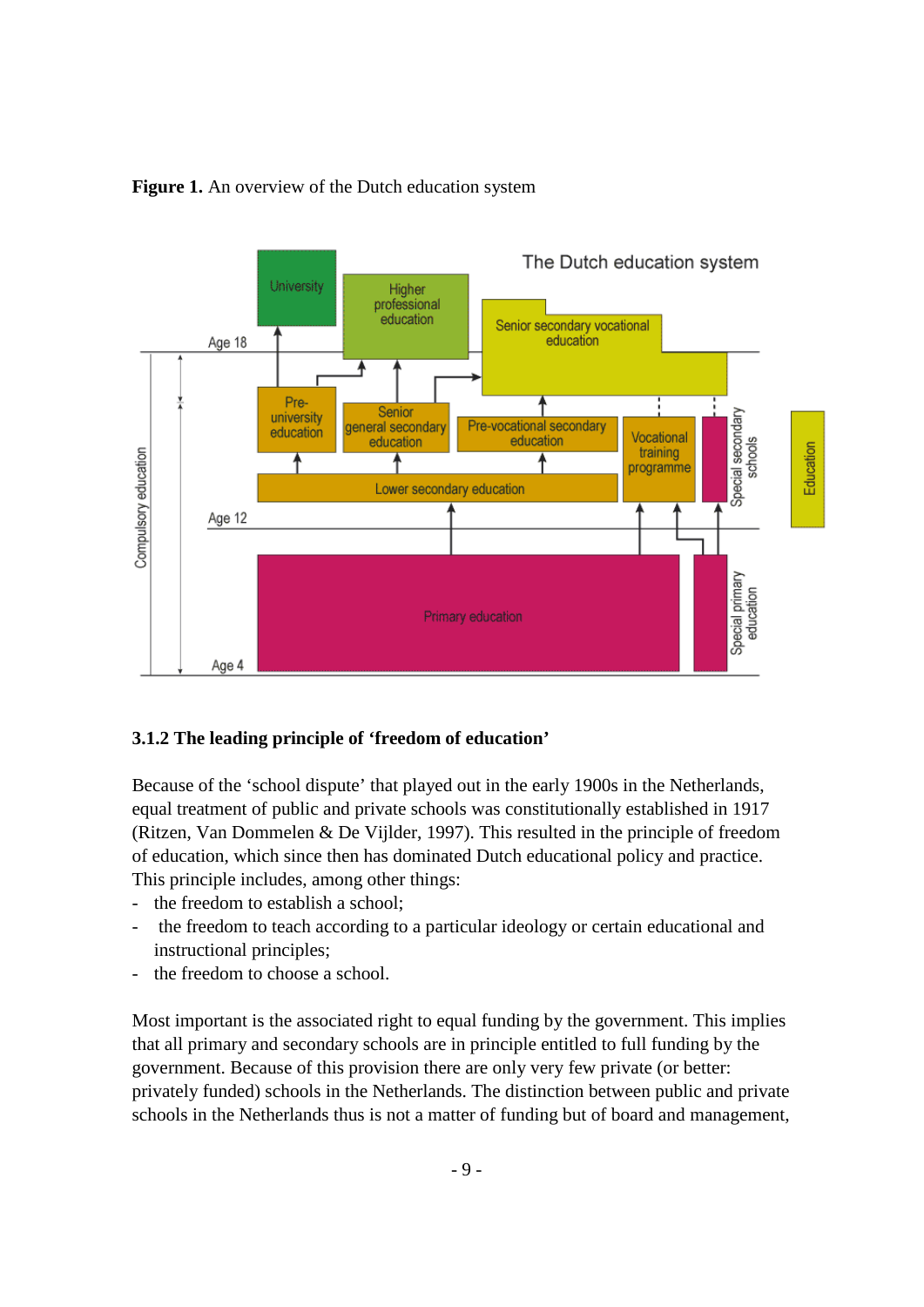is it the municipality (public) or an association (e.g., Catholics, Protestants)? This freedom of education has led over the years to a colorful array of denominations (Driessen & Van der Slik, 2001). With regard to primary schools, the largest ones are the public, Roman Catholic, and Protestant Christian. In 2006, the distribution of primary schools across these three categories was 32, 30, and 29 percent, respectively. In addition, the government recognized a number of smaller denominations, including Islamic, Hindu, Jena Plan, and Montessori schools, which together constituted some 9 percent of the schools. The distribution of secondary schools across these four categories was 29, 24, 22 and 25 percent, respectively (SBO, 2008).

Characteristic of the Dutch situation is the fact that the battle for equal treatment of public and private schools did not occur on its own but was, rather, part of a general social and political emancipatory process of 'pillarization' that penetrated all aspects of society (De Rooy, 1997). The result of this was a society vertically segregated on the basis of religion with each 'pillar' containing its own political parties, labor unions, schools, radio and TV networks, newspapers, sport clubs, hospitals, etc. This close interweaving of the religious and the secular lasted until the 1960s; after that time, a process of secularization and 'de-churching' was initiated and the role of religion and the church within society changed drastically (Felling, Peters & Schreuder, 1991). While the waning influence of the church can be observed in most social institutions and organizations, the denominational educational system has remained remarkably intact, however (Dronkers, 1996; Spiecker & Steutel, 2001).

### **3.1.3 Teaching content and teaching material**

Part of the freedom of education entails the freedom of organization of teaching, which refers to the freedom of the competent authority to determine the content of teaching and the teaching material (i.e., textbooks) used (Eurydice, 2007).

In *primary education*, attainment targets have, however, been formulated and schools are expected to organize their teaching in such a way that all the subject matter to which these targets relate has been covered by the end of primary school. The targets define in broad terms the core curriculum at primary schools and ensure that pupils are prepared for secondary school. Intermediate targets and teaching guidelines have been developed and provide a general framework for designing and organizing learning and development processes in a given subject area.

In *secondary education*, the attainment targets specify the standards of knowledge, understanding and skills pupils are required to attain in the lower years. For the upper years, it is prescribed which subjects must in any event be included in the curriculum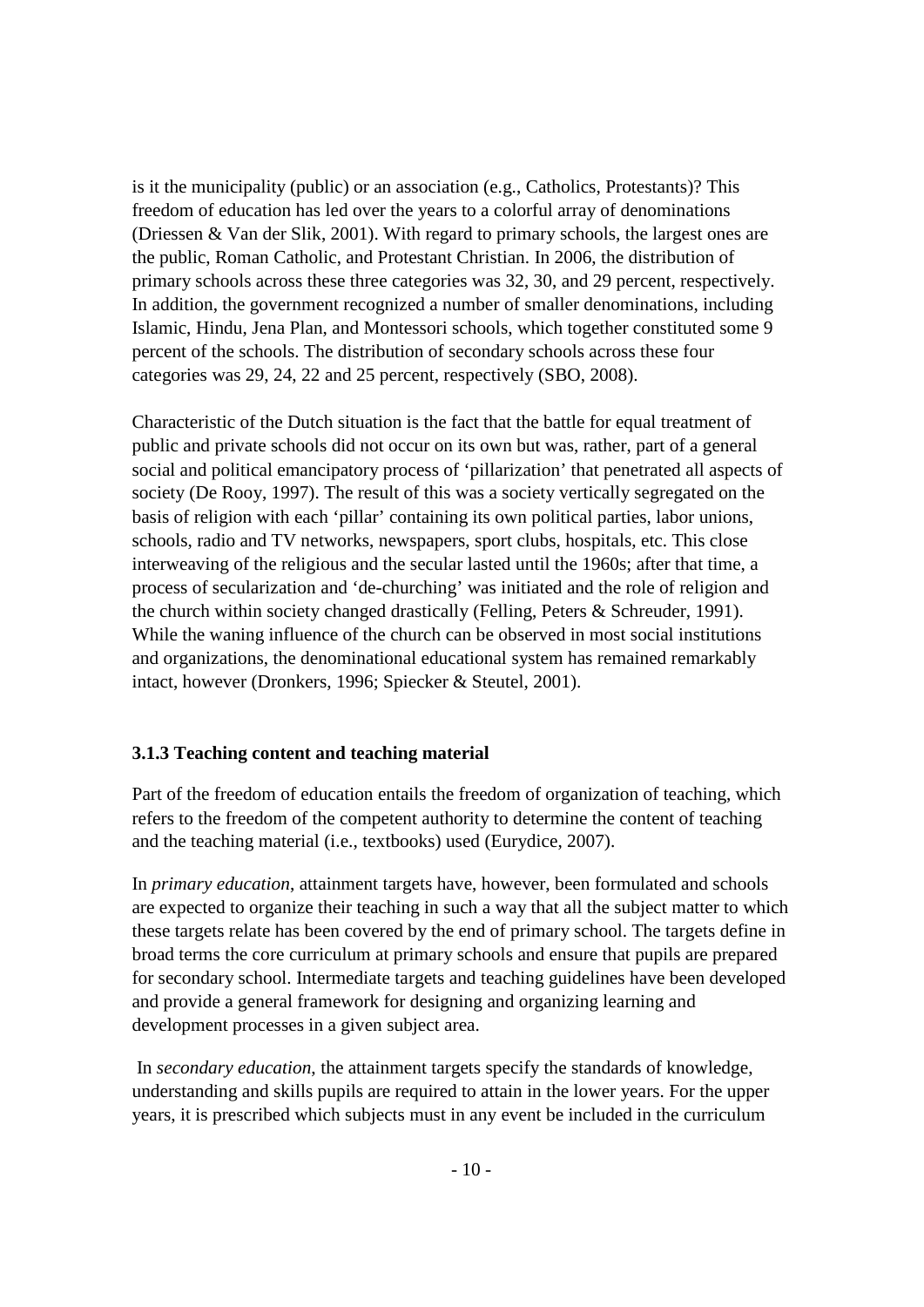and what number of periods must be spent on each subject or group of subjects in the form of a study load table. In the lower years, new legislation sets certain requirements of the curriculum, and contains provisions on time spent in school, deployment of staff and participation in decision-making. It leaves the schools free to draft their policies on other matters. At least two thirds of the teaching hours must be spent on 58 attainment targets. The school itself translates these targets into subjects, projects, areas of learning, and combinations of all three. The rest of the curriculum is also subject to statutory requirements, which may vary according to type of education. In the upper years, teaching is based on study load. The contents of the programs comprise a common component (e.g., Dutch), a specialized component (e.g., math, foreign languages), and an optional component (e.g. philosophy, ICT). The subjects and levels vary by type of education. There are no detailed regulations with regard to the curriculum (content, teaching method and materials). The leaving examination regulations provide guidance as to the content of the various curricula.

### **3.1.4 Non-Western immigrants in education**

In *primary education*, a total of 14 percent of the 1,549,000 pupils was of non-Western origin in the school year 2006. However, as can be seen in Table 2, there are big differences according to region. In the four big cities in the west of the Netherlands this percentage varies from 33 to 54. In addition, in the Netherlands, 8 percent of the 7108 primary schools has more than 50 percent non-Western pupils and 4 percent has more than 80 percent. In the four big cities, these percentages are considerably higher.

In *secondary education*, also 14 percent of the 943,000 pupils was of non-Western origin in 2006; in the four big cities the percentage varies from 36 to 51. And, also, 8 percent of the 664 schools catered for more than 50 percent of non-Western pupils and 4 percent for more than 80 percent of such pupils. In the four big cities the relevant percentages are much higher.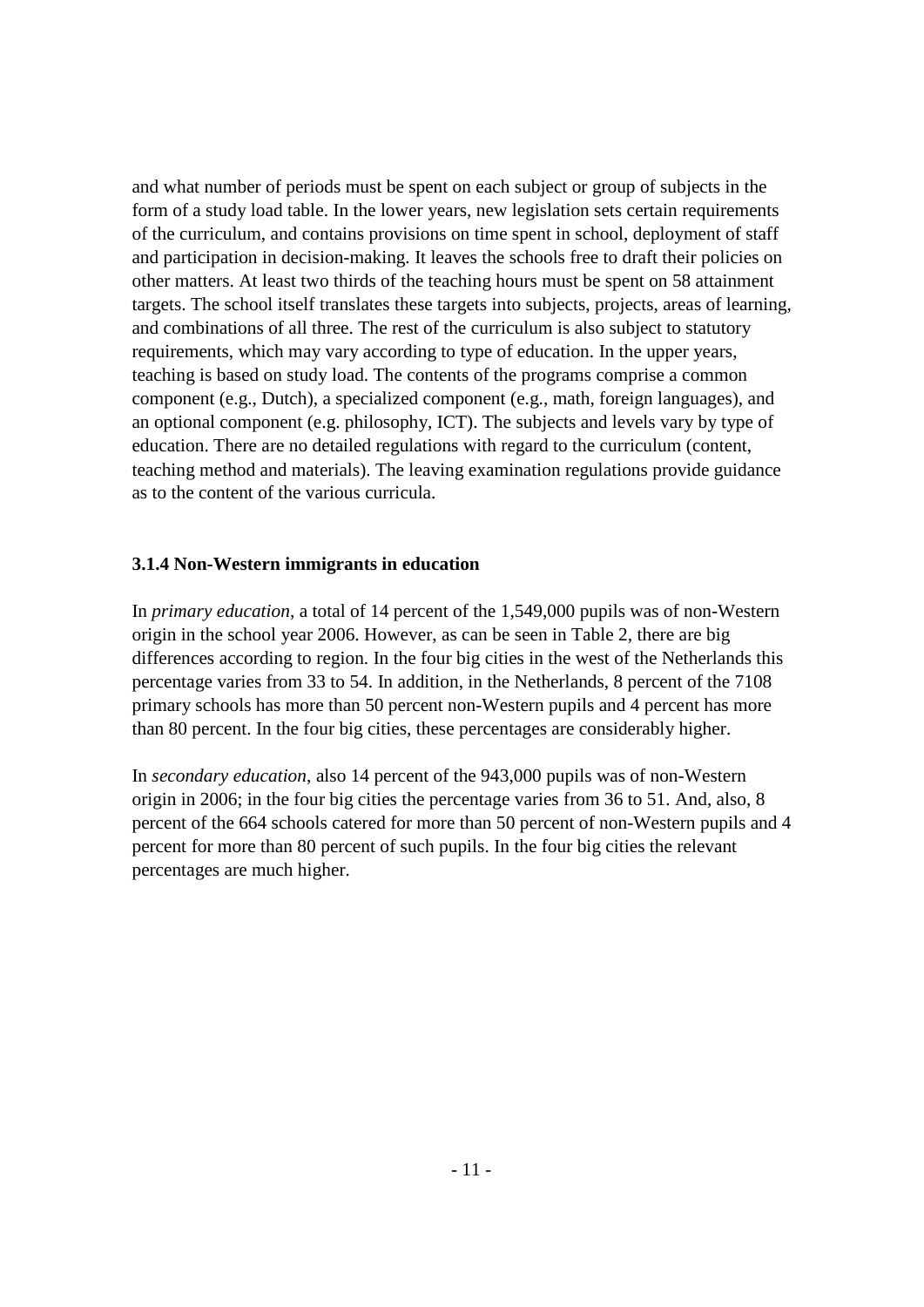|                     | % of schools with more than x % non- | % non-Western            |                  |
|---------------------|--------------------------------------|--------------------------|------------------|
|                     |                                      | Western immigrant pupils | immigrant pupils |
|                     | $>50\%$                              | $>80\%$                  |                  |
| Primary education   |                                      |                          |                  |
| The Netherlands     | 8                                    | 4                        | 14               |
| Amsterdam           | 55                                   | 38                       | 54               |
| Rotterdam           | 61                                   | 38                       | 54               |
| The Hague           | 45                                   | 29                       | 46               |
| Utrecht             | 31                                   | 18                       | 33               |
| Secondary education |                                      |                          |                  |
| The Netherlands     | 8                                    | 4                        | 14               |
| Amsterdam           | 52                                   | 31                       | 51               |
| Rotterdam           | 50                                   | 27                       | 43               |
| The Hague           | 32                                   | 15                       | 38               |
| Utrecht             | 42                                   | 16                       | 36               |
| Source: CBS (2008)  |                                      |                          |                  |

**Table 2.** Percentages of schools with more than 50 or 80% of non-Western immigrant pupils and percentage of non-Western immigrant pupils at school in the Netherlands and in the four big cities in the school year 2006/2007

# **3.2 Policies on social and ethnic inequality in education**

### **3.2.1 Introduction**

Dutch policies with regard to educational disadvantages have not only been guided by the changing political color of the government, but also by social, economic, demographic, cultural and political developments both nationally and internationally (Karsten & Meijnen, 2005). In the 1960s, attention was primarily paid to the unfavorable position of *working class children*. Under the influence of democratization processes, a society with more egalitarian and meritocratic principles was being striven for. Positions in society should only be acquired on the basis of personal competence; socio-economic background should play no role in this, and education was assigned a selection and allocation function in this connection. Starting in the 1980s, large numbers of *immigrant children* streamed into the Dutch educational system. It quickly became apparent that these children lagged greatly behind other children on a number of fronts. And although their position has improved somewhat over the past decades, immigrant pupils still show major delays when compared to white middle-class pupils. Attention to the problems confronting working class children has largely disappeared into the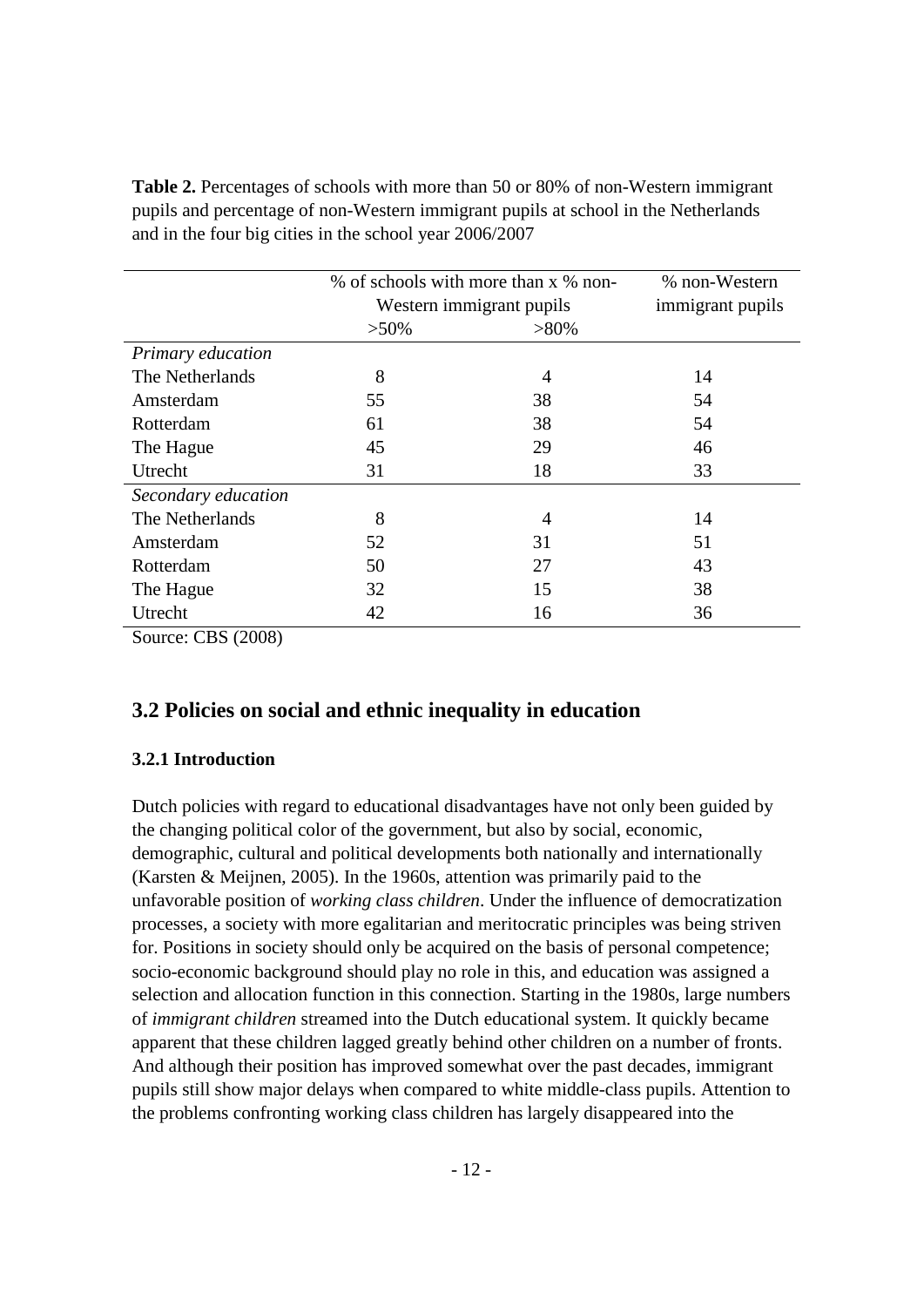background as a result of the immense amount of attention being paid to the plight of minority children, moreover, while the position of working class children in the Netherlands is still very worrisome.

Via this brief introduction, the two different perspectives which stand central in Dutch educational disadvantage policy have been alluded to: social milieu and ethnicity. It should be noted that the distinction between the two is rather analytic as they are strongly intertwined in the Netherlands: many ethnic minorities (or immigrants) are from lower social milieus. In the following, a more detailed historical overview of policy with regard to these groups will be presented. The primary and secondary education of 4-18 year olds will be of concern as this age group has been the principal target of this policy. Thereafter, the effects of this policy will be considered.

### **3.2.2 Policies and programs**

### *Compensation and activation programs*

The initial starting point for government policy to combat educational disadvantages was the development and implementation of a number of compensation programs in the 1960s and 1970s in a few big cities with Dutch working class children as their target. The objective was to improve the educational opportunities via specific programs, teacher training, expanded parental involvement and stronger relations between neighborhood and school. Family activation programs addressed aspects of child rearing and problem behavior within the family. Educational stimulation programs were aimed at the cognitive and socio-emotional features of the children in addition to school achievement within the domains of language and mathematics. Theoretically, the introduction of compensation programs was motivated by the cultural deprivation paradigm and deficiency hypothesis, which state that working-class children grow up in families and communities that show deficits in terms of formal language use, cultural and educational capital, and pedagogical style. The homes and environments of these children do not transmit the cultural attitudes and skills necessary for the types of learning characteristics in schools that assume a middle-class perspective (Banks, 1993).

### *Educational Stimulation Policy*

Despite disappointing results, these local initiatives were adopted on a more widespread scale in 1974 in the form of a national Educational Stimulation Policy (*Onderwijsstimuleringsbeleid*). In such a manner, a start was made on the centralization of policy intended to combat the disadvantages of working class children by providing schools with additional resources. Cooperative relations were established between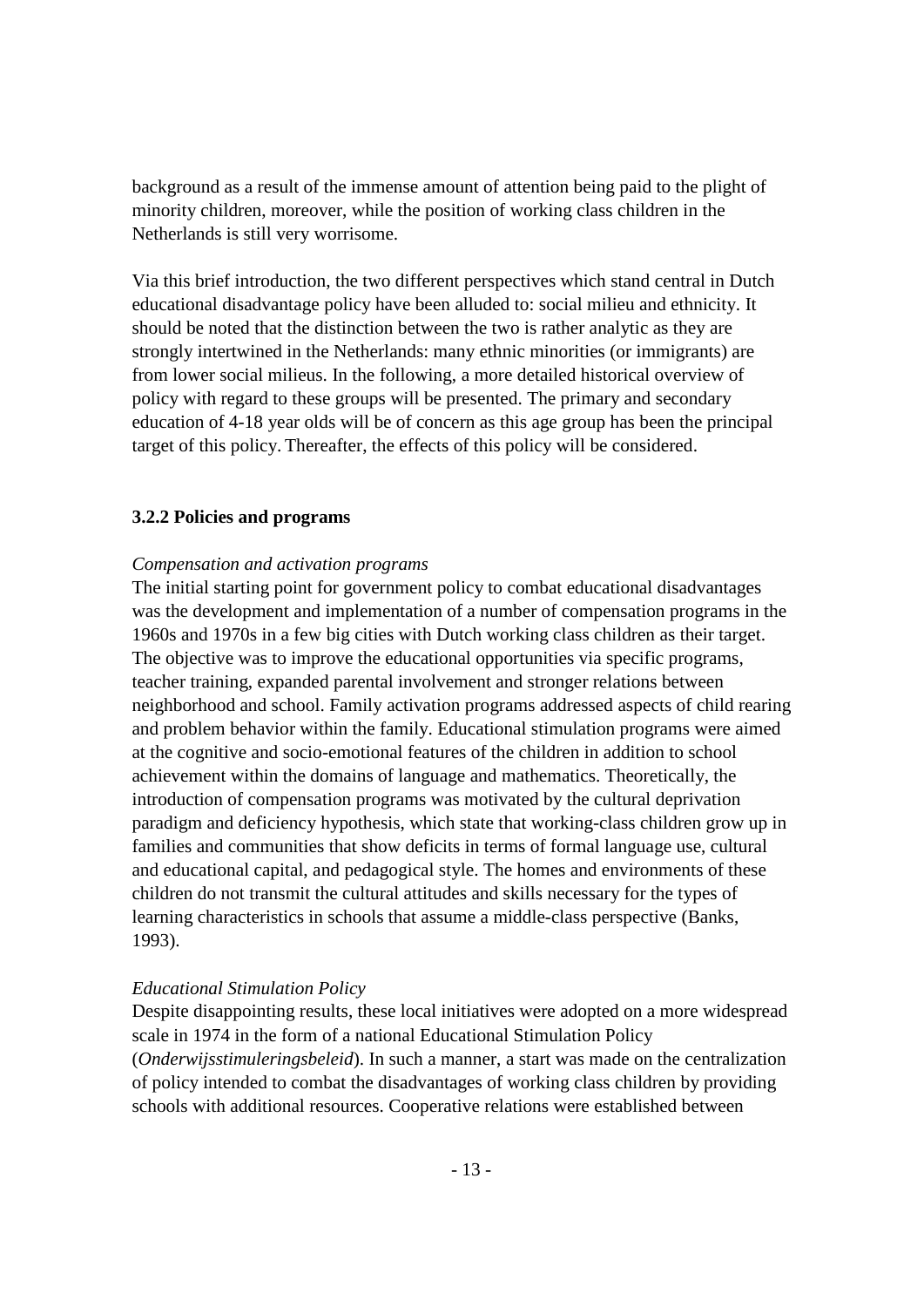schools, educational guidance services and other public welfare institutions (e.g., libraries, child care services). From the evaluation of the Educational Stimulation Policy it was concluded that the instruction was of a fairly traditional nature with an increased emphasis on socio-emotional objectives and lowered aspirations for language and mathematics achievement. Parental participation was given little priority, just as cooperation with welfare services (Mulder, 1996).

### *Cultural Minority Policy*

In the 1980s, the number of immigrant children entering the Dutch educational system gathered momentum, particularly in the large cities. Because many of these immigrant children were experiencing major problems, the government made additional resources available to schools within the framework of the Cultural Minority Policy (*Culturele Minderhedenbeleid*). This policy was characterized by a two-track strategy. Some of the immigrants were expected to return to their country of origin while others were expected to stay, which meant that the government had to strive for remigration and integration at the same time. One instrument to achieve these objectives was so-called Mother Tongue Instruction (*Onderwijs in Eigen Taal en Cultuur*), a form of bilingual education. The pupils were taught in Turkish or Arabic, for example (Driessen, 2005), but also taught Dutch as a Second Language (*Nederlands als Tweede Taal*). Another instrument was Intercultural Education (*Intercultureel Onderwijs*), which was intended to teach both minority and native Dutch children to handle the similarities and differences associated with ethnic and cultural background. Intercultural Education in part was a reaction to the earlier mentioned deficiency hypothesis thinking. Critics of this latter hypothesis formulated the difference hypothesis which states that low-income pupils and thus immigrant children experience serious cultural conflicts in school, but these so-called deficiencies are rich and varied cultural differences and not deficiencies as such (Nasir & Hand, 2006). The theoretical focus of Intercultural Education was based on an analysis of the ways in which ethnic and cultural diversity occurs in education and the possible actions and constraints needed (Leeman & Reed, 2006).

### *Educational Priority Policy*

In the years that followed, there was a growing conviction that the problems which the immigrant children were experiencing in education were the same as those being experienced by Dutch working class children. Therefore, the Educational Stimulation and Cultural Minority Policies were integrated in 1985 into the Educational Priority Policy (*Onderwijsvoorrangsbeleid*). To reduce educational delays arising from economic, social and cultural factors an 'educational areas' component and a 'staffing' component were distinguished (Driessen & Dekkers, 1997).

• Within the areas component ('Educational Priority Areas'), primary and secondary schools and such welfare institutions as libraries and day-care centers were to work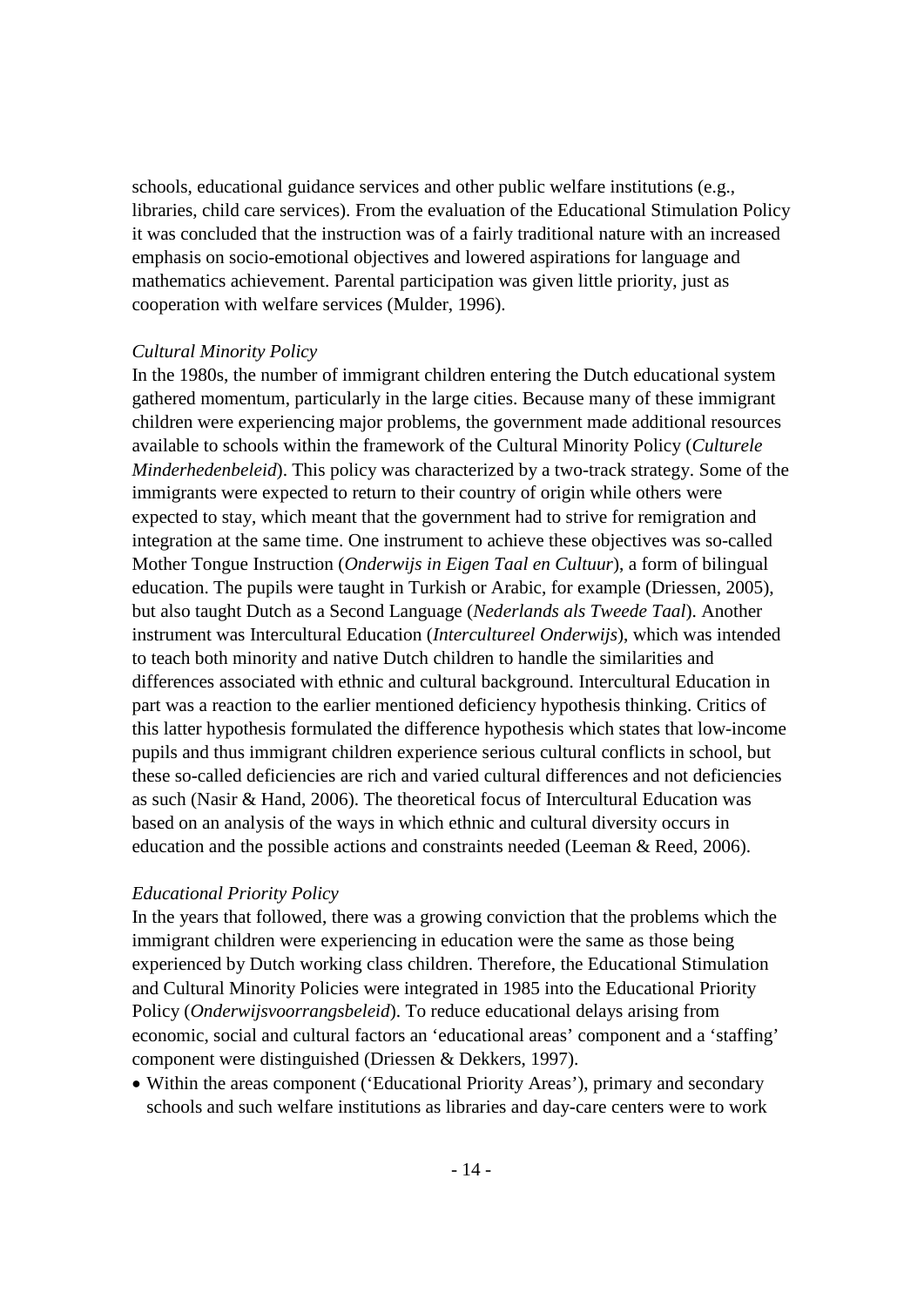together. Among the activities were: preschool activities with parents; reading promotion projects; homework projects; and guidance projects for truant pupils and early school leavers.

• As part of the staffing component, primary schools were given additional teachers depending on the socioeconomic and ethnic composition of the school population. Various categories of children were assigned a so-called weighting factor for the allocation of the resources: ethnic minority children counted as 1.90; Dutch working class children counted as 1.25; and nondisadvantaged children counted as 1.00. As a consequence, a school with predominantly ethnic minority pupils had almost twice as many teachers as a school with predominantly nondisadvantaged children. This staffing component in essence boiled down to an ethnic minority policy. The schools were free to determine the use of the allocated resources, but most of them formed smaller classes and thereby enabled more individualized attention from teachers. In secondary education, minority children might be temporarily allocated resources within the framework of programs aimed at the facilitation of their entry into the Dutch education system. Among the resources were Dutch as a Second Language classes and so-called International Transition Classes, which were special classes to prepare recently immigrated children for participation in regular Dutch education.

### *Municipal Educational Disadvantages Policy*

At the beginning of the 1990s, concern about the educational problems of Dutch working class children disappeared even further into the background. All attention was now paid to the educational plight of minority children. It was clear that the current policies regarding minorities and education were not producing the desired effects. While some progression could be observed, the ethnic minority children's performance nevertheless lagged far behind that of native Dutch children. Therefore, with the aid of the National Policy Framework (*Landelijk Beleidskader*), the general Educational Priority Policy objectives were crystallized into more specific goals, the most important was to improve the language and mathematics achievement levels of the children from the various target groups. Other goals were to improve the initial reception at school, reduce absenteeism and prevent unqualified school leaving. New was a call for attention to the preschool and early school periods.

From an administrative and organizational point of view, the idea was that the central government would no longer carry responsibility for the details of how to tackle the educational disadvantages and that the local authorities, i.e. the municipalities, would do this. The school was also assumed to be better equipped to fulfill its primary task when closer links to the broader societal context were established. And at a local level, there would be more possibilities for education to be given a place in an integrated policy. The keywords underlying the new approach were: decentralization, deregulation and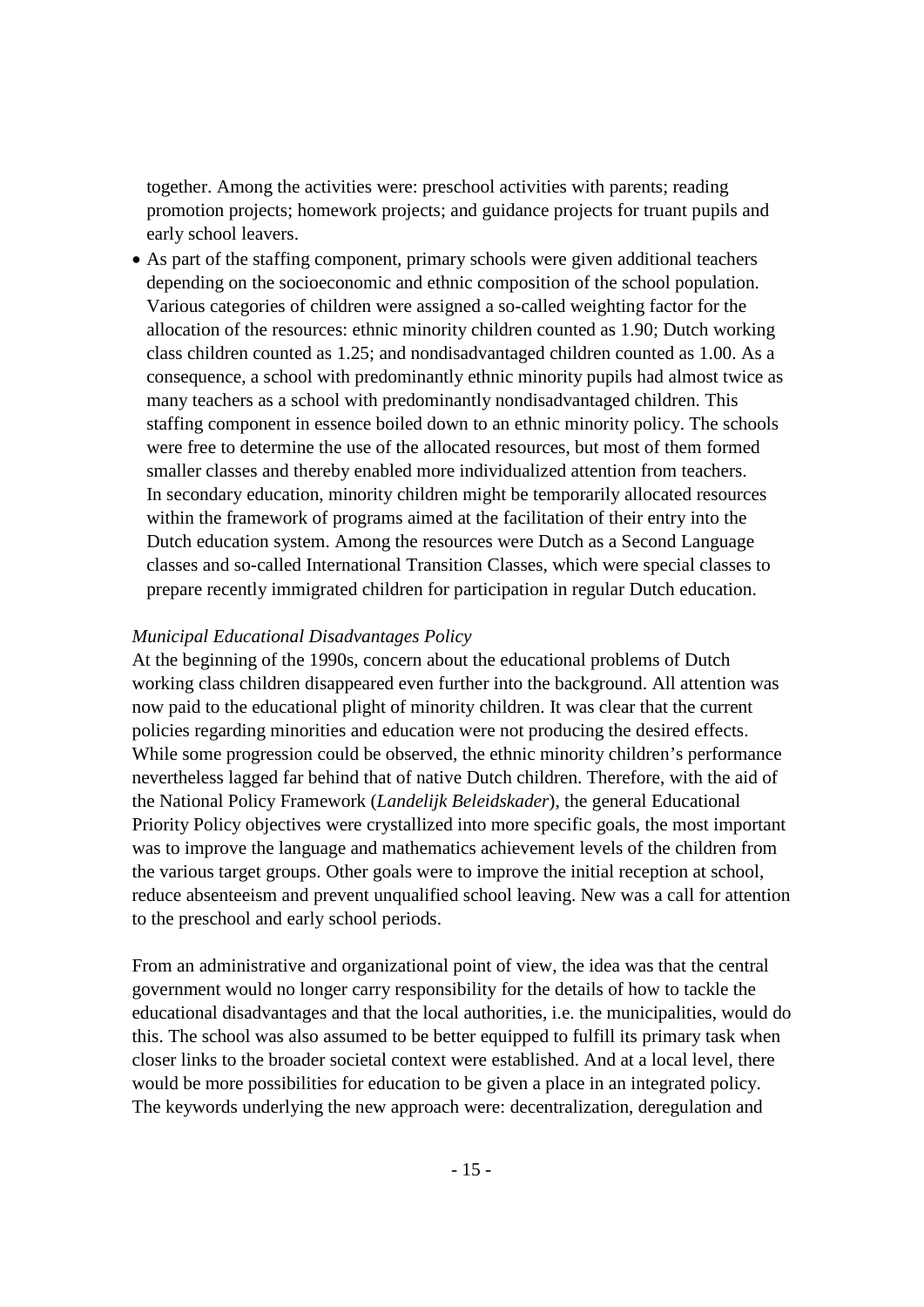increased autonomy. The national government provides only the policy framework with responsibility for the further planning, implementation and evaluation of the policy lying with the local municipalities. An integrated, efficient and effective approach was assumed to be only possible at a local level, which meant that municipalities and schools were given more autonomy with respect to the spending of resources and the content-related design of policy. In 1998, the Educational Priority Policy was replaced by the Municipal Educational Disadvantages Policy (*Gemeentelijk Onderwijsachterstandenbeleid*). Financial resources were distributed to municipalities in one lump sum. The municipalities had to use them in accordance with a local plan formulated for this purpose. And the local plan had to elaborate upon the objectives formulated within the National Policy Framework and indicate just how the schools were going to deploy the resources being allocated to them by the municipality.

### *Educational Opportunity Policy*

In 2000, a critical evaluation of the educational disadvantages policy followed to date appeared (Tweede Kamer, 2000). There was concern about the effectiveness of the policy and the position of those schools with numerous pupils from disadvantaged groups. In response to this evaluation, a new trajectory was introduced as part of the Municipal Educational Disadvantaged Policy and referred to as the Educational Opportunity Policy (*Onderwijskansenbeleid*). The focus was on a select group of some 400 disadvantaged schools. A central element in the new policy was customization. The Municipal Educational Disadvantaged Policy was aimed primarily at projects initiated by the community with very few connections to the core activities of the schools themselves. In contrast, the Educational Opportunity Policy required the school to first present a problem analysis based on the specific situation of the school and the particular needs of the pupils and parents. Given this information, the school then determined which sustainable changes were desired, if possible, using an integrated approach (Ledoux, Overmaat, Boogaard, Felix & Triesschein, 2005). This development forms a first step towards even further decentralization of policy and responsibilities concerning educational disadvantages.

### *Recent developments*

In 2004, a policy note entitled 'Education, integration and citizenship' (*Onderwijs, integratie en burgerschap*) (MOCW, 2004) appeared. It was announced that the roles of the schools, communities and national government in the combat of educational disadvantage were going to be revised. In fact, the trend towards decentralization was continued, with increased autonomy and scaling-up accompanying this. Responsibility for the combat of disadvantage in primary and secondary education was placed mainly with the schools (i.e., school administrations), without interference of the municipality. The municipality nevertheless continued to play an important role in the provision of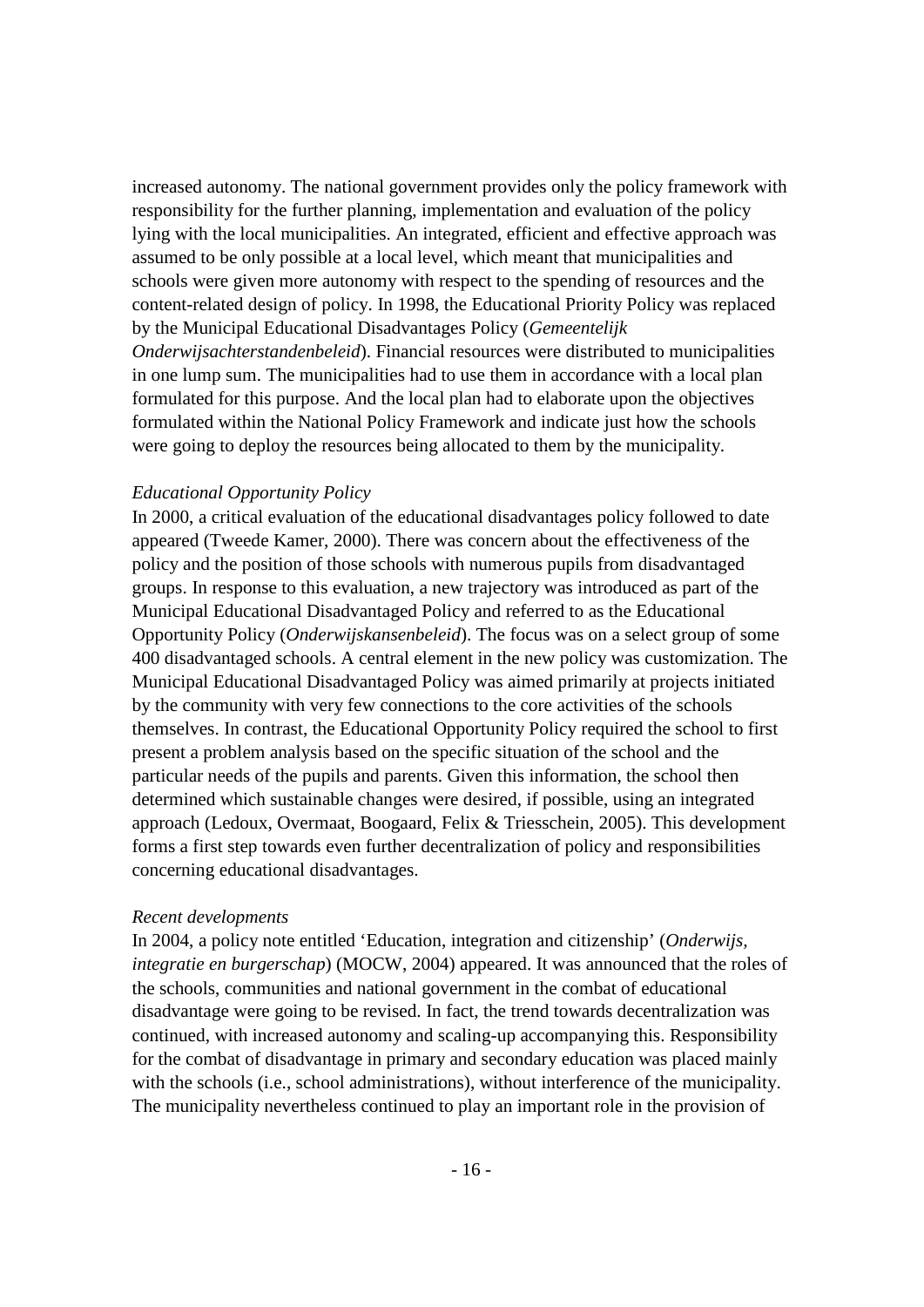preschool and early education. And the 'staffing' component has been revised. Up until this point, primary schools were allocated extra teachers on the basis of the background characteristics of the pupils, namely education, profession, and ethnicity of the parents. As of 2006, the allocation of extra resources on the basis of ethnicity gradually disappeared and in time parental education will be the only criterion maintained. Transition classes (*Schakelklassen)* have again been introduced to facilitate the entry of pupils with an inadequate mastery of Dutch into the educational system. The policy for the allocation of extra resources for secondary schools with numerous minority pupils has also been adapted in such a manner that the resources go to schools in deprived neighborhoods. These developments imply a remarkable shift from specific policy for ethnic minorities to a general policy for all disadvantaged children. In practice, however, not much will change as the target groups remain the same. Attention was also paid in the aforementioned policy note to integration, segregation and citizenship. The negative effects of so-called black schools (i.e., schools with a high concentration of minority pupils) from both cognitive and societal perspectives (Driessen, 2002) and the problems of Islamic schools (Merry & Driessen, 2005) are mentioned in particular. And it is further indicated that greater attention should be paid to the establishment of citizenship and social cohesion in the future.

### **3.2.3 The effectiveness of the policies**

### *Introduction*

In the preceding, the effects of some of the specific policies were considered in passing. In this section, more detailed attention will be devoted to the effectiveness of the policies. In 2000, the General Dutch Audit Office drew up the balance with regard to the results of policy aimed at the reduction of educational disadvantage (Algemene Rekenkamer, 2000). With an expenditure of more than half a billion Euros annually, the conclusions are absolutely negative. According to the Audit Office, the available information provides little insight into the implementation and actual use of the policy. No lasting results have been achieved; educational disadvantages have not declined noticeably. This may be due in part to the fact that the objectives of the policy have only been rarely operationalized into measurable terms, which makes it difficult to determine if the objectives have been reached or not. Furthermore, the connections between the educational disadvantage policy and other policy tracks (e.g., special education, reduction of class sizes, restructuring of secondary education) are not at all clear. As a result, observed effects cannot be attributed unambiguously to specific policy operations (cf. Rijkschroeff, Ten Dam, Duyvendak, De Gruijter & Pels, 2005).

It is striking that hardly any research has been conducted whatsoever on policy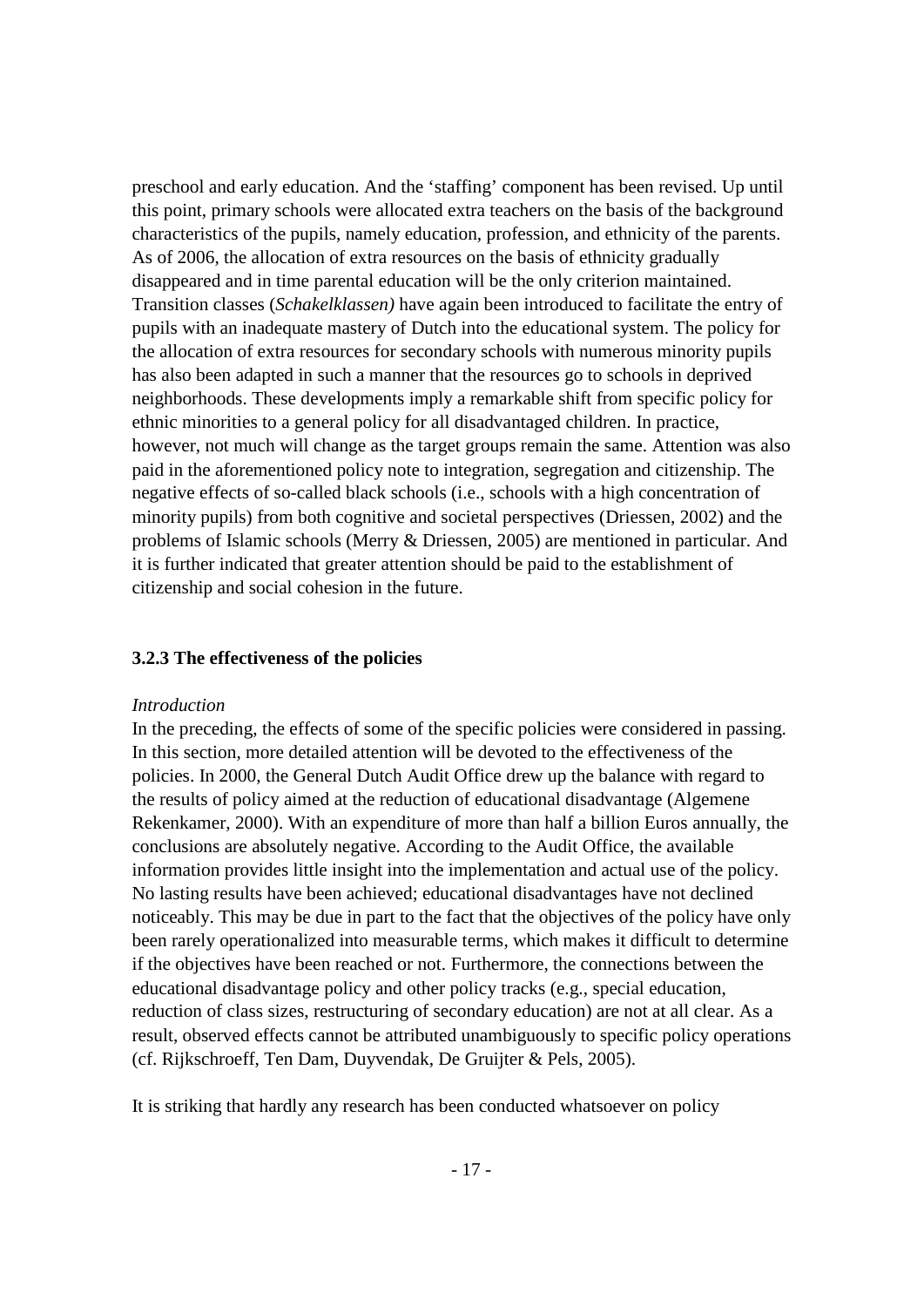effectiveness (cf. Algemene Rekenkamer, 2000; Mulder, 1996; Rijkschroeff *et al.*,  $2005$ ).<sup>[10](#page-7-0)</sup> In the following, an attempt is made to determine the effectiveness of the educational disadvantaged policy, i.e., whether the policy has contributed to the achievement of the objectives which have been set. This will be done first with regard to the policy in general and then with regard to a few concrete components of the policy.

### *Educational Priority Policy*

In order to evaluate the Educational Priority Policy (EPP), a number of large-scale cohort studies have been undertaken in both primary and secondary schools with indepth studies to supplement them. Some 700 primary schools and 35,000 children and 400 secondary schools and 20,000 pupils took part in the studies. The results of all these studies for the period 1988-1992 can be summarized as follows. The data show the poor language and mathematics performance of Dutch working class and ethnic minority children to not improve, in general, with the performance of Turkish and Moroccan children lagging far behind, in particular. The performance of the Dutch working class and minority children came to lag even further behind the performance of the nondisadvantaged children. Nevertheless, the performance of the children in schools located in Educational Priority Areas generally improved more than the performance of children in schools that were only awarded EPP staff establishment resources or no additional resources whatsoever. The minority children within the area schools caught up with their peers although the changes were only minor and in her policy evaluation study Mulder (1996) does not attribute them to the EPP but simply to the fact that the minority children had been in the Netherlands for a longer period of time. In contrast, the minority pupils in secondary education performed less well than the Dutch pupils. Minority pupils were also more likely to shift to a lower level of secondary education, repeat a year or leave school without a qualification (cf. Dekkers & Driessen 1997). From a theoretical point of view it can be concluded that the EPP in general turned out to be more of a macro factor approach (structure, budget) than an approach concerning factors closer to the educational process. The failure of the EPP was in part attributed to the fact that in this approach the extra budget had not been earmarked and was often deployed to compensate for earlier cuts in spending.

#### *Mother Tongue Instruction*

Under the EPP, all children of guest workers were entitled to receive Mother Tongue Instruction (MTI) for a maximum of 5 hours a week. The children were taught in the official language of their parents' native country. In 1995, 91 percent of the children that were enrolled for MTI were of a Turkish or Moroccan origin, and this constituted

<span id="page-17-0"></span><sup>&</sup>lt;sup>10</sup> For the sake of clarity, a 'policy effect' is *any* consequence of a policy; 'policy effectiveness' is the extent to which the policy has contributed to the achievement of a particular objective (Mulder, 1996).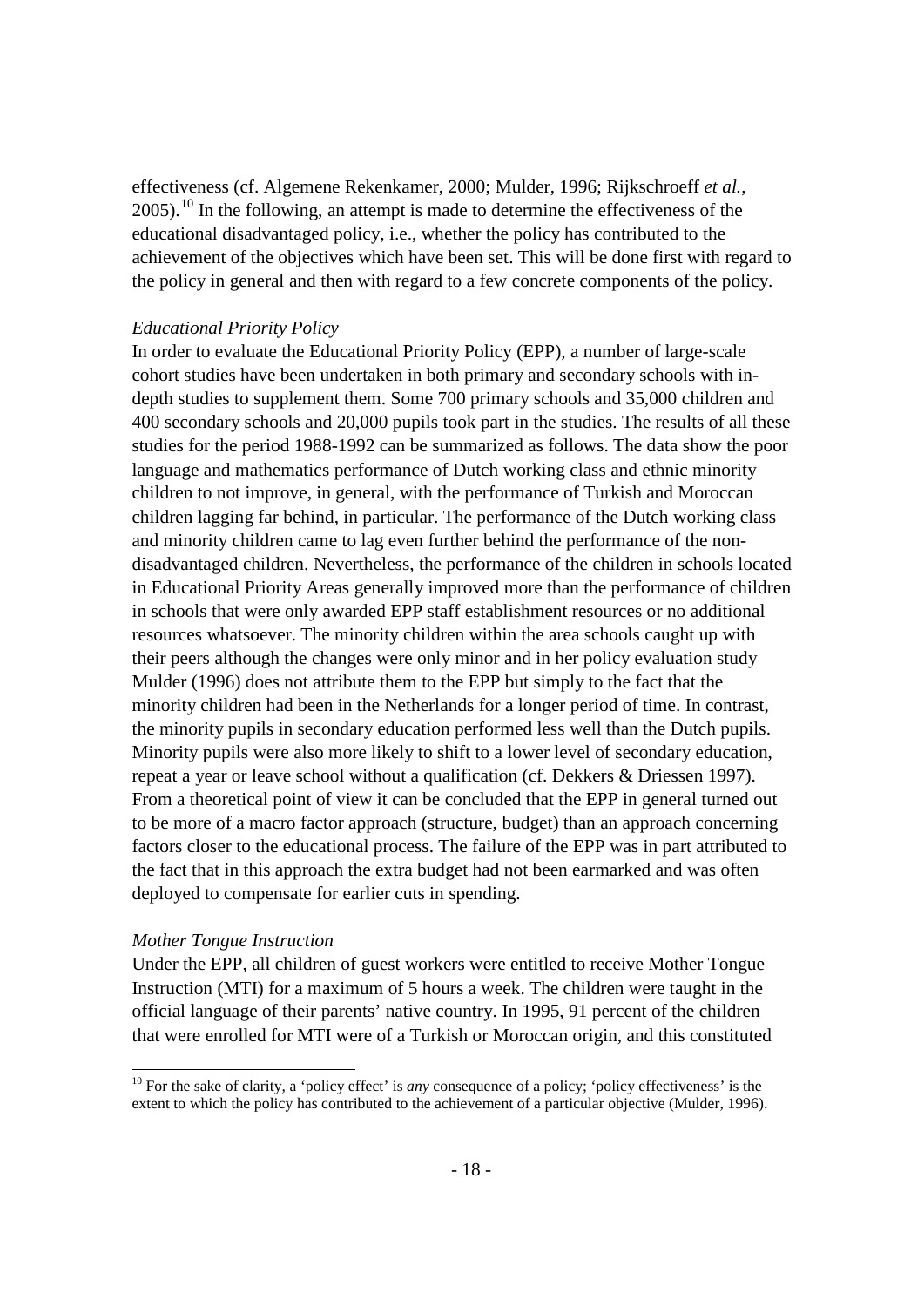73 percent of the total number of Turkish and Moroccan children in primary education.

MTI has been the topic of fierce controversy ever since its inception. Prior to 1991, MTI involved both a linguistic component and a cultural component. After this date, the cultural component was dropped. During the first half of the 1970s, the official objective of MTI was based on the assumption of temporariness and it was intended to help immigrant children *reintegrate* back into their native countries upon their return there. Around 1980, the government abandoned the assumption of temporariness, the objective of reintegration and acknowledged the permanent presence of such immigrants in the Netherlands. MTI then had the following functions: to help develop a positive self-concept; diminish the gap between school and home environment; and contribute to intercultural education. In other words, MTI was now aimed at *acculturation* into Dutch society and the more general educational policy objectives for minorities. MTI was increasingly viewed as a means to improve the educational success of immigrant children and was more or less assumed to be a part of the EPP. In 1991, the Dutch government stated that the main purpose of MTI was to facilitate Dutch language learning and the mastery of other school subjects. Over and above this, MTI was also intended to provide access to the children's home culture and thereby develop their self-confidence. After 9/11, the political climate in the Netherlands changed dramatically. Calls for *assimilation* as opposed to the maintenance of minority languages and cultures became influential and included the abolition of MTI as of 2004. According to the Ministry of Education, evaluations of MTI had shown no clear effects and priority should therefore be given to the learning of Dutch.

Despite the fact that MTI has been provided for some 30 years, only a very few evaluation studies are available. The effects of actual MTI participation are not at all clear in terms of either mother tongue performance or regular education performance. For many children, the level of proficiency in the mother tongue as a result of MTI has not been found to be very high although the general level of oral and written Turkish mastery is reasonably good. Moroccan children's command of Moroccan Arabic (i.e., the informal oral language) as a result of MTI has been found to be limited and their command of standard Arabic (i.e., the formal written language) has been found to be virtually nonexistent. Longitudinal evaluations further show the level of 'mother tongue' proficiency to deteriorate over time (Driessen, 2005).

# *Intercultural Education*

Within the Dutch context, the term Intercultural Education (ICE) has been used by the government since the beginning of the 1980s. ICE is an umbrella term and exactly what it stands for is not particularly clear although it appears to be more or less the equivalent of what is referred to as 'multicultural education' in the UK, USA and Australia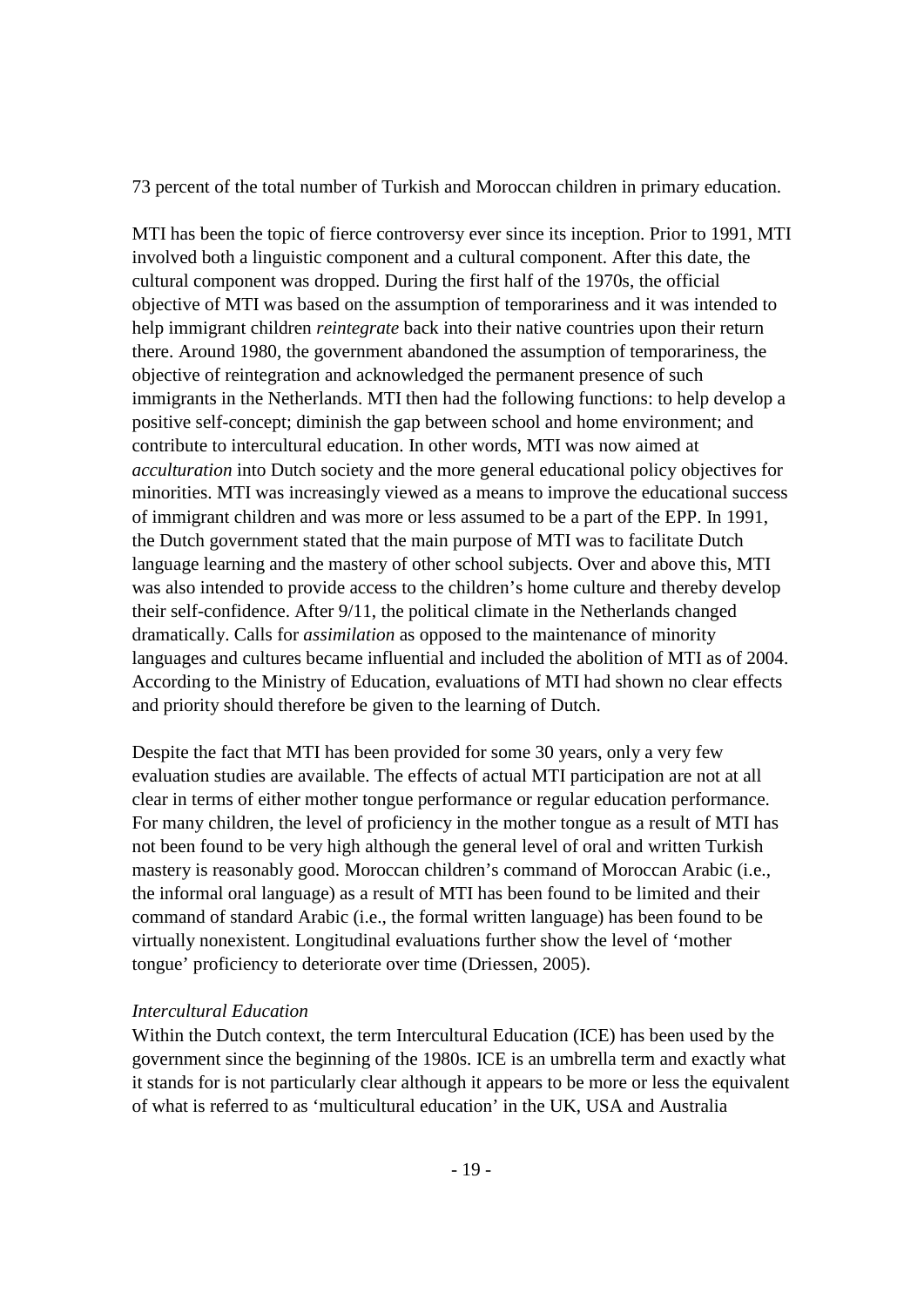(Leeman & Ledoux, 2003). According to the Dutch government, ICE is an important tool for acculturation or the two-way multifaceted process of getting to know each other, being open to each other's cultures or elements of such and accepting and appreciating each other. The underlying assumption is that children today grow up in a multicultural society and that this should also receive expression in those school subjects which are suited for this. In this sense, there certainly is a link with civic or citizenship education.

For a short time, the importance of the development of a positive self-image was also emphasized but this objective was later transferred to MTI and the following objectives were added for ICE: to combat and prevent stigmatization, stereotyping, discrimination and racism based on ethnic or cultural differences. Over the years, the knowledge aspect of ICE has received increased emphasis. This involves not only acquisition of knowledge of each other's backgrounds, circumstances and cultures on the parts of the indigenous population group and ethnic minority groups but also insight into the manner in which values, norms, customs and circumstances influence the behavior of people. Such affective and sociopsychological objectives as respect, acceptance and self-image have been incorporated into the relevant policy along with a number of cognitive objects. And ICE is also considered useful to combat the structural inequality fuelled by ethnic prejudice and discrimination.

For the concrete implementation of ICE, the government had the following resources and instruments in mind: public information, guidelines and brochures, subsidies for educational resource development, in-service teacher training courses and mandatory attention to life in a multiethnic and multicultural society during teacher training. In addition, some schools were allowed to experiment with the design of ICE and then serve a model for other schools.

Only a small number of studies have been carried out on the design of ICE and virtually no research has been done on the effects of ICE for the children themselves. As early as 1985, Fase & Van den Berg (1985) observed that, although the Ministry of Education reported being satisfied with ICE policy, there was actually very little reason to feel this way. Their research showed ICE to be given low priority at schools. Furthermore, there was just as much prejudice and discriminatory behavior in schools which reported working with ICE as in schools which reported not working with ICE. On the basis of a new study a few years later, Fase, Kole, Van Paridon & Vlug (1990) added that the results with regard to the experiments at schools were not very encouraging. Not only operational objectives and concrete suggestions for everyday practice were lacking but also quality requirements. It was further noted that the changes in the very general objectives which had occurred over time had virtually not affected the implementation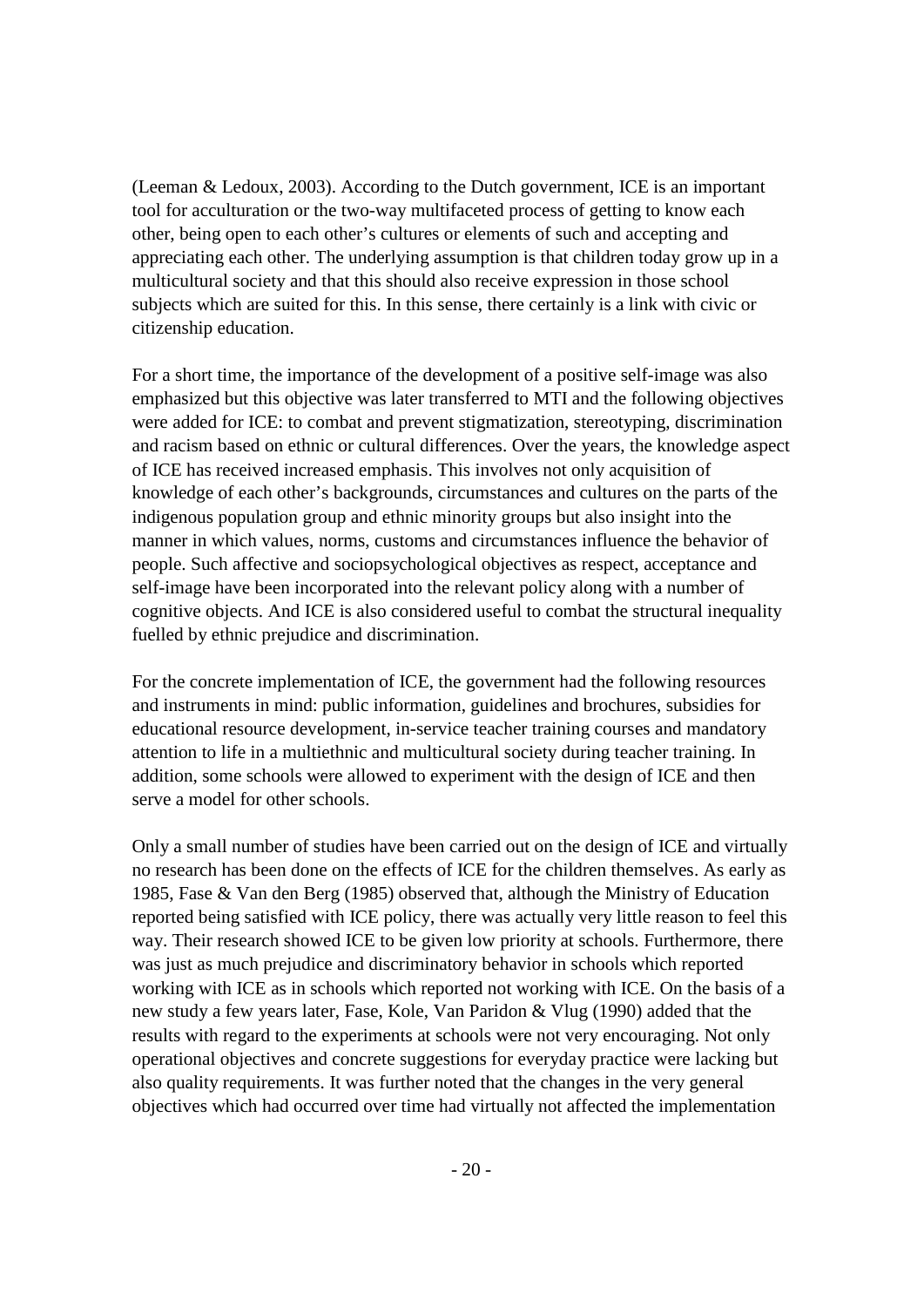of the policy. The results of empirical studies of primary and secondary education showed only a very limited amount of attention to be paid to ICE: only 10 percent of the schools reported putting ICE into practice; 30-40 percent had plans to do so or were preparing to do so; and 50-60 percent reported doing nothing in relation to ICE. This conclusion was very surprising in view of the fact that ICE had been a compulsory component of primary education for a number of years already. Within the schools, there was a widespread lack of clarity and major differences of opinion with respect to the value and exact nature of ICE. The attitudes and efforts of a small group of teachers appeared to be decisive and, when ICE efforts actually got off the ground, this was primarily in schools involving considerable numbers of immigrant children. According to Van der Werf (1995) school policies may include an intercultural element, but this is rarely translated into specific projects or teaching materials. In actual classroom practice, ICE usually takes the form of briefly discussing certain cultural customs and otherwise not departing from the standard curriculum. Using a critical multiculturalism framework Leeman & Reid (2006) evaluated a recent attempt by the Ministry of Education to revitalize ICE. Their study showed that teachers have moved away from culturalism and focused more on individual differences of age, religion and lifestyle than on ethnic differences. Teachers see ICE mainly as education of tolerance, and promoting empathy and communication skills. This emphasis on the individual does not take account of the political aspects and power imbalances in society.

### *Preschool and early school education*

One of the findings revealed by research is that disadvantaged pupils and particularly ethnic minority pupils often lag considerably behind their peers already when they start primary school and simply do not catch up over the years (Driessen, 1996). For this reason, the focus of attempts to combat educational disadvantages is increasingly being placed upon the initial years of school and the preschool period. The underlying assumption is that many of the elements which prepare children for middle and upper socioeconomic backgrounds for school are missing in the family situations of ethnic minority and working class children. Of particular importance are those aspects of a child's upbringing that contain similarities with formal instruction in school. From a theoretical point of view this focus on shortcomings in the child's home milieu means a remarkable return to the earlier mentioned deficiency hypothesis. All kinds of homeand center-based intervention programs have thus emerged at both the national and local levels for children between the ages of 0 and 7 years. The emphasis is on the linguistic and cognitive development of the children, and this may or may not be combined with the provision of educational support for the parents. The programs are often based on such compensatory programs and strategies as the Head Start or Follow Through programs in the USA. And most recently, a major impulse has been provided in the areas of preschool and early education. One objective was to have 50 percent of the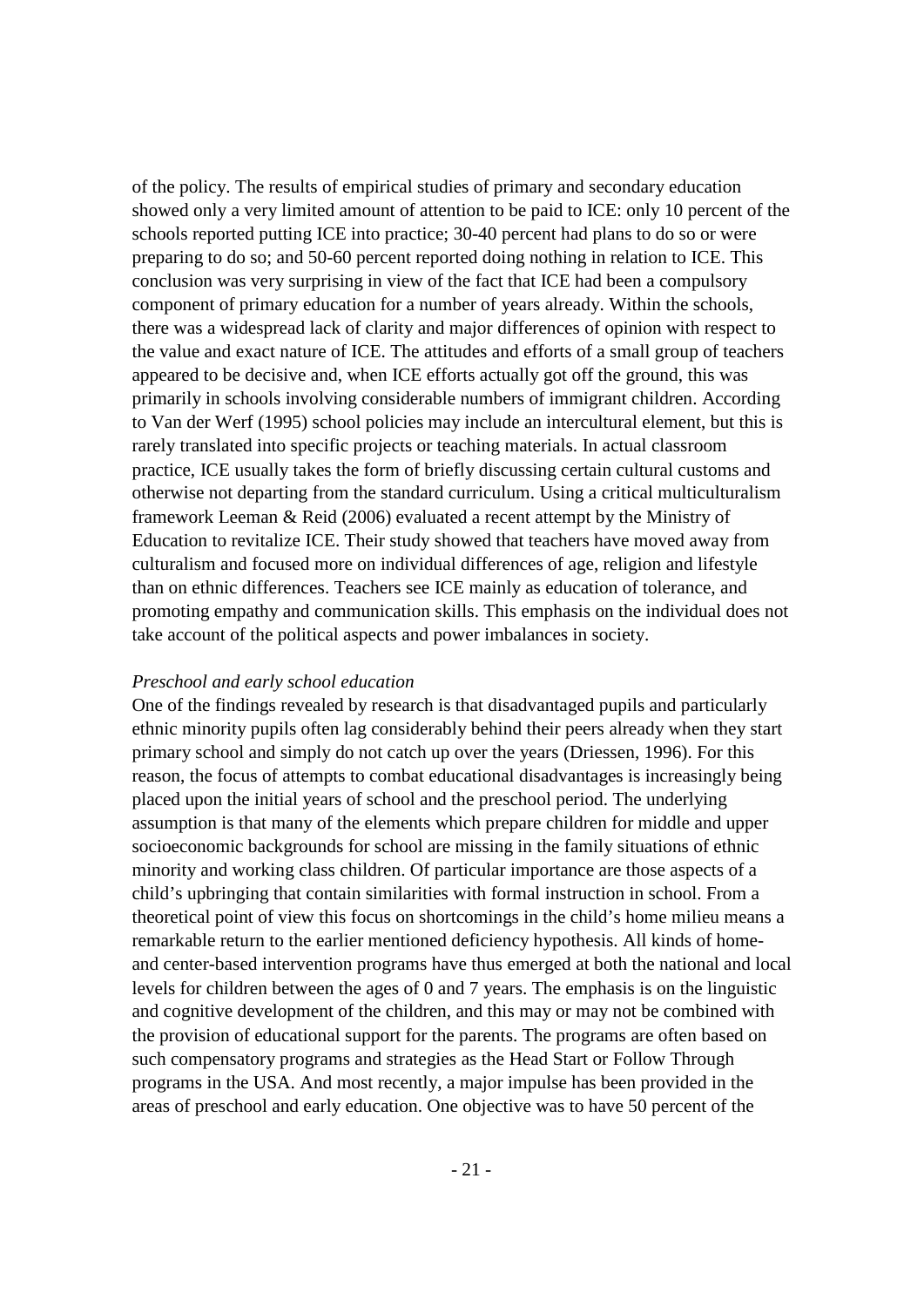disadvantaged children participate in an intervention programmed in 2006 while, in 2003, this was only 25 percent. The emphasis is on participation in a center-based programmed with two programs considered particularly effective up until now, namely: the Pyramid (*Piramide*) and Kaleidoscope *Kaleidoscoop*) programs.

Considerable controversy surrounds the various programs and, from a methodological perspective, questions are being raised about just how particular effects can be attributed to particular interventions or programs. The main conclusion up until now has been that any effects are very limited and usually fade completely away. However, there are some signs that the situation is changing and that some positive effects in the long run may occur.

A few studies of *day-care attendance* have shown a positive influence on the cognitive and social development of children although the high quality of the day-care being provided appears to play a critical role. Other studies have revealed a negative influence, with one possible cause lying in the discrepancy between the degree of attention and stimulation received at home versus at the day-care center. Very little research has been conducted on the effects of *preschool attendance* in the Netherlands but, from the little that is known, the quality of the care in terms of the program and the staff appears to determine the children's developmental progress. Various studies have been conducted on the effects of specific *programs*. The studies are usually small scale and employ an experimental or sometimes longitudinal design to compare a group of children who participated in a program with a control group of children who did not. The results of a series of parent-child programs have proved disappointing. In a recent large-scale national study, Driessen (2004) examined the effects of day-care, preschool and various home- and center-based stimulation programs in combination and separately and both cross-sectionally and longitudinally but found no effects whatsoever. In other research (Tesser & Iedema, 2001) it is concluded that parent-child programs have primarily positive effects for the participating parents and not for the cognitive development of the children involved. Evaluations of the integrated Pyramid and Kaleidoscope programs reveal a few positive effects with respect to the cognitive and language development of the children involved but, once again, the effects clearly fade and also differ per domain and per program (Veen, Roeleveld & Leseman, 2000). Very few significant results have been detected for social-emotional development but, in connection with this, one should keep in mind that positive effects may depend on a particular set of conditions including the duration and intensity of the care, the efforts of the caregivers and the continuity of the service or program with the children's later care and education.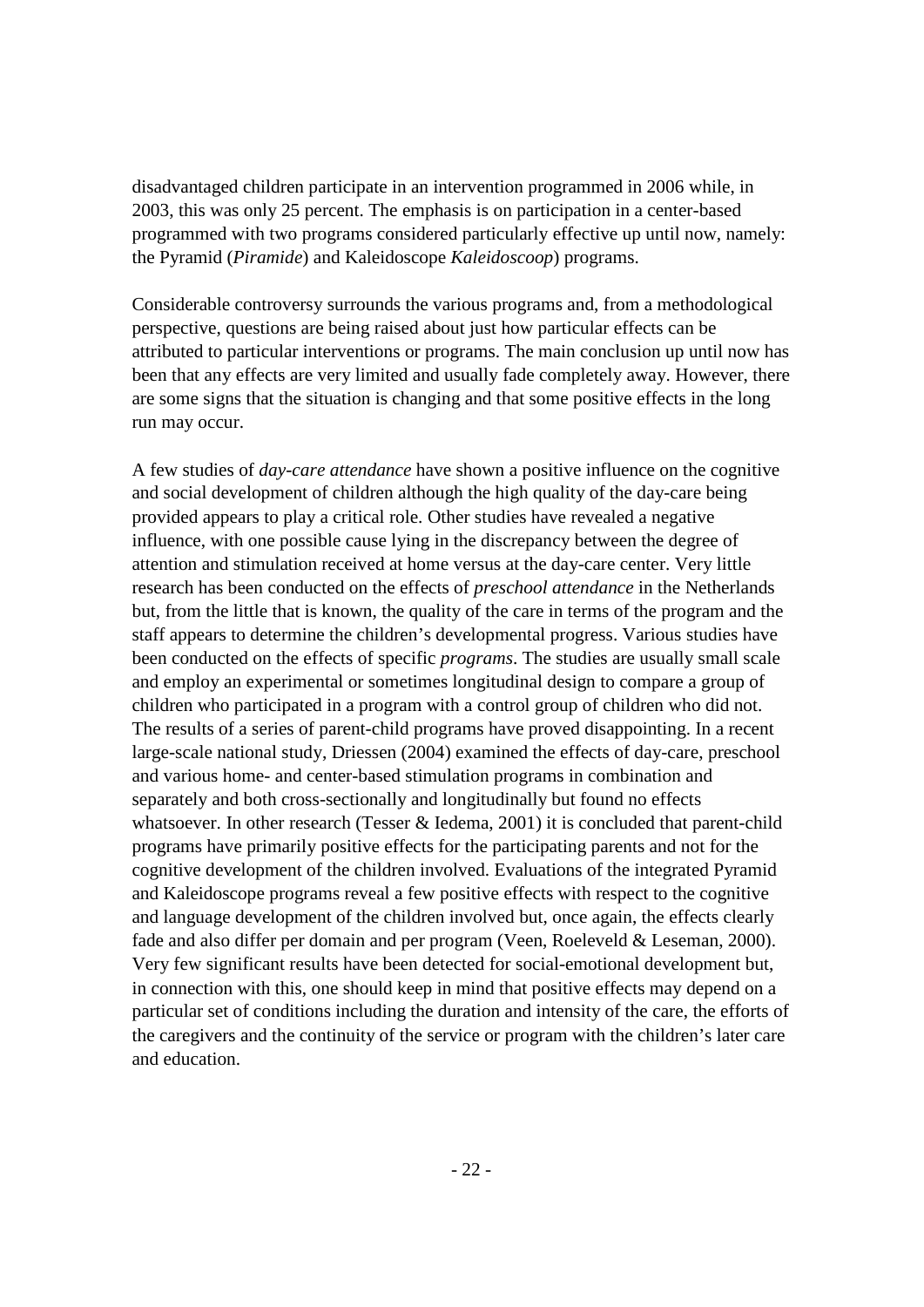### *Transition classes*

In the 2005/2006 school year, the concept of Transitory classes has been re-introduced, this time in primary schools. These classes are meant for both immigrant and native Dutch pupils who, because of their language delays, underachieve and of whom it is expected that after an intensive language training trajectory they will be able to continue successfully in regular education. The language training takes one year and during that year the relevant pupils are put in separate classes. Different options exist: a transition class parallel to grades 1 through 8, an extra class before grade 1, between grades (e.g., between grade 3 and 4), and after the last grade. Transition classes thus can take the form of full-time classes, part-time classes or as extra lessons after regular school hours. In order to evaluate this (relatively) new policy instrument it has been accompanied by a pilot study. The results of this study show to be very promising (Mulder *et al*., 2008).

# **3.3 Educational achievement of disadvantaged children**

### **3.3.1 Introduction**

In the previous sections, the results for a few specific components of Dutch educational disadvantage policy were considered. It can generally be asserted that it is virtually impossible to demonstrate that the observed results (if any) are actually a consequence of the policies being pursued. In the following, a compact overview of the most recent data on the educational position of the two target groups for the policy, namely the ethnic minority and working class children will be presented. As mentioned before, minority status and social milieu status are to a very large extent intertwined in the Netherlands. For that reason, in the presentation of the educational position both elements are integrated into socio-ethnic background. Because the focus is on primary and secondary education the results will concentrate on both educational phases.

### **3.3.2 Primary education**

In Table 3 results on standardized tests measuring (preparatory) language and mathematics skills are presented according to socio-ethnic background. The upper part of the table contains the mean percentages of correctly answered items for the children in pre-school (grade 2; 6-year-olds), and the lower part of the table contains the mean percentages of correctly answered items for the children in the final grade of primary school (grade 8; 12-year-olds).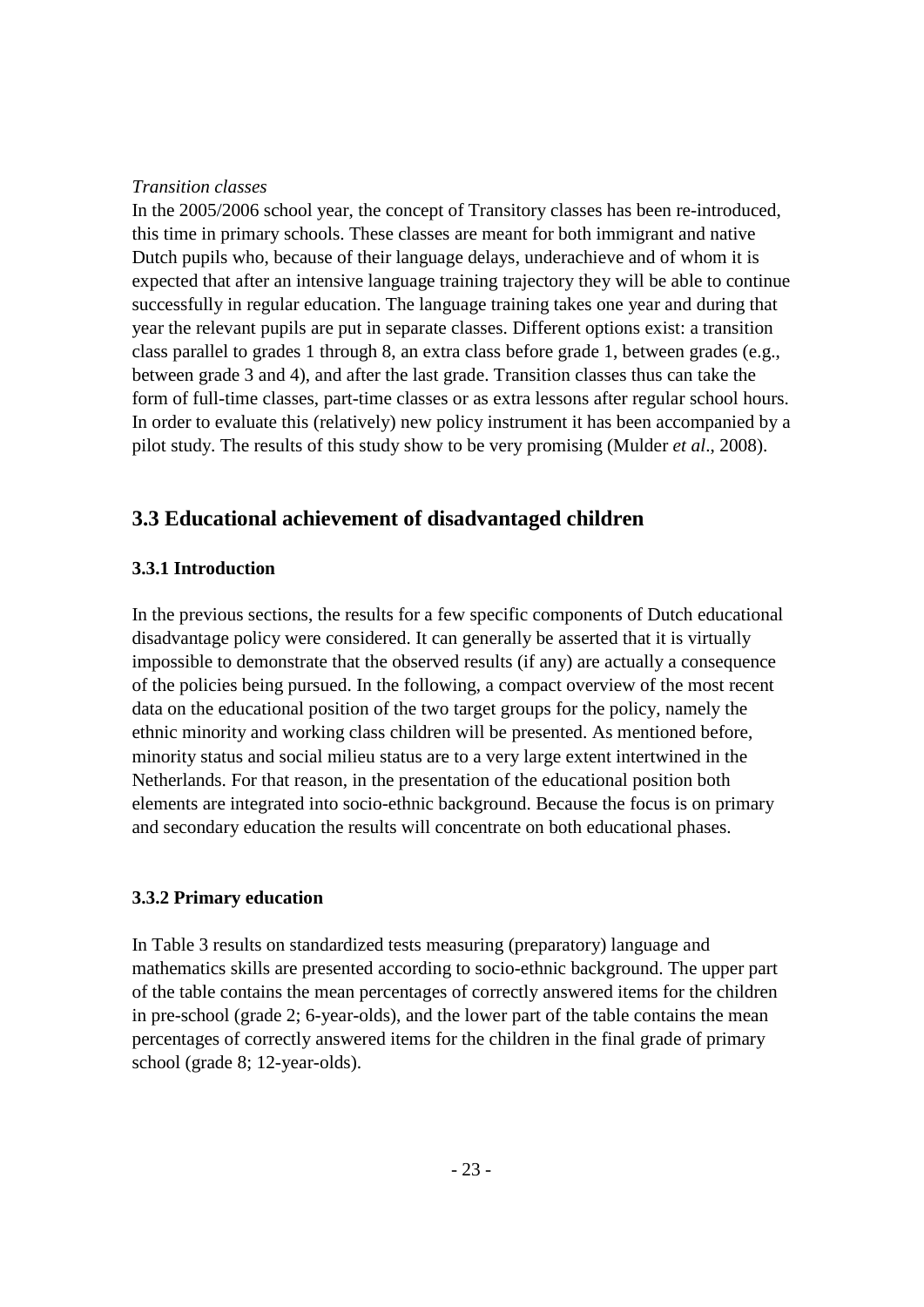**Table 3.** Mean percentages of correctly answered items of (preparatory) language and mathematics tests of primary school pupils, according to socio-ethnic background (school year 2004/2005)

|                |              | Socio-ethnic background |               |          |         |
|----------------|--------------|-------------------------|---------------|----------|---------|
|                | Grade Domain | Non-                    | Dutch working | Ethnic   | Eta     |
|                |              | disadvantaged           | class         | minority |         |
| $\overline{2}$ | Language     | 82%                     | 76%           | 66%      | $0.38*$ |
|                | Mathematics  | 75%                     | 70%           | 64%      | $0.28*$ |
| 8              | Language     | 83%                     | 78%           | 72%      | $0.38*$ |
|                | Mathematics  | 63%                     | 53%           | 51%      | $0.27*$ |

 $* p < 0.001$ 

Source: The PRIMA study (Driessen, Van Langen & Vierke, 2006)

As the figures in the table make clear, large differences exist between the two disadvantaged groups of children and the non-disadvantaged group: The Dutch working class children score considerably poorer; the ethnic minority children score even poorer.<sup>[11](#page-17-0)</sup> The figures in the table show that the situation in the final grade (i.e., grade 8) is comparable to that in kindergarten (i.e., grade 2). In relative terms, it seems that nothing much has changed during the six years in primary education. These results correspond to the findings of Driessen (1996) who showed Turkish and Moroccan minority children to have a language delay of almost two years with respect to the nondisadvantaged children at the start of primary school and the delays to not decline in the higher grades of primary school. For mathematics, a lag of about a half a school year was found to generally be the case.

<span id="page-23-0"></span>Information on just how many pupils have experienced delays in the form of being held back one or more years is also available. In the final grade of primary school, these children are thus older than the children who have not been held back. The relevant percentages are presented in Table 4.

 $11$  *Eta* is a correlation coefficient; all differences in the tables are statistically significant at the 0.1% level  $(p \le 0.001)$ .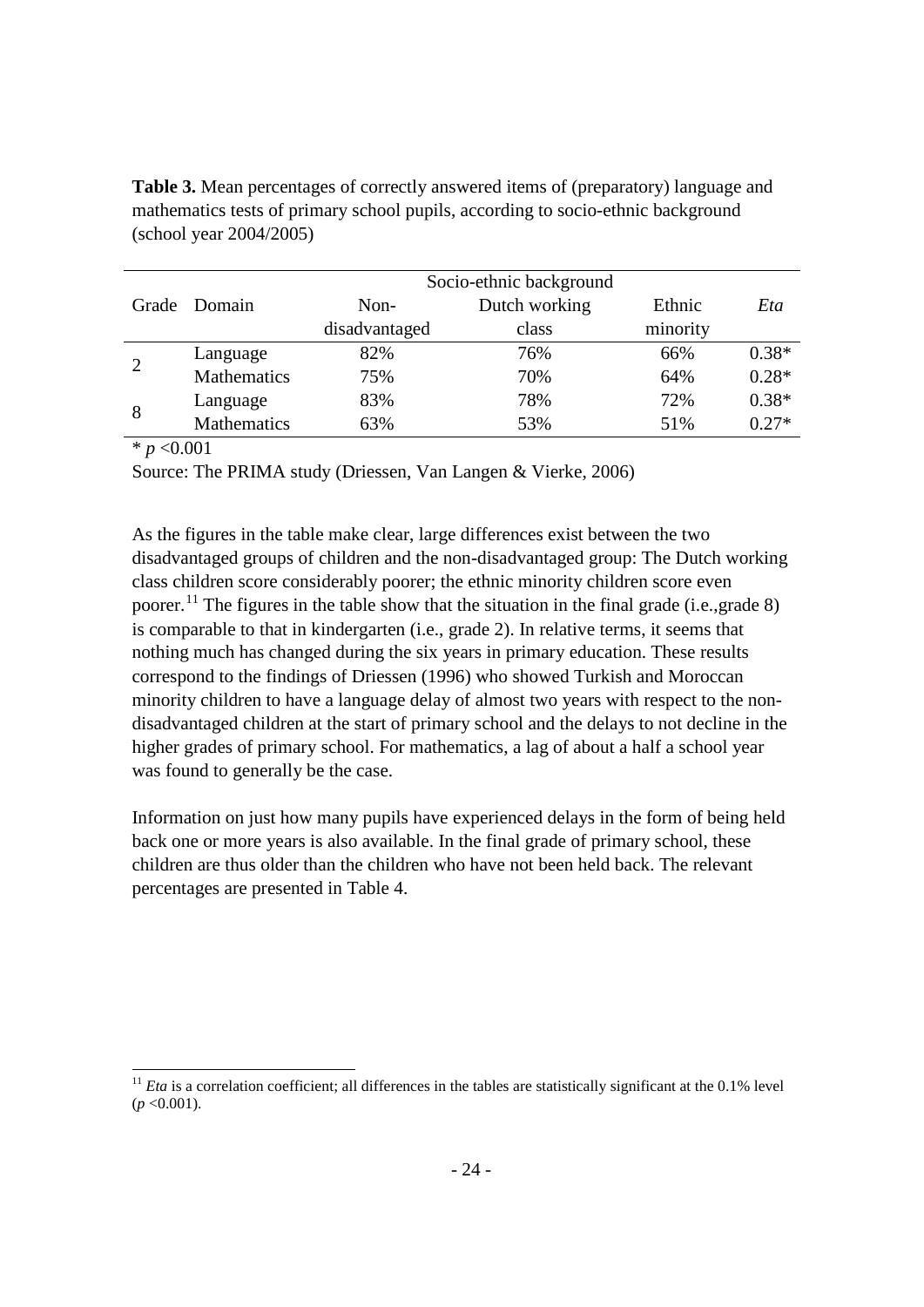**Table 4.** Percentage of pupils experiencing delays in primary school, according to socio-ethnic background (school year 2004/2005)

|                   | Socio-ethnic background |                 |         |
|-------------------|-------------------------|-----------------|---------|
| Non-disadvantaged | Dutch working class     | Ethnic minority | Eta     |
| 15%               | 27%                     | 43%             | $0.24*$ |
| _ _ _ _           |                         |                 |         |

\* *p* <0.001

Source: The PRIMA study (Driessen, Van Langen & Vierke, 2006)

The percentages show more than 40 percent of the minority children to have experienced actual delays. This is almost three times as much as the percentage for the non-disadvantaged children. The percentage of Dutch working class pupils with delays is twice that of the non-disadvantaged pupils.

During the final year of primary school, the pupils receive a recommendation as to the type of secondary education most suited for them. In Table 5, an overview of these recommendations is presented. More specifically, the percentage of the pupils receiving a recommendation to prepare for a professional education or higher is presented.

**Table 5.** Percentage of pupils with a recommendation to prepare for a professional education or higher, according to socio-ethnic background (school year 2004/2005)

|                   | Socio-ethnic background |                 |         |
|-------------------|-------------------------|-----------------|---------|
| Non-disadvantaged | Dutch working class     | Ethnic minority | Eta     |
| 37%               | 14%                     | 13%             | $0.23*$ |

\* *p* <0.001

Source: The PRIMA study (Driessen, Van Langen & Vierke, 2006)

The percentages in Table 5 show the two disadvantaged groups of children to receive far less recommendations for a higher level of secondary education when compared to the non-disadvantaged children. In fact, nearly three times as much non-disadvantaged children receive such a recommendation than disadvantaged children, either working class or minority.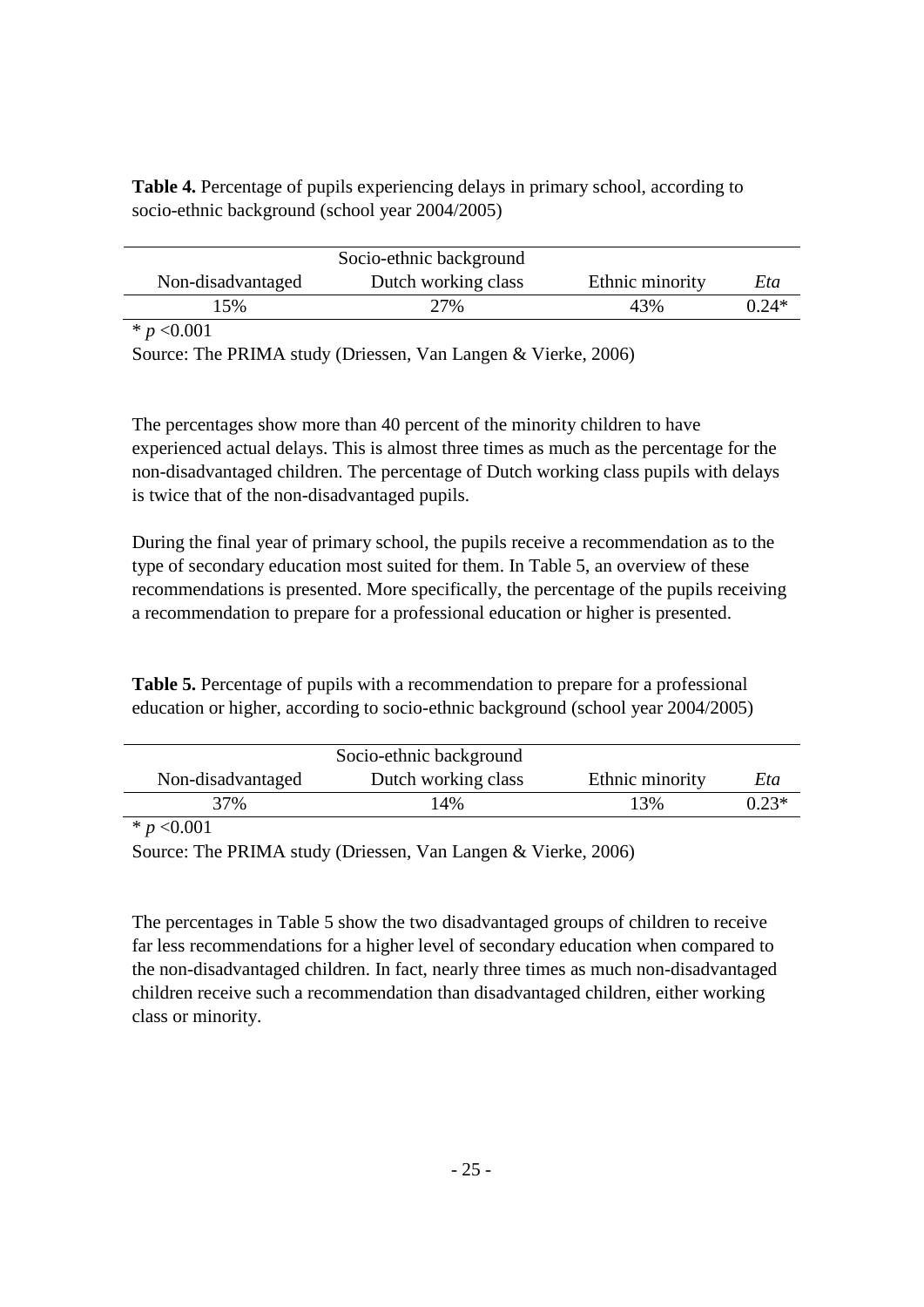# **3.3.3 Secondary education**

In order to obtain an impression of the level of secondary education pursued by the different ethnic groups, the percentages of the pupils successfully completing the final examinations for the different levels of secondary education are presented in Table 6.

**Table 6.** Percentage of pupils completing different levels of secondary education, according to ethnic background (school year 2003/2004)

|                                 | Ethnic background |          |        |
|---------------------------------|-------------------|----------|--------|
| Level of secondary education    | Non-western       | Western  | Native |
|                                 | minority          | minority | Dutch  |
| Basic or advanced vocational    | 47%               | 27%      | 30%    |
| Theoretical vocational or mixed | 27%               | 26%      | 28%    |
| Preparatory professional        | 16%               | 25%      | 24%    |
| Pre-university                  | 10%               | 22%      | 18%    |
| Source: Mares (2004)            |                   |          |        |

The percentages in Table 6 show three-quarters of the non-western minority pupils to complete the two lowest levels of secondary education. For the native Dutch pupils, this is nearly 60 percent. With regard to the highest level of secondary education, only 10 percent of the non-western minority pupils successfully completed the final examinations while almost 20 percent of the native Dutch pupils did so.

When interpreting the data in Table 6, it should be kept in mind that the non-western minority pupils are overrepresented among the group of pupils who drop out of school and do not take any final examinations (cf. Dekkers & Driessen 1997). Recent figures on this early school-leaving are presented in Table 7.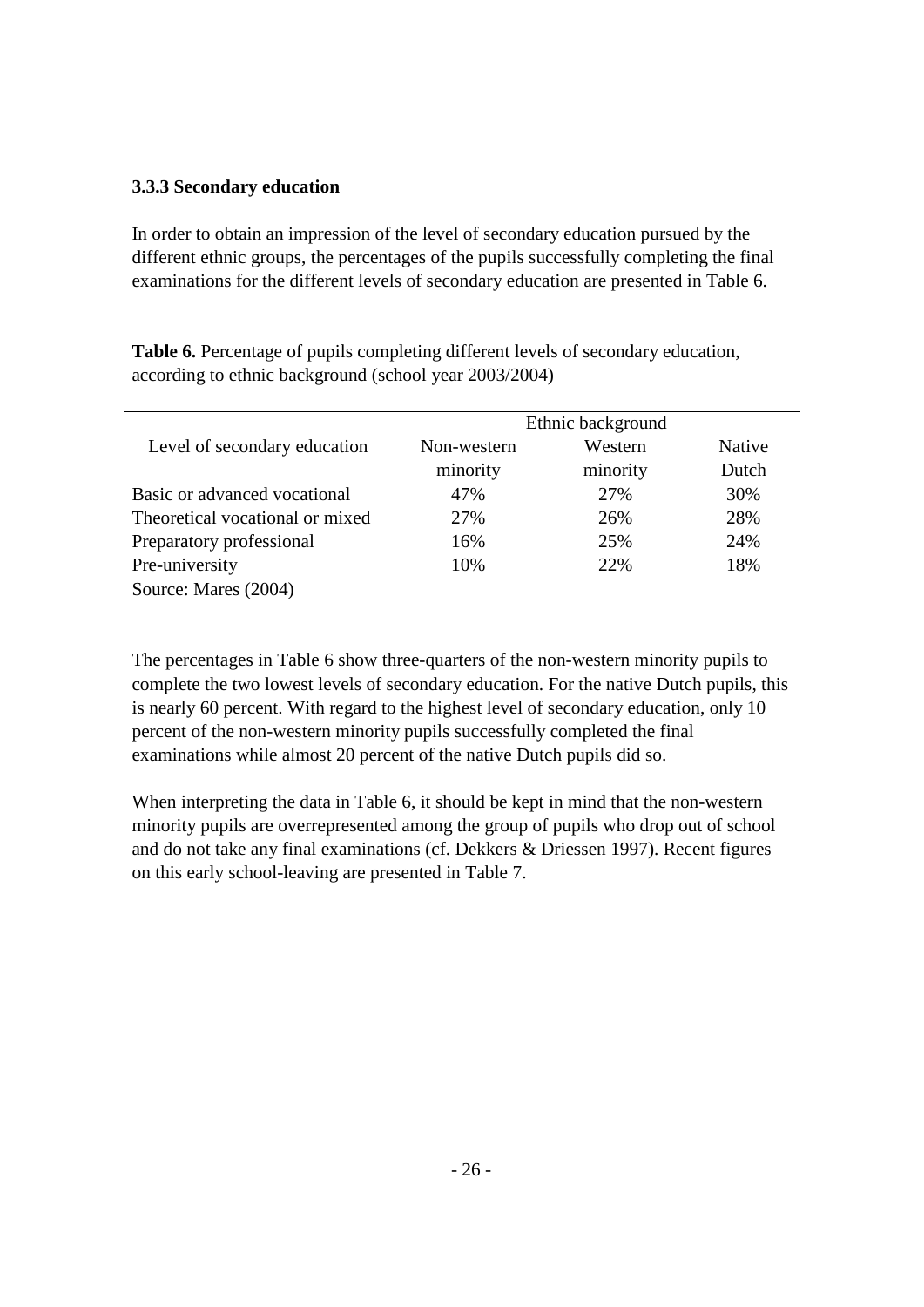**Table 7.** Percentage of pupils dropping out of school without a diploma in the first three years of secondary education according to ethnic background and parental education (school years 1999/2000-2001/2002)

|               | Ethnic background            |           | Parental level of education |           |
|---------------|------------------------------|-----------|-----------------------------|-----------|
| Native Dutch  | Ethnic minority              | Primary   | Secondary                   | Higher    |
|               |                              | education | education                   | education |
| 6%            | 17%                          | 15%       | 10%                         | 4%        |
| $\sim$<br>T 7 | 0.3371111777770071<br>$\sim$ |           |                             |           |

Source: Van der Steeg & Webbink (2006)

The percentage of ethnic minority pupils dropping out from school is nearly three times that of native Dutch pupils. The percentage of children from parents with only primary school is almost four times that of children from parents with higher education. Both factors, ethnic background and parental education, are strongly contaminated: analysis show that once parental education is controlled for, differences between native Dutch and ethnic minority pupils almost completely disappear.

### **3.3.4 Conclusions**

For more than 40 years now, the Netherlands has devoted policy to combat educational inequalities stemming from the social milieu and ethnicity of pupils. Two important developments can be traced, namely regarding the specificity of the policy (specific v. general target groups) and the division of responsibilities (central v. local). With respect to the former, the initial focus on disadvantaged native Dutch pupils has shifted via 'old' (guest workers and former colonies) and 'new' (asylum seekers/refugees) immigrant groups to disadvantaged pupils in general. With regard to the latter, the policy has gone through an evolution from local policy to central policy and back again to a decentralized level, momentarily down to the level of the school board and school. Despite an investment of billions of Euros and the efforts of many individuals, the policy has produced disappointing results. Our analysis of the most recent data show the delays of the children with low-educated minority parents to be still quite large while the delays of children with non-minority working class parents are somewhat smaller but still substantial. The good news is that in recent years the position of the minority children has improved somewhat; at the same time, however, the position of the native Dutch working class children has deteriorated (Mulder, Roeleveld, Van der Veen & Vierke, 2005).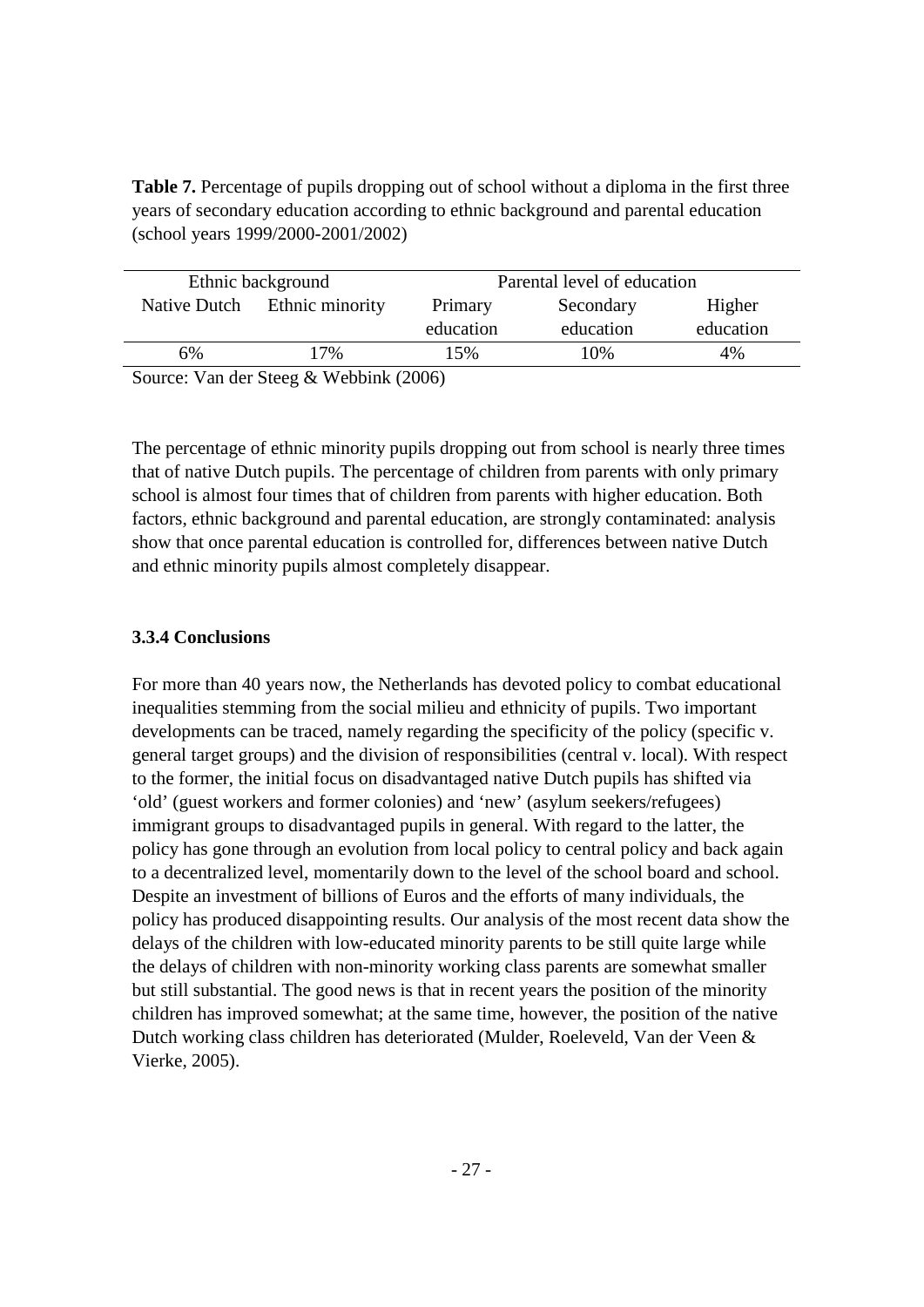# **4. Policies on integration and citizenship**

# **4.1 General policies on integration and citizenship**

### **4.1.1 From integration to assimilation**

Despite a long tradition of receiving immigrants, the concept of 'integration' was only used in the formulation of policy with respect to ethnic minorities in the Netherlands at the beginning of the 1980s. The relevant policy was aimed for quite some time at 'integration with maintenance of own culture', which meant that immigrants were expected to adapt to some extent to Dutch society, but at the same time could keep to their own culture. However, a recent shift has occurred towards policy with more assimilatory characteristics.<sup>[12](#page-23-0)</sup> Whereas immigrants were previously accepted into the Dutch welfare state with little or no discussion, an undeniable problematization of immigration and hardening of policy has occurred over the past few years under the motto 'compulsory integration, own responsibility'.<sup>[13](#page-27-0)</sup>

### **4.1.2 Shared citizenship**

The recent government standpoint is that too much emphasis has traditionally been placed upon acceptance of the differences between immigrants and the native Dutch population. The presence of immigrants has typically been viewed as a 'value' and as enriching the society in which we live. But, according to the recent government, everything that is different need not always be of value. In other words, cultural gaps cannot be bridged via the cultivation of own cultural identities.<sup>[14](#page-27-1)</sup> The unity of a society

 $12$  Independent of 9/11, one can also speak of a changed outlook on migration. As Brubaker (2001) has observed, after the blossoming of differentialist integration policies in the 1980s and 1990s in all Western countries of immigration, signs of a modest return to assimilation appeared. According to Brubaker, however, it is no longer the old, analytically discredited, and politically disreputable 'assimilationist' understanding of assimilation but a more analytically complex and normatively defensible understanding that is being promoted.

<span id="page-27-0"></span> $13$  According to David Pinto, who is himself an immigrant, this trend went so far in the Netherlands that the government basically deprived immigrants of all initiative and all responsibility or  $-$  in the words of Pinto  $-$  'cuddled them to death'.

<span id="page-27-2"></span><span id="page-27-1"></span> $^{14}$  An interesting parallel to social class differences and their explanation lies here. According to Lubienski (2003), one can speak of a revival of genetic and cultural deficit theory in the USA via a 'difference' vision and following a period in which the 'deficit' approach to social inequality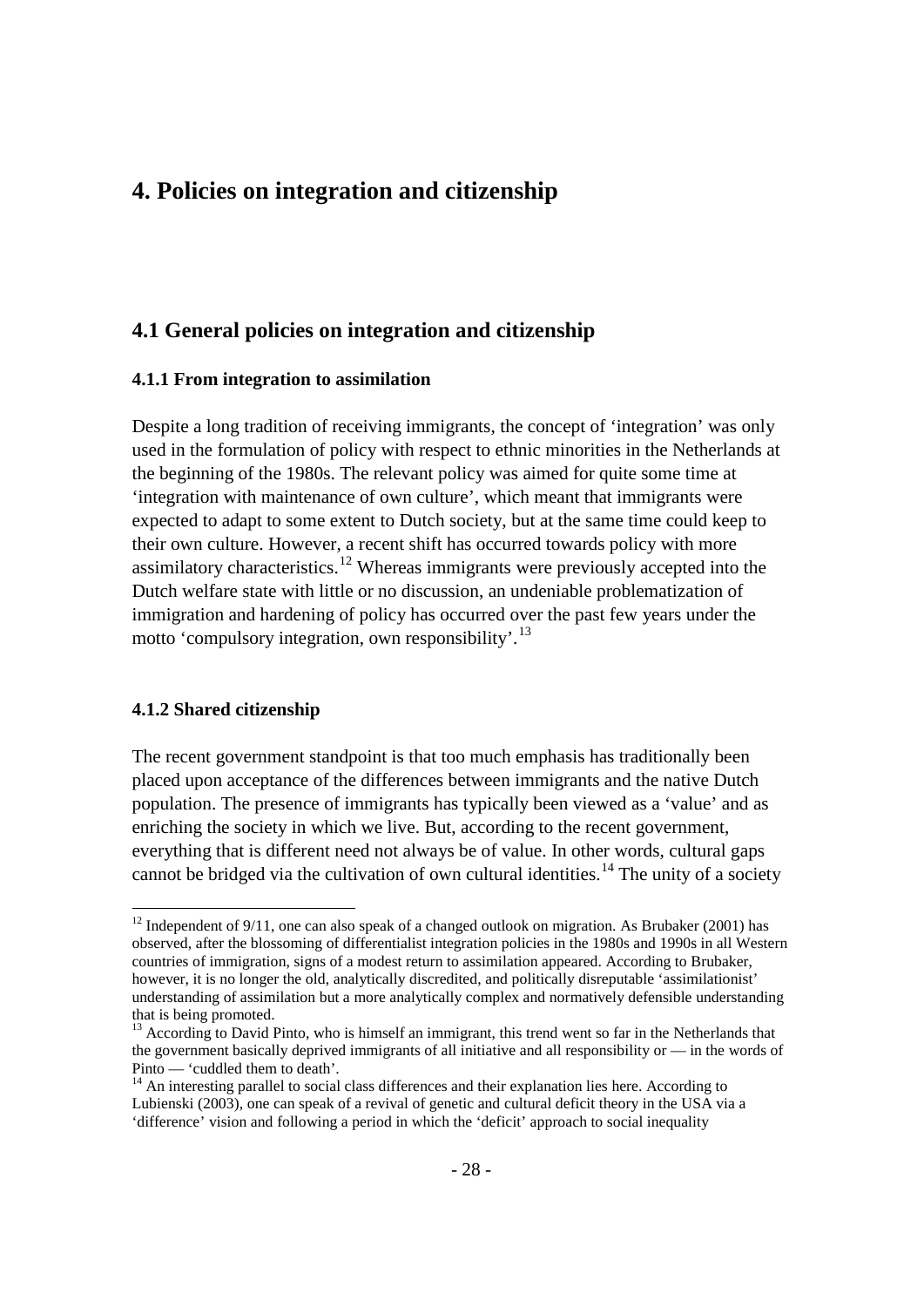must be found in what the citizens have in common, which is being citizens of one and the same society. The objective of current integration policy is thus shared citizenship for immigrants and native Dutch inhabitants. Such shared citizenship presupposes mastery of the Dutch language and adherence to basic Dutch norms and values, with the latter including efforts to provide for oneself, law abidance, recognition of the right of each individual to say what he or she thinks, respect for the sexual preferences of others, and equality for men and women. Citizenship thus means a willingness to actively contribute to society and participate in all facets of society (MinOCW, 2004; Tweede Kamer, 2003).<sup>[15](#page-27-2)</sup>

#### **4.1.3 Compulsory integration, own responsibility**

 $\overline{a}$ 

The present government's emphasis on compulsory integration and the responsibility of each individual immigrant to integrate (i.e., assimilate) has also lead to a shift in policy away from categorical provisions for specific groups and towards general provisions. As a consequence of this, many subsidies for immigrant organizations that were not aimed at integration have been stopped.

Another radical change from the past is that as of 2006 those who wish to immigrate to the Netherlands have to take a civic integration examination in their native country. This oral examination takes place at the local embassy and is conducted by phone which is connected to a computer; it includes both a test of basic knowledge of the Dutch language and the Dutch society.

The examination of the Dutch language tests the speaking and listening competencies and includes: repeating short sentences; answering questions; giving opposite words; retelling a short story. Regarding knowledge of the Dutch society a number of themes can be discerned: work and income; living; health and health care; child-rearing and education; constitution and constitutional state; government agencies; history and geography; manners/conventions, values and norms. During the exam the candidate has to answer a number of questions on the basis of video fragments on typical Dutch situations; this video which is available in several languages can be bought and studied at home. If the applicants fail this test they are not allowed to immigrate to the Netherlands.

The Dutch government does not prescribe ways as to how the candidate should acquire the desired competencies (that is his/her own responsibility); it only refers to the fact that there are all kinds of textbooks for sale in the Netherlands (e.g., Bakker, 2006; Van der Toorn-Schutte, 2007) and advises candidates to study Dutch television programs.

<span id="page-28-0"></span>predominated. The Dutch government has also apparently broken the taboo associated with speaking of differences as deficits.

<sup>&</sup>lt;sup>15</sup> According to some critics of this policy, such an interpretation is very one-sided: it requires everything from immigrants, but anything from native Dutch citizens.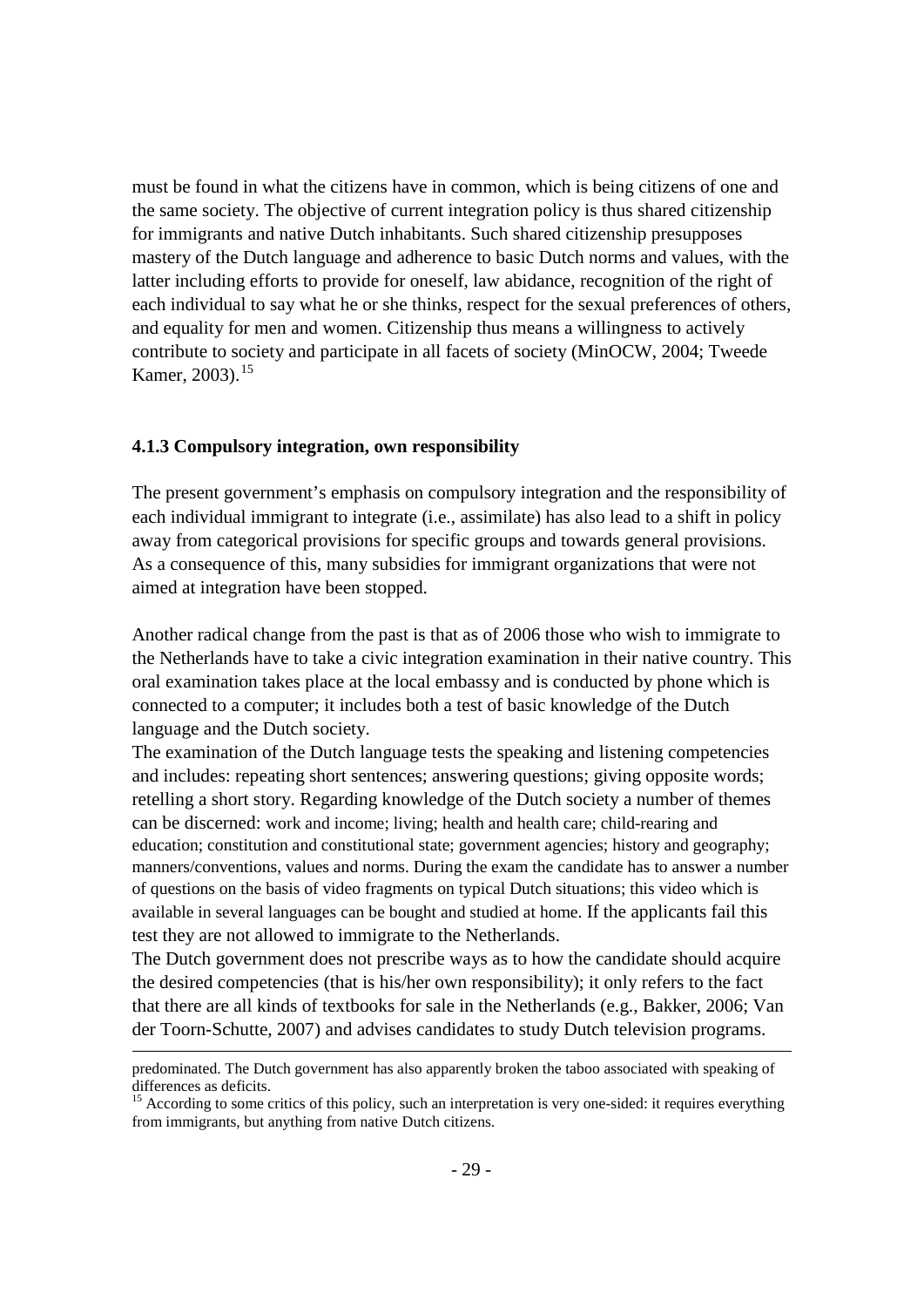Thus, the candidates have to organize the Dutch language and society courses in their native country and to pay for them themselves (for more information see: www.naarnederland.nl).

As of 2007, the obligation to take a civic integration examination also applies to a number of categories of immigrants who already reside in the Netherlands. This is, too, the own responsibility of the immigrants. They have up to 5 years to pass the examination; when they succeed within 3 years they can apply for a compensation for the costs of the course (IND, 2008; HRW, 2008).<sup>[16](#page-28-0)</sup>

### **4.1.4 Active participation**

When conceptualized in such a manner, integration, and in line with this: citizenship, is operationalized as the individual obligation to actively participate in a variety of societal domains (WRR, 2001). Engbersen & Gabriëls (1995) distinguish the following domains: law, politics, labor, housing, education, culture, and religion. In recent policy, the following domains have been distinguished: political-judicial, social-economic, ethnic-cultural, and religious (Penninx & Slijper, 1999). A division frequently used for research purposes is that between structural integration, measured as the level of education attained and position on the job market, and social-cultural integration, measured in terms of social contacts and participation in cultural institutions (Vermeulen & Penninx, 1994; WRR, 2001). The latter dichotomy is occasionally characterized as one between socio-economic versus cultural integration (Hagendoorn, Veenman & Vollebergh, 2003). In addition, a division is also sometimes made along the lines of participation versus orientation, informal participation versus normative orientation, or concrete behavior versus attitudes (Dagevos & Veenman, 1996; Odé, 2002; Uunk, 2002).

For the Dutch government, participation in education and the job market stand central. In addition to these aspects of participation, the importance of social participation (e.g., membership in associations and clubs), political participation (e.g., the right to vote and have a say), cultural participation (e.g., artistic and cultural expression), societal participation (e.g., volunteer work), and athletic participation as different means to achieve citizenship is also often mentioned (MinOCW, 2004; Tweede Kamer, 1998, 2003; Van Boxtel, 1999, 2000).<sup>[17](#page-29-0)</sup>

<sup>&</sup>lt;sup>16</sup> Only recently, the Government has decided to shorten this 5-year period to 3.5 years (MinVROM,

<span id="page-29-0"></span><sup>2008).&</sup>lt;br><sup>17</sup> It should be noted that the degree of participation needed to be indicative of integration is typically not specified in the form of a criterion. Such commonly used adjectives as 'fully', 'proportionally', or 'equal'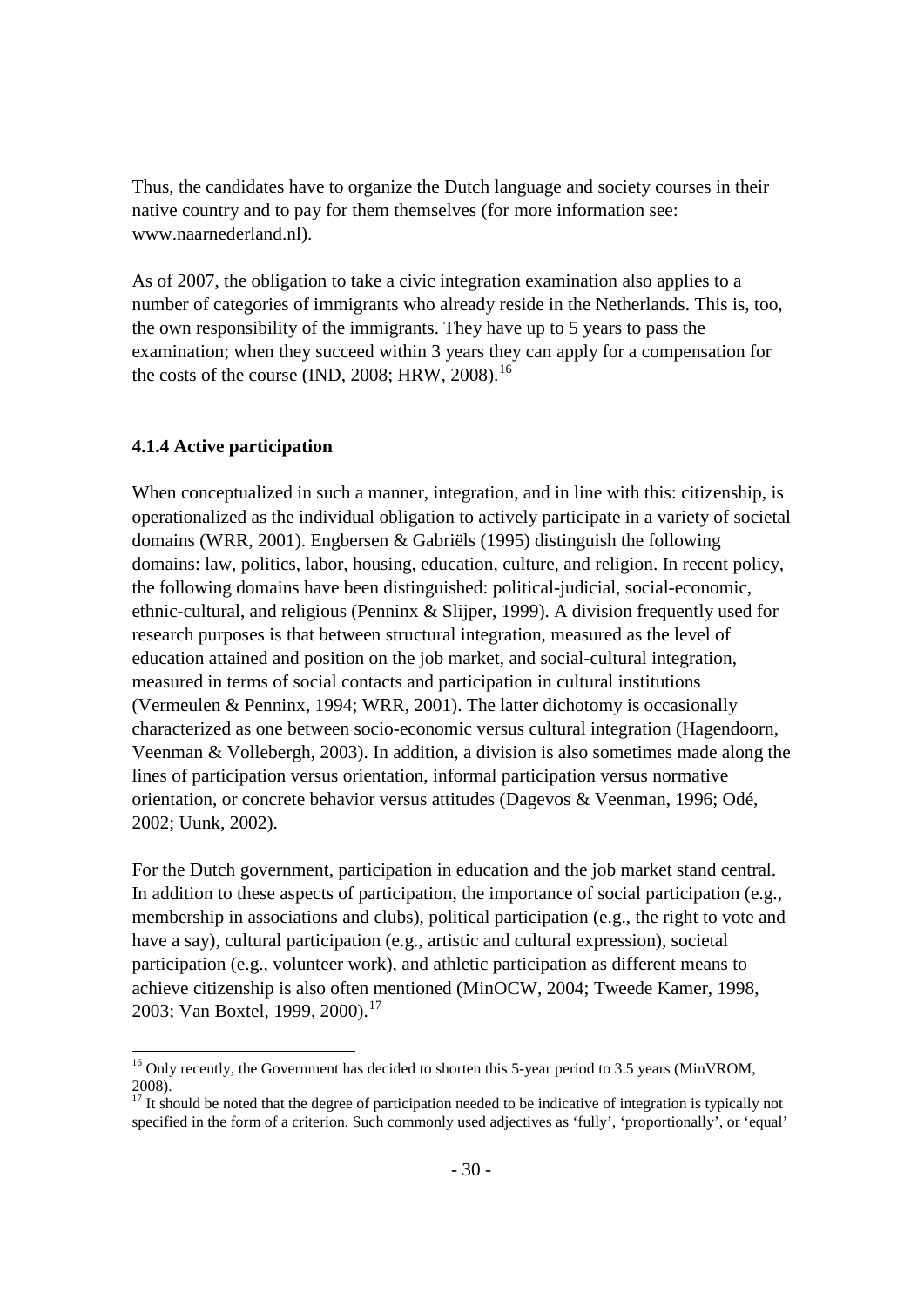# **4.2 Citizenship education**

### **4.2.1 Introduction**

In a certain sense, citizenship is a rather recent topic in Dutch education. That is not to say that no attention has been paid to it at all, but insofar that was the case it mostly was as part of other subjects, such as history, social studies and religious and ideological movements. Depending on how citizenship education is being operationalized, however, it is also true to say that elements of the already mentioned Intercultural Education (*Intercultureel Onderwijs*) can be considered as a precursor (cf. Leeman & Pels, 2006).

### **4.2.2 Policy on citizenship education**

### *The policy letter*

 $\overline{a}$ 

It was in 2004 that the policy letter entitled 'Education, integration and citizenship' (*Onderwijs, integratie en burgerschap,* MinOCW, 2004) appeared. In this letter, among other things, attention was focused on integration, segregation and citizenship in primary and secondary schools. The Minister of Education observed in this letter that in recent years Dutch society had been confronted with important new issues relating to the changing ethnic composition of the Dutch population. Effects of this development could also be felt at the school level. Problems related to the (slow) integration of some categories of immigrants and the growing ethnic segregation in Dutch society and in education are urgent and beg for solutions. Concerning the latter, the negative effects of so-called black schools (i.e., schools with a high concentration of minority pupils) and the problems of Islamic schools were mentioned in particular. The government therefore announced that it intended to attack such problems actively. Promoting citizenship education in primary and secondary education was seen as an important means. To this the government added the goal of social integration. For both ethnic minority and native Dutch youth active citizenship was considered to be important, so as to learn from each other to live in a society that is being characterized by ethnic, cultural and religious heterogeneity.

The following measures were suggested in this policy letter. All schools will be

provide little help in light of the lack of a clear and unequivocal reference point. The WWR (2001), which is an important advisory body for the Dutch government, suggests — in this connection — that 'the principle of proportionality' (all ethnic groups should participate to the same extent in all domains of Dutch society) as the objective of policy is simply a phantom. In light of the fact that immigration is a dynamic process, new immigrants with delays and disadvantages will continue to arrive and differences will thus continue to exist.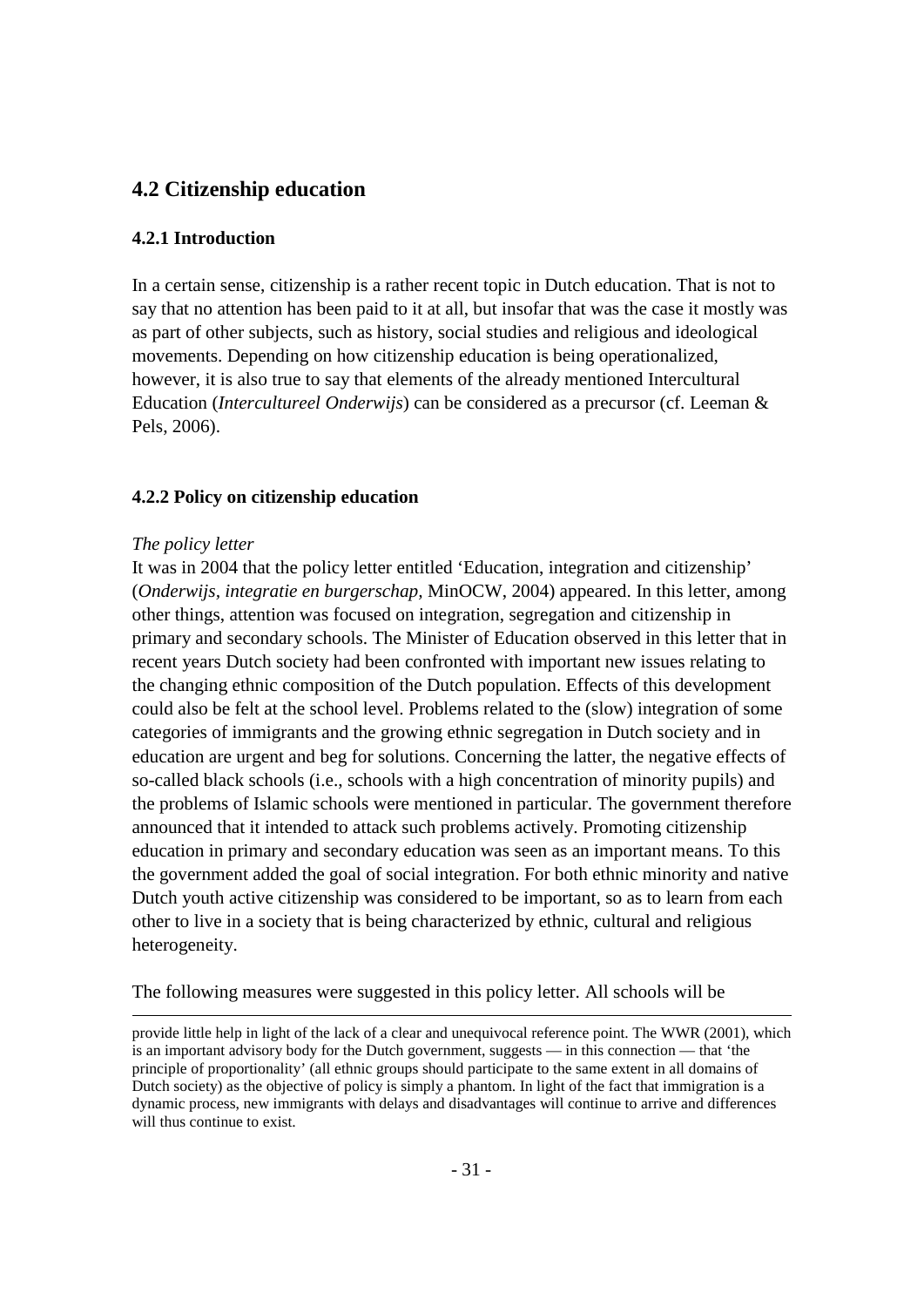expected to contribute to the socialization of children of different backgrounds through sports and cultural events, by visiting companies and social institutions, by school linkage and exchange programs, in short by learning in different social environments. City councils and schools can also take specific measures to enhance social integration in local situations where high-risk pupils are unevenly distributed over the schools. Citizenship education, including social integration will receive a legal basis. Because of the freedom of education, which forms the basis for Dutch education, the government's role in this is limited. The Ministry will only facilitate the exchange of good practices and the Inspectorate of Education will have a evaluative and monitoring task. The following examples were mentioned: behavioral codes, bullying protocols, and pupils' statutes.

In primary education and basic secondary education, 'citizenship education' will be part of the new attainment targets. 'Social studies' will remain a compulsory subject for all pupils in the last years of secondary education. Here, structural elements of citizenship education can be addressed in a coherent historic perspective. In addition, elements of citizenship education will be examined through examination programs in history, economy, geography, philosophy and art. For secondary vocational education, new competencies have been proposed in which citizenship plays an important role. They include normative competencies, such as independent behavior as a citizen, socially involved and responsible, based on socially accepted basic values, as well as cultural competencies, such as the ability to participate in the multiform and multicultural society at the national and at the European level, while respecting the characteristics of each other's cultural communities.

### *The revised education acts*

At the end of 2005, the plans had been put into a law which was accepted in Parliament. Effective as of February 2006, under the terms of the revised Primary and Secondary Education Acts, schools are obliged to actively promote citizenship and social integration into Dutch society (Eurydice, 2007; MinOCW, 2005). This obligation means that education also:

- departs from the fact that pupils grow up in a multiform society;
- aims at contributing to active citizenship and social integration;
- aims at pupils having knowledge of and coming into contact with the different backgrounds and cultures of peers (CFI, 2006).

According to the Ministry, active citizenship implies the willingness and preparedness to be part of a community and actively contribute to that community.

This legal task concerns the obligation, but not the form and contents. As a consequence of the freedom of education, schools and teachers are free to decide as to how they wish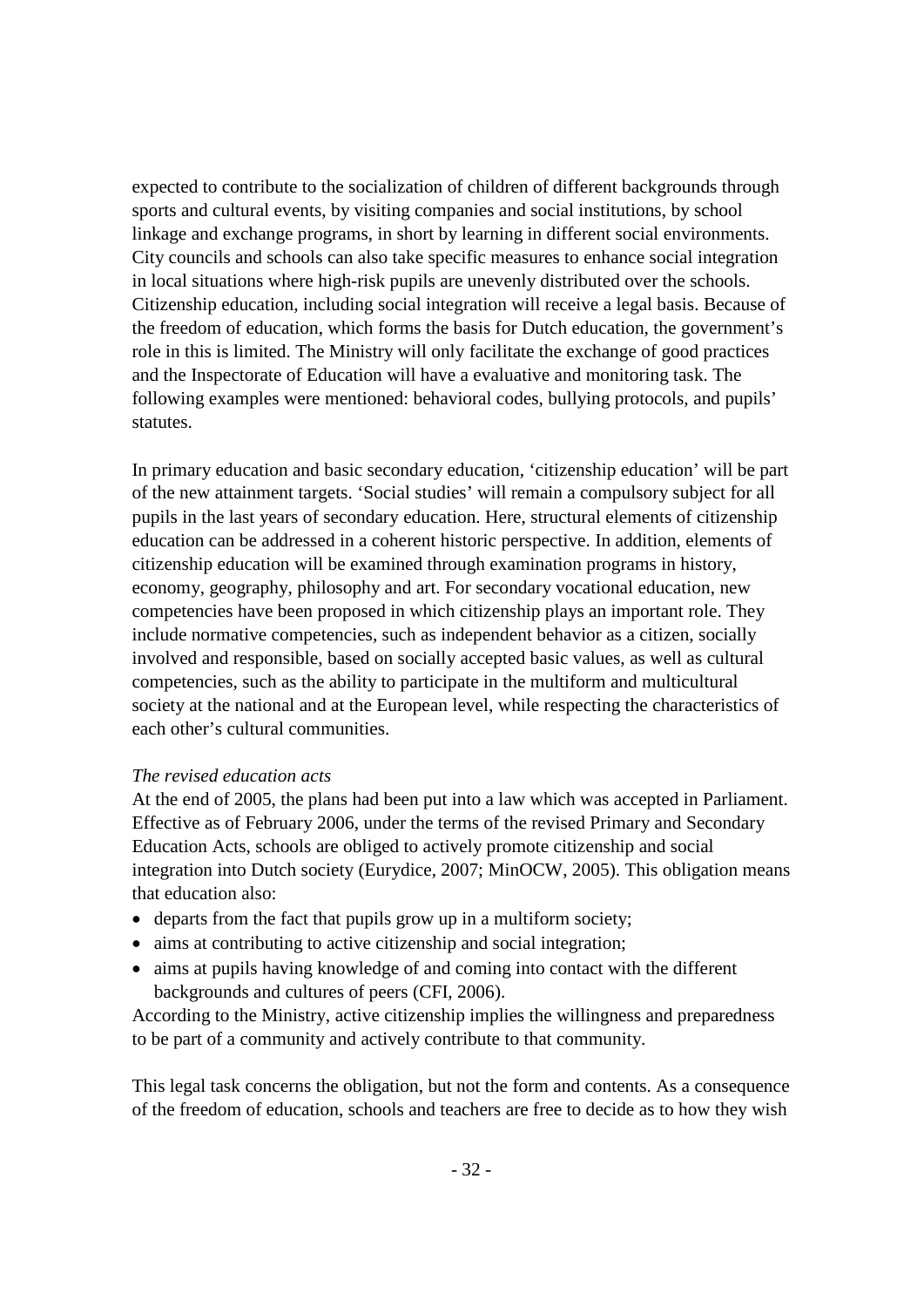to implement citizenship education. The law includes a presentation of general guidelines and desirable outcomes. The Inspectorate of Education has an evaluating and monitoring task (Inspectie, 2006). The Ministry will only facilitate the implementation of citizenship education<sup>[18](#page-29-0)</sup>. In the following overview activities announced by the Ministry are presented (MinOCW, 2004, CFI, 2006).

- The publication of a general information brochure for schools with regard to legislation.
- The publication of an information brochure on the controlling task of the Inspectorate of Education.
- The development of core curricula (or planning instruments) that will help primary and secondary schools planning and implementing citizenship education in their curriculum by the National Institute for Curriculum Development (SLO; www.slo.nl). SLO will also develop a screening instrument to check the regular learning material for citizenship content.
- The development of a multi-year project 'Citizenship education in primary school' by the Eduniek Foundation Utrecht (www.burgerschapindebasisschool.nl/).
- The development of school television programs for firstly primary schools and in a later phase also in the lower years of secondary schools by the Teleac/NOT foundation (lessons; useful hints for educators; proposals for collaboration of schools and neighborhood) (www.schooltv.nl; www.onzeschooldoetaanburgerschap.nl).
- The implementation of practical training periods in society (or service learning) in secondary education (e.g., doing volunteer work) (www.samenlevenkunjeleren.nl.
- The development of the Ministry of Education website where schools can find a special file on citizenship education and social integration.
- Stimulating local initiatives by making inventories of good initiatives by schools at the primary and secondary level by the KPC Group (Consultancy for education and training; www.kpc.nl).

# *From law to practice*

<span id="page-32-0"></span>Because of the freedom for schools to interpret the concept of citizenship and also because the schools may implement citizenship education geared towards their specific local situation, various and sometimes ambiguous terms are used in relation to citizenship education, for instance, civics, moral education, social competence education, value education, and democratic education (De Wit, 2007; Eijsackers, 2008; Leenders, Veugelers & De Kat, 2008). This definition aspect makes study of the topic of citizenship education no easy matter. But this is only part of the 'problem'. A much

<sup>&</sup>lt;sup>18</sup> It is obvious that there is a strong parallel with Intercultural Education (Leeman & Ledoux, 2003, 2005; Leeman & Pels, 2005).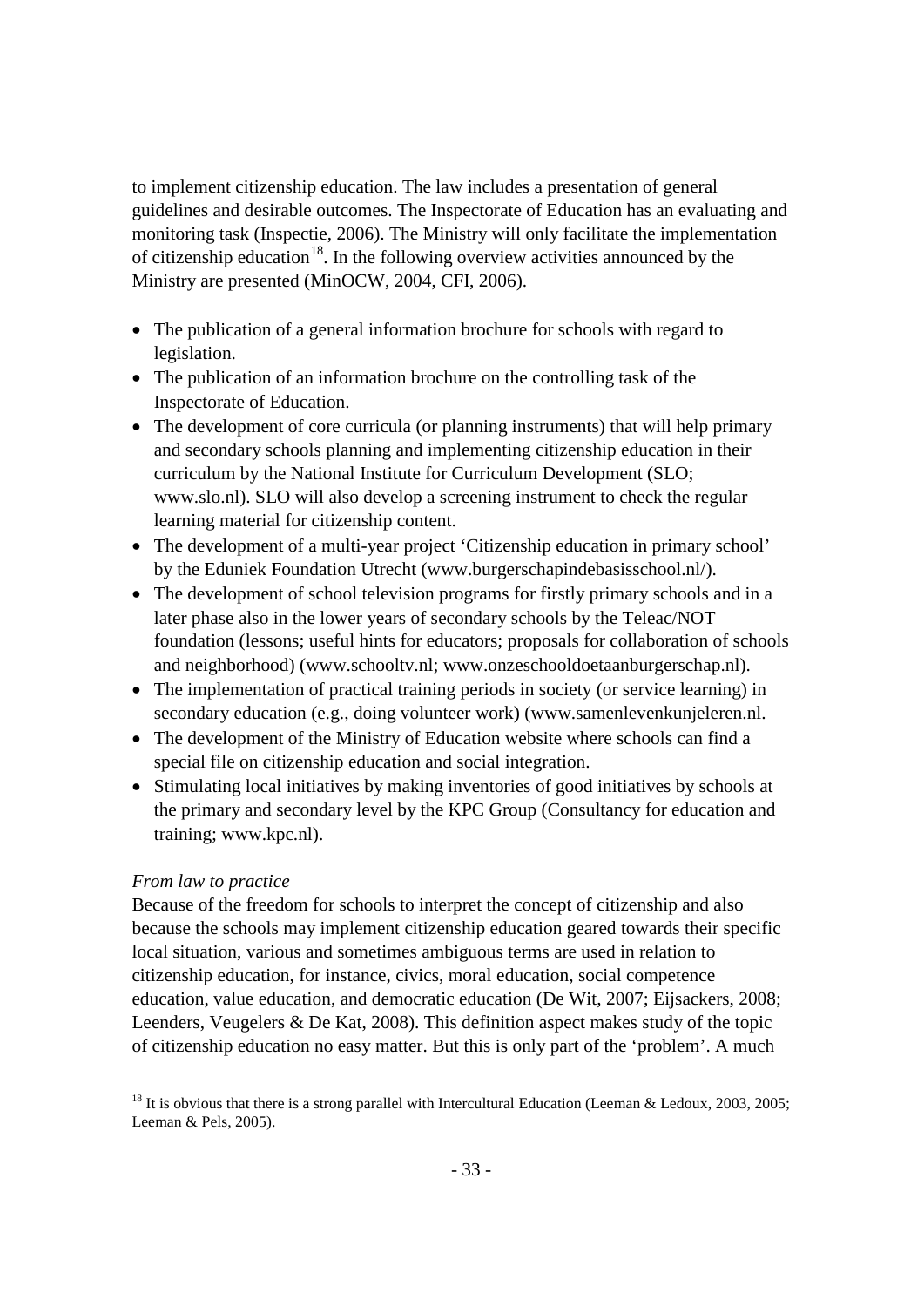bigger 'problem' is the immense variety in the ways citizenship education is being operationalized and put into practice. The reason for this is that schools must consider their denomination, vision and philosophy of life, the local context, the social and ethnic composition of the pupil population, and the wishes of the parents (Inspectie, 2006).

In a recent survey by the European Commission (Eurydice, 2005) three approaches were discerned:

- cross-curricular: citizenship education is present throughout the whole curriculum;
- integrated: the topic forms part of one or more other subjects, such as history and social studies;
- separate subject: a subject in its own right which may be compulsory, a core curriculum option or optional.

According to this survey, in the Netherlands citizenship education in primary schools takes the integrated form, while in secondary schools it is taught in a cross-curricular manner. Where it is integrated within other subjects, citizenship education is at all levels most commonly included in history, social studies, geography, religious and moral education, ethics, philosophy, foreign languages and the language of instruction. The number of hours reserved for citizenship education is not prescribed.

In 2004, when The Netherlands acted as chair of the European Union, the Dutch Minister of Education had carried out a study into the ways in which in the various member states citizenship education was given shape (MinOCW, 2004). This study showed that in each of the member states citizenship education was being addressed in very different manners:

- In some countries and schools citizenship education has been introduced a discrete area of enquiry into the curriculum, that is, as a separate subject.
- In many countries and schools a cross-curricular approach is considered most appropriate. This more or less holistic approach reflects a shift in emphasis from teaching to learning. Since experience with a cross-curricular approach is limited and since cross-curricular teaching is not so easy to codify in rules, guidelines and textbook, the contents should be geared to local needs. Schools therefore develop their own ideas and methods.
- In some countries and schools citizenship education is implemented as an extracurricular approach. Learning-by-doing and action are a important guiding principles. Some examples include simulating a low court; setting up an animal awareness project; organizing project weeks where children who live in a city go out to the country side to study the ways people live there, and vice versa.
- Not all learning is intentional. The socializing impact of the schooling experience includes much more than what is visible through official explicit curricula. Much is taught through the implicit or hidden curriculum, for instance in the way teachers and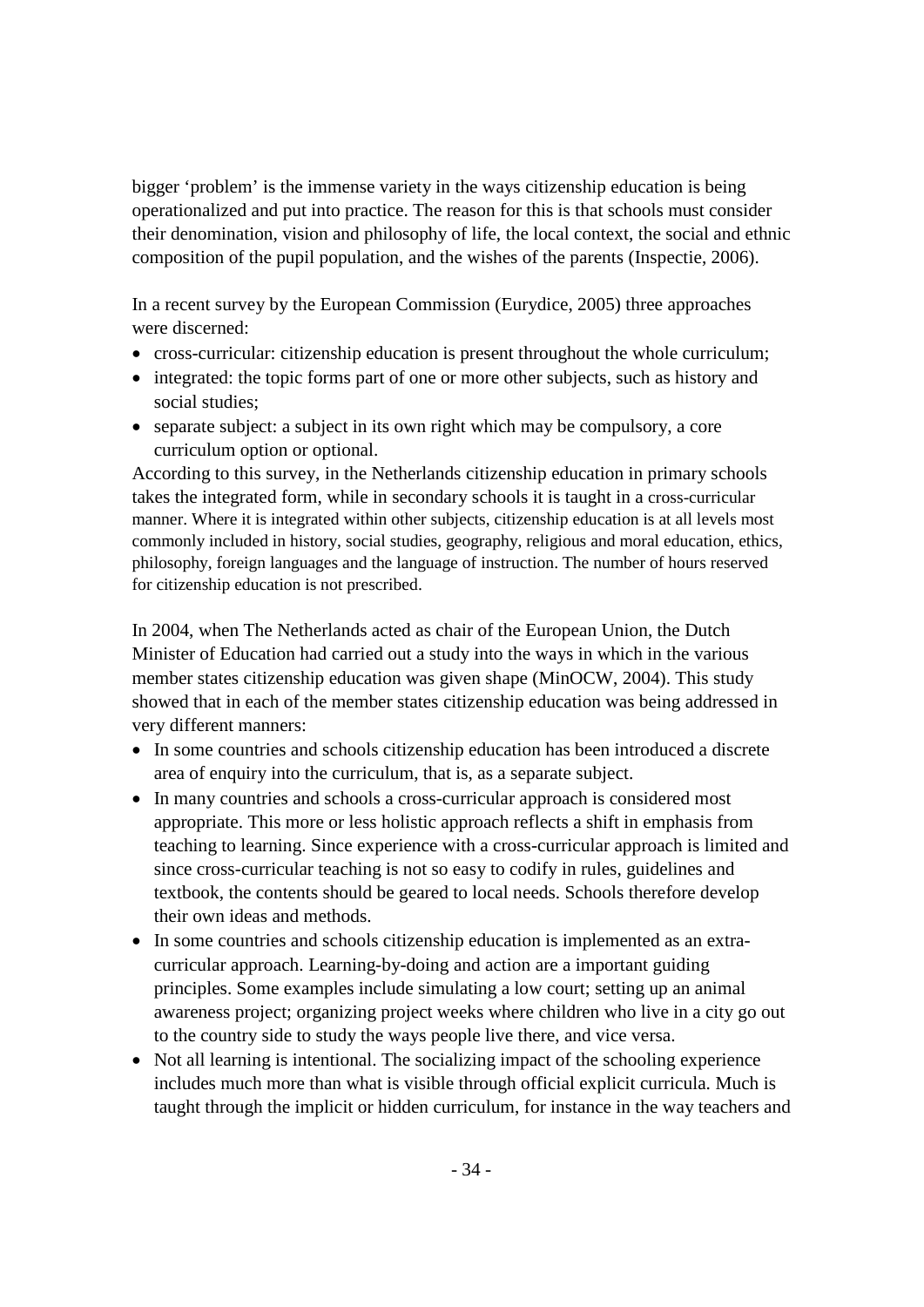pupils interact in the classroom and through role-modeling.

• It is not only the micro-behavior in the classroom where citizenship education is transmitted. The school can also be seen as a micro-society, a social environment whose social norms and values set the parameters for future behavior in society at large.

To this diversity of approaches should – of course – be added that all sorts of combinations of approaches are also possible (cf. Leenders, Veugelers & De Kat, 2008).

According to the official viewpoint of the Ministry citizenship education is not regarded as a separate subject. It should be a matter-of-fact integral part of the curriculum content (MinOCW, 2004, 2005, 2006). The National Institute for Curriculum Development (SLO; cf. Bron, 2006, 2008; Bron, Franken, Van Hoeij & De Weme, 2003) in an exploration of how to operationalize citizenship education makes a distinction between three domains:

- democracy: knowledge about the democratic constitutional state and political decision-making, acting in a democratic way and basic values in society;
- participation: knowledge about the basic values and possibilities for involvement and skills and attitudes that are needed to participate actively in school and in society;
- identity: exploration of one's own identity and that of others.

In relation to this, three types of citizenship can be identified (cf. Veugelers, 2003, 2007):

- individualistic citizenship: central are the individual rights and self-realization;
- citizenship aimed at adaption: central is adaption to society one is part of;
- critical-democratic citizenship: a combination of individualistic and adaptive citizenship.

Following this, a distinction is made between learning contents and experiences. As to the former, three learning categories are identified: knowledge and understanding; skills; and attitudes. As to the latter, in-school and out-of-school experiences are discerned. This generates a *possible* (general) model for citizenship education based on the views of the National Institute for Curriculum Development; see Figure 2. However, as schools and teachers are free to determine the content and methods involved and there are no formally specified evaluation procedures, it will be clear that many roads lead to Rome.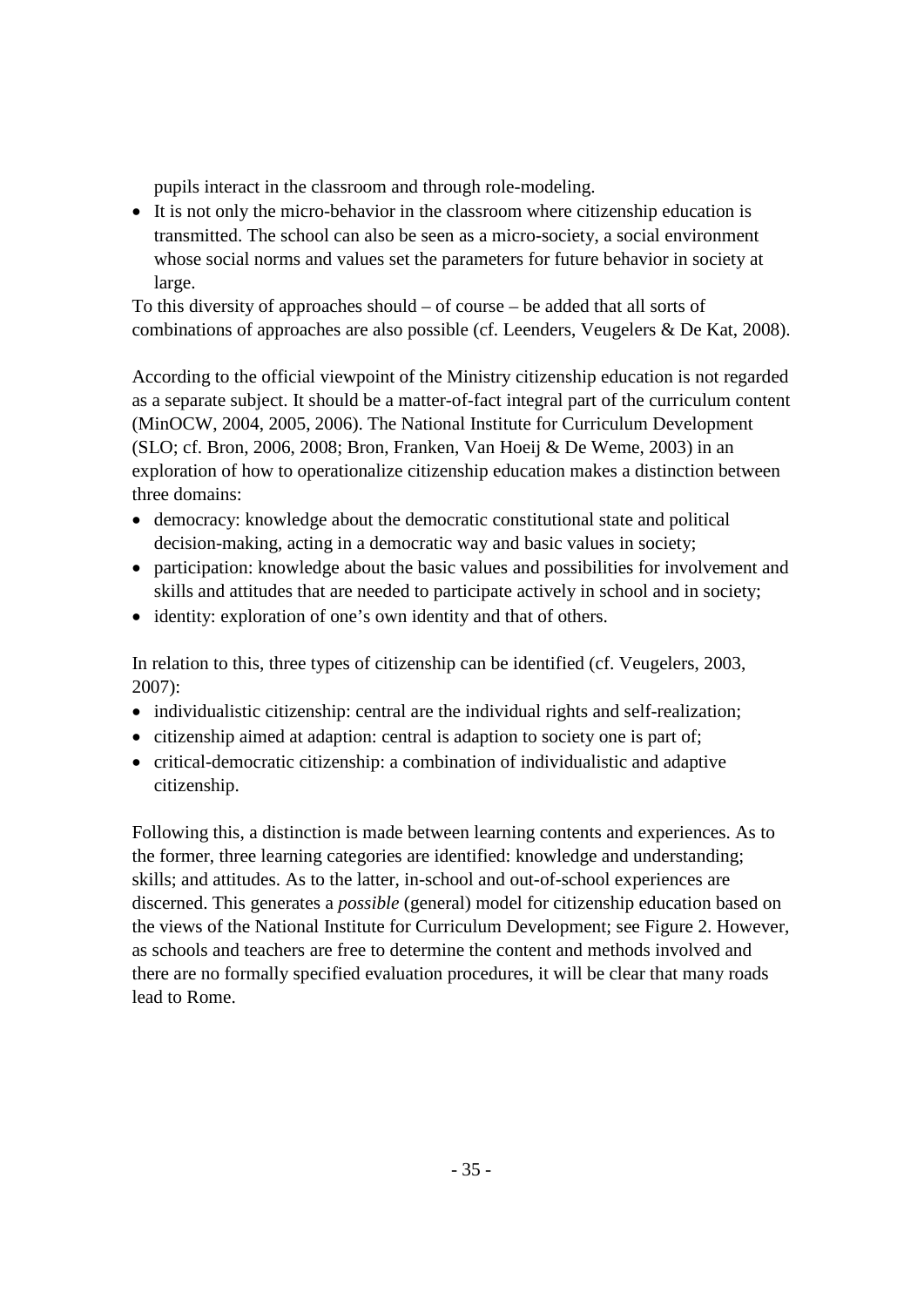### **Figure 2.** A general model for citizenship education

|               | Learning contents                    |  |  |  |
|---------------|--------------------------------------|--|--|--|
|               | skills<br>knowledge $&$<br>attitudes |  |  |  |
| Experiences   | understanding                        |  |  |  |
| in-school     |                                      |  |  |  |
| out-of-school |                                      |  |  |  |

The recent annual report of the Inspectorate of Education (Inspectie, 2007) pertaining to the situation in 2005/2006 describes the results of a representative study into the implementation of citizenship education and social cohesion. The data show that 80 percent of the secondary schools have a view on how to improve citizenship and integration. However, many of these schools have only formulated this view in global wordings and ideas. When asked what forms of cohesion-increasing education they feel important, social competencies, rules for politeness and good manners, and basic values are mentioned most. Half to two thirds of the schools indicate that they only work with very general goals.<sup>[19](#page-32-0)</sup> In addition, more than half of them say they do not use teaching materials; this applies even more to the higher levels of secondary education. These findings reflect that citizenship education is in many places still in an exploratory phase (cf. MinOCW, 2004).

Little is known about ways in which citizenship education are implemented (Schuitema, Ten Dam & Veugelers, 2007; Ten Dam, s.a.; Ten Dam, Geijsel, Ledoux & Reumerman, 2007; Van der Niet, Ten Dam, Geijsel & Admiraal, 2007; Van der Niet *et al.*, 2008). Data on (any) effects of forms of citizenship education are even more sparse; one reason for this is because there are hardly any adequate instruments available. Some (international) studies have recently been conducted into the effects of citizenship education. However, neither national nor international analyses provide a great deal of evidence on what exactly works in citizenship education, especially as far as acquiring attitudes is concerned, let alone the question of whether these attitudes take root and are practiced in real life situations (MinOCW, 2004).

<span id="page-35-0"></span> $19$  In a recent international review, Ten Dam & Volman (2003) make a case of the different educational goals set for different socio-ethnic groups of pupils. Developing a reflexive and changeable identity and being able to participate in society as a critical citizen are characteristic of the projects investigated in the higher levels of secondary education. In the lower levels the emphasis is on learning how to behave in an appropriate manner. Ten Dam & Volman conclude that in such a way projects aimed at the pro-social and moral development of pupils are in danger of reproducing social inequality because pupils from disadvantaged socio-ethnic backgrounds are overrepresented in the lower levels of secondary education (cf. Schuitema, Ten Dam & Veugelers, 2008).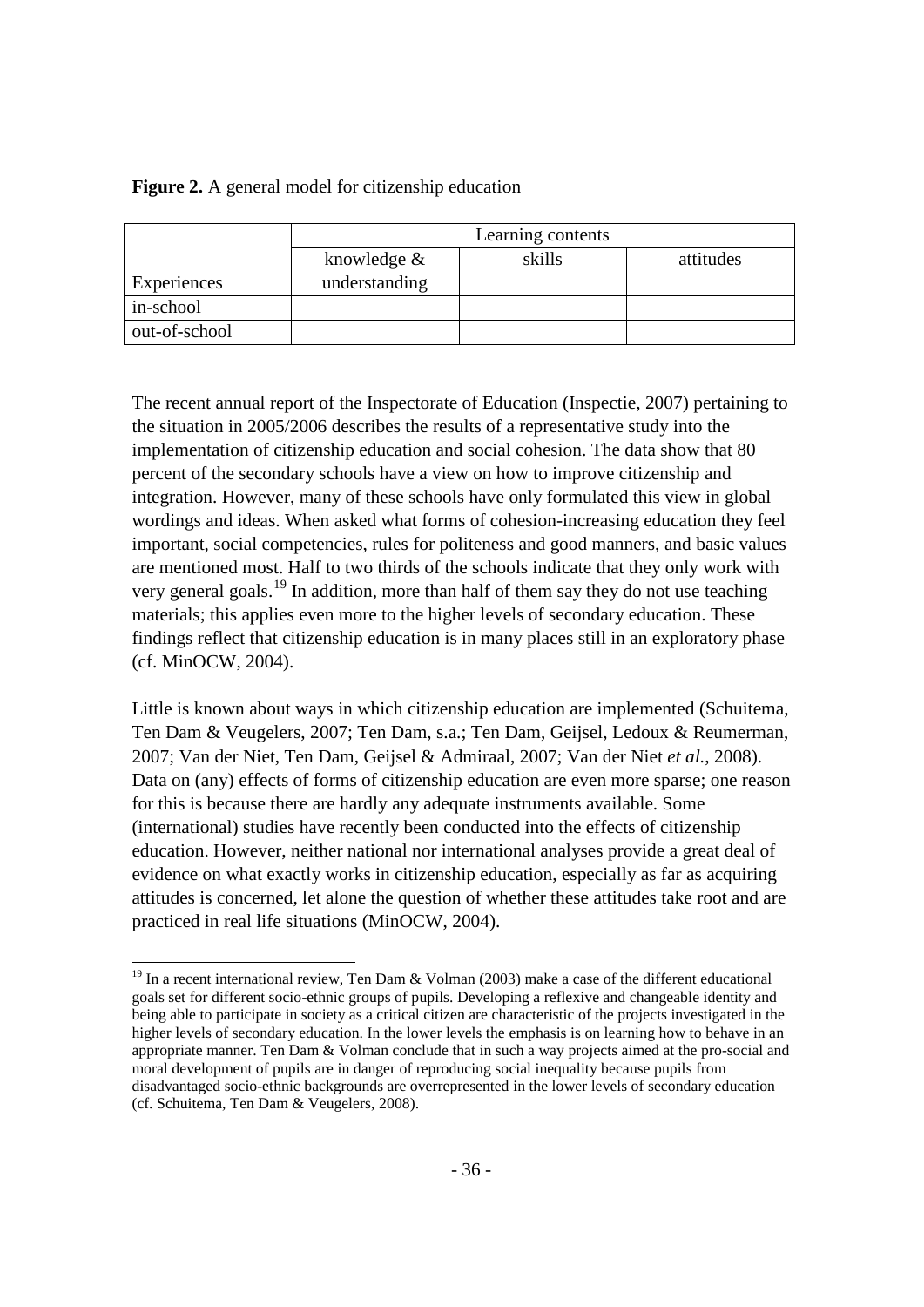# **5. Citizenship education: good initiatives**

# **5.1 The state-of-the-art**

The general objective of this country report is to check whether there are any well-tried projects, programs or methods (i.e., textbooks) for citizenship education for 14-18 year old pupils in the Netherlands. In this search, the focus of this study is on immigrant pupils and schools with high proportions of such pupils.

In the preceding chapter an overview of recent developments regarding Dutch policy on citizenship education was presented. In the relevant document from 2006 (CFI, 2006), the Ministry of Education has announced a number of measures. What has come of these measures thus far, that is, two years later, is summed up in the following overview:

- A general information brochure for schools with regard to legislation was published in 2006; this brochure in a few pages presents some very brief information on backgrounds, implementation and evaluation<sup>[20](#page-35-0)</sup> (CFI, 2006).
- Information on the controlling task of the Inspectorate of Education for schools was published in 2006 and (an update) in 2008 (Inspectie, 2006; MinOCW, 2008). The Inspectorate points to the fact that there are many ways to include citizenship education in the curriculum. Schools are free to choose the form and contents that best suits their specific circumstances. The Inspectorate's monitoring system will focus on, for instance, the school's view on citizenship education, risks and conflicts with basic values, social competencies, and diversity (www.owinsp.nl).
- Thus far SLO has developed one core curriculum citizenship education for secondary schools for pupils with learning and behavioral difficulties (*Praktijkonderwijs*) (Berlet, 2008). SLO has also developed an instrument for screening available teaching material on elements of citizenship education. This has resulted in an inventory which was published in the *Leermiddelenkrant* (The Teaching Materials Journal) (SLO, 2007). The inventory is based on a larger database which is accessible via the internet (www.leermiddelenplein.nl/vo/nicl/). This database contains 94 titles, that is, all material where there is any reference to or possible connection with (aspects) of citizenship education. Apart from the fact that most of

<span id="page-36-0"></span> $20$  In fact, the information in this brochure is about the same as the one presented in section 4.2.2 under The revised education acts.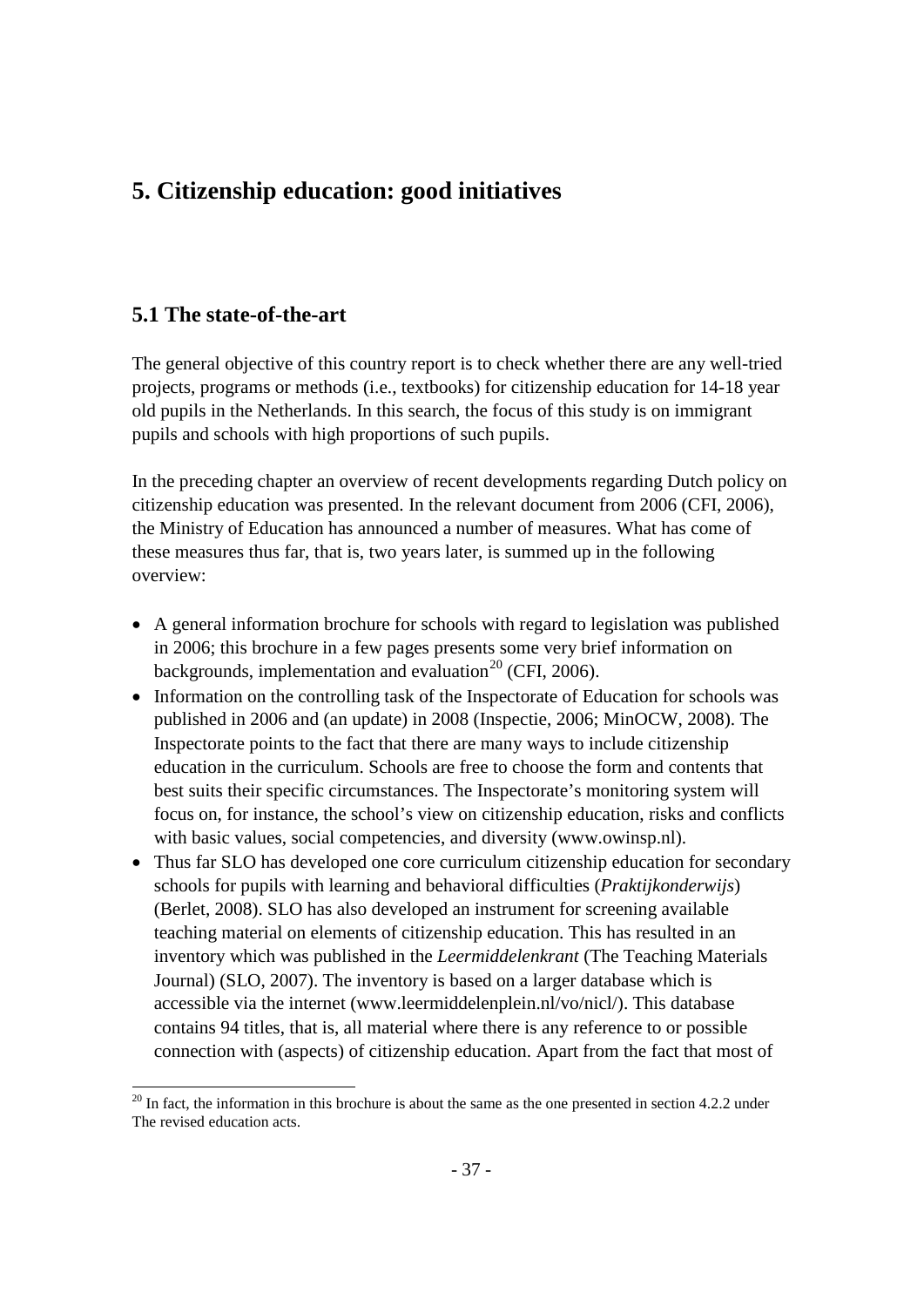this material aims at primary schools, much of it is from the 1980s and 1990s. Most material deals with topics such as world religions, voting and elections, and the European Union.

- The project 'Citizenship education in primary school' by the Eduniek Foundation will probably be available at the end of 2008 (www.burgerschapindebasisschool.nl/).
- Thus far, only some limited attention was given to citizenship in a very few school television programs and only for primary school pupils (www.schooltv.nl; www.onzeschooldoetaanburgerschap.nl).
- In the coming school year (i.e., 2008/2009) the Ministry of Education intends to start with a number of try-out projects on service learning for secondary schools (www.samenlevenkunjeleren.nl).
- The Ministry of Education website where schools can find information on citizenship education and social integration is in a developmental phase. Up till now, there is very little practical information for schools on this site. In the section for secondary schools (no more than) two projects are mentioned, 'Extremism in the media' and 'Arm yourself with words' (www.burgerschap.kennisnet.nl/innederland).
- Thus far KPC Group has published four inventories with brief descriptions of examples of citizenship education initiatives; only two of these inventories contain some initiatives at the secondary level (www.kpc.nl).

The situation in the first half of 2008 can thus be summarized as follows:

- Citizenship education is a topic which has been introduced into the Dutch educational system very recently; in fact, the relevant law only was put into effect in 2006.
- Citizenship education is not considered as a separate subject by the Ministry of Education and there are no extra facilities or subsidies provided, there are no specific citizenship education teachers and there are no specific textbooks prescribed. Rather, the prevailing view is that citizenship education is something which any teacher can incorporate into his or her lessons.
- Because of the Dutch dominating principle of 'freedom of education' in combination with the Ministry's policy of decentralization and giving more autonomy to individual schools, each school is free to interpret the concept of citizenship as it likes and each school may implement citizenship education geared towards its specific local situation. This freedom has resulted in a diffuse picture of schools each of which gives its own interpretation and implementation of citizenship education.
- In practice, citizenship education mostly is given form by the ethos, rules and conventions of a school, the attitude and behavior of the teachers (as role models) and the way certain topics are treated during the regular lessons, but also by incidental lessons or projects on specific citizenship aspects. In addition, it also is incorporated in the subject of Social studies.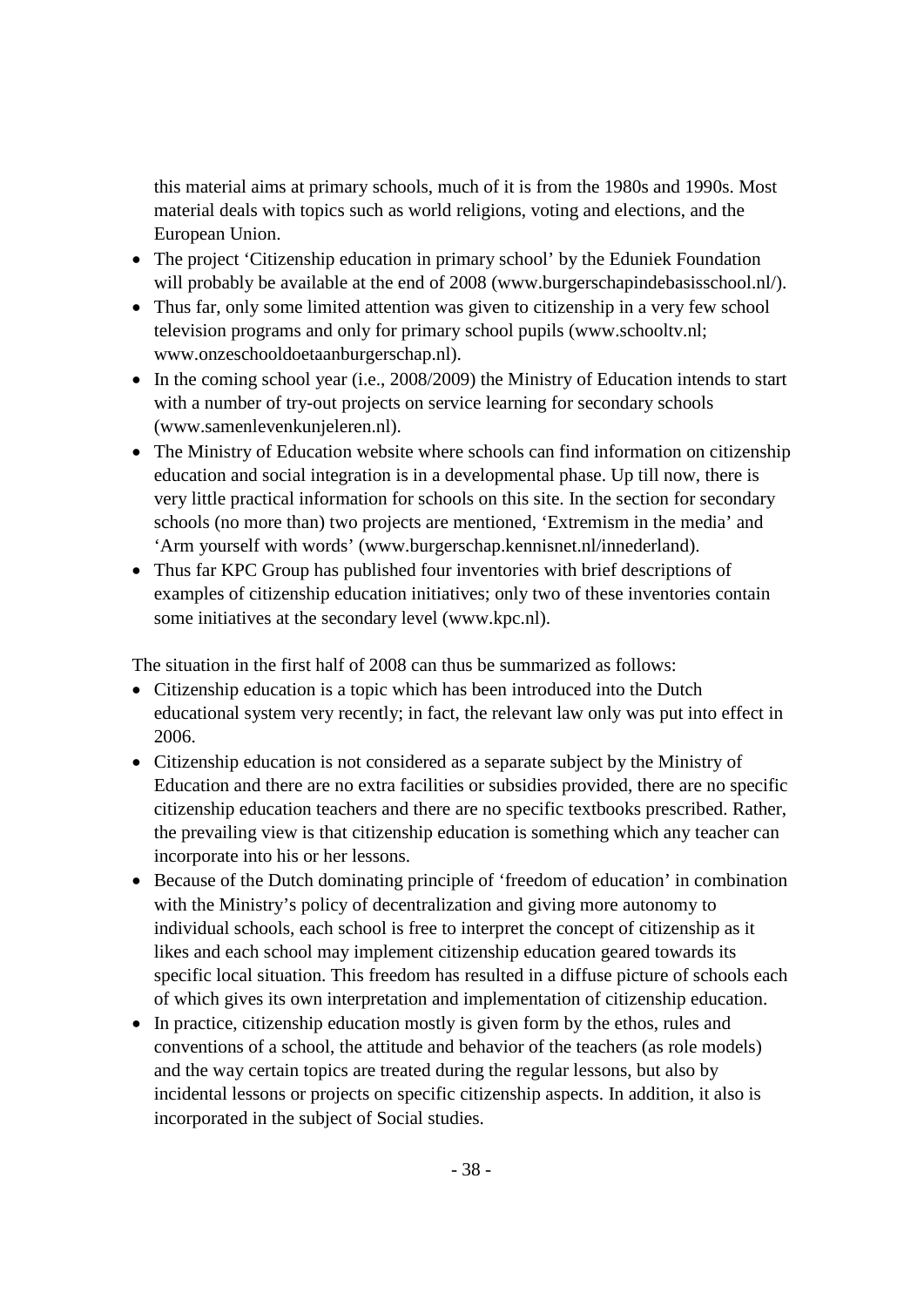- The monitoring study of the Inspection of Education shows that more than half of the secondary schools do not use teaching materials for citizenship education; this applies even more to the higher levels of secondary education, that is, the schools the present study focuses on.
- Insofar things have been realized thus far, relatively the most has been done for primary education.
- Citizenship education clearly still finds itself in a developmental and experimental phase and one may wonder whether it is not heading the same way as Intercultural Education did some decades ago.

An effort was made to get an overview of projects, programs and textbooks of citizenship education. To this end a review of the literature was conducted, national experts and institutes on citizenship education were consulted, and an extensive internet search was performed. This study made it clear that:

- most of the (few) projects (or rather: lessons) mentioned were local initiatives and geared towards a specific situation and developed as a reaction to specific circumstances and occasions;
- often the projects were conducted only once and in a specific class or school;
- an adequate description of the method used and results or effects (if any) in most cases is lacking;
- no sound evaluations as to the effects of the projects and lessons have been conducted;
- in addition, according to all of the experts consulted (among others, Inspectorate of Education, KPC Group, National Institute for Curriculum Development, National Information Center Teaching Materials), there are no specific projects, programs or textbooks for immigrants or schools with high concentrations of immigrants.

Given this state-of-the-art, it is not possible to present an overview of good and welltried (evidence-based) practices. The best that can be done is to give a short (depending on the information provided) description of a number of good *initiatives.* In the following section three categories of initiatives will be described:

- the two projects presented at the Ministry of Education website;
- the good initiatives collected in the KPC Group inventories;
- a recent textbook for the secondary school subject of Social studies.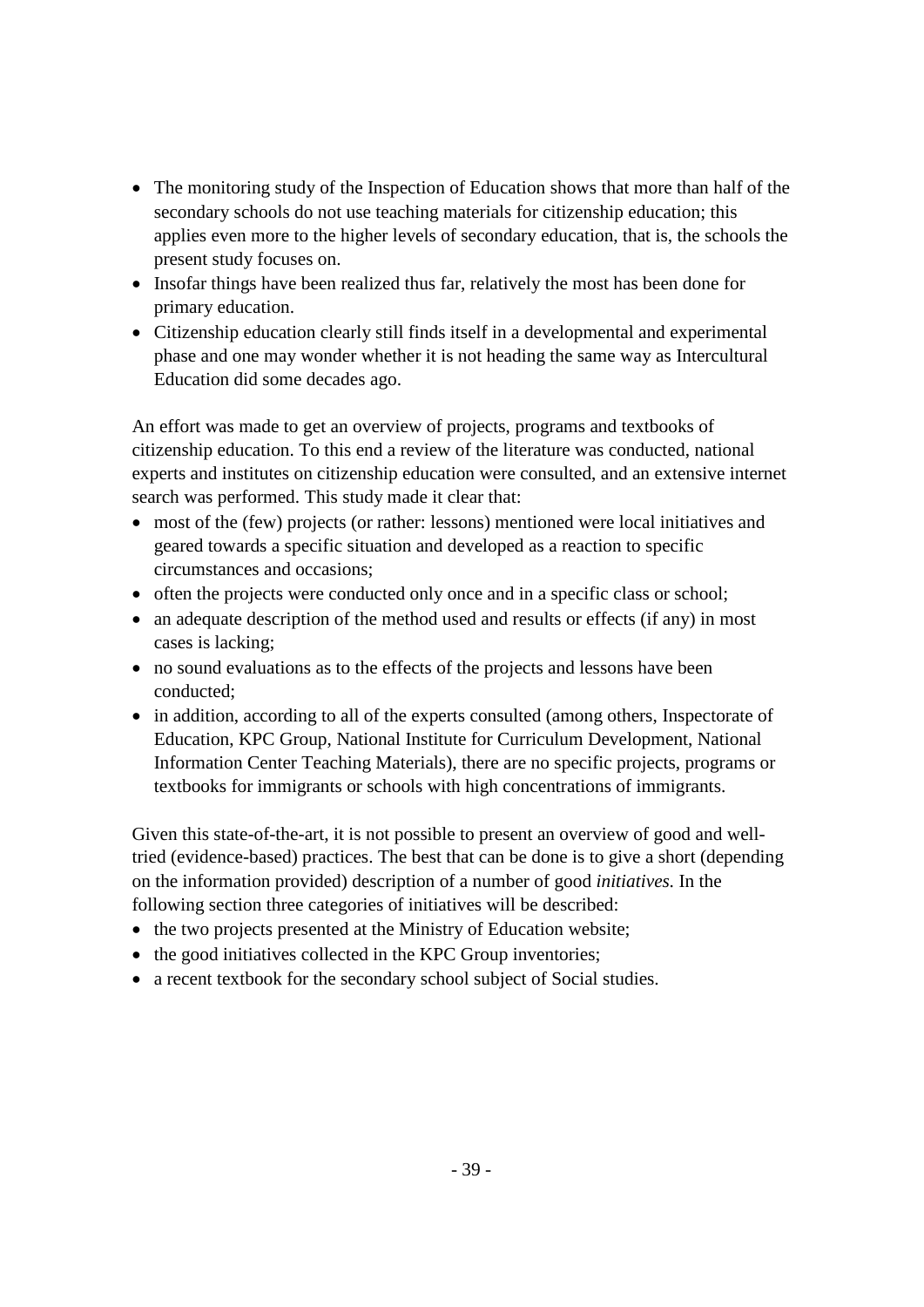# **5.2 Good initiatives**

# **5.2.1 The lesson packages from the Ministry of Education website**

The recently started Ministry of Education website on citizenship education contains two lessons packages for secondary schools.

# *5.2.1.1 Extremism in the media*

'Extremism in the media' (*Extremisme in het nieuws*) is a teaching package for the higher grades of secondary education. The package was developed by the foundation 'Newspapers in the class' (*Krant in de klas*). It is available to schools without costs from www.krantindeklas.nl thanks to subsidies of the Dutch National Coordinator for Counterterrorism (*Nationaal Coördinator Terrorismebestrijding*).

This package consists of two volumes, namely a booklet of tasks for pupils and a teacher manual, and a newspaper service.

The *pupil booklet* (Michel, 2007a) includes 11 forms/worksheets with assignments. Various variants of extremism are considered (Muslim fundamentalism; left-radicalism; right-extremism; animal rights activism), the ways politicians react to such topics in the media, and the way the pupil handles these topics.

The *teacher booklet* (Michel, 2007b) gives background information regarding the topic of extremism. This booklet provides the teachers with enough knowledge of the topics if the pupils start discussing a controversial topic that possibly is relevant to them personally.

In addition to these two booklets, a *newspaper service* is provided. During the period the teacher uses the material, he or she will receive two copies of a number of newspapers for free.

Two examples of assignments are 'Who says what?' and 'How do you react?'

*'Who says what?'* (Michel, 2007a, p. 7)

# Introduction for the pupils

'Each newspaper article you read is written by one or more persons. To be able to judge the contents it often is relevant to know who the author is and what his or her backgrounds are. On the basis of this information you can decide whether the information is reliable. Also, you will be able to decide whether the author is an expert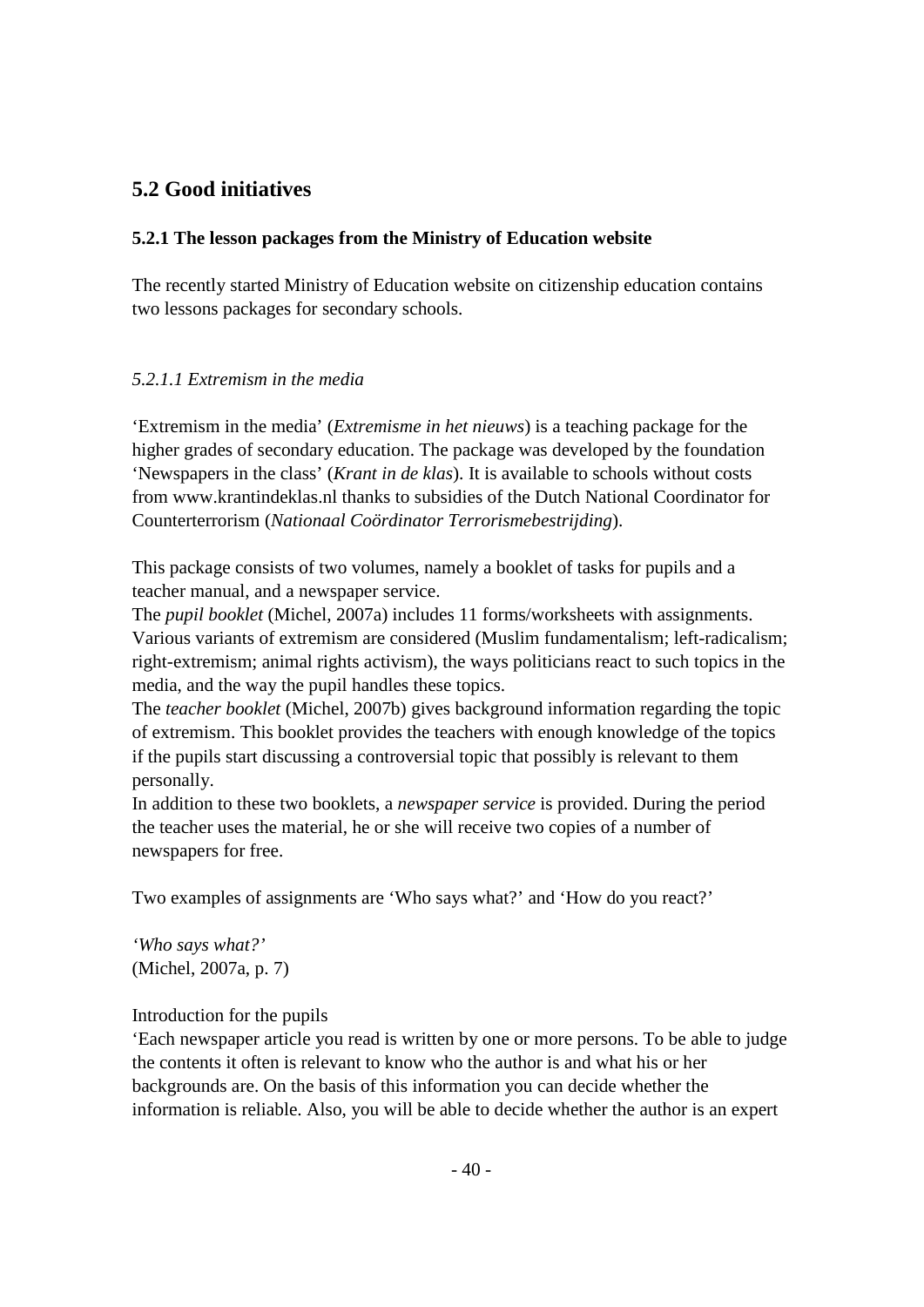on the matter and whether he or she often has proven to be right.' [Some examples are given.]

# Pupil assignments

A newspaper article in the form of an editor's commentary is provided, 'Terrorism in Europe', and the pupils have to answer a number of questions, such as: 'Has a journalist to be a specialist with regard to the topic he or she writes about? Why do you think so?' And 'Underline facts and opinions in the article: facts red and opinions blue.'

*'How do you react?'* (Michel, 2007a, p. 11)

# Introduction for the pupils

'A good reaction is a well-informed reaction. Many people react without having made an inquiry into the matter. This leads to unfounded opinions. But do you have to know everything to be allowed to react to something? The most important thing is that you do not react too decidedly to something you do not understand.'

# Pupil assignments

A number of assignments are provided, such as: 'Is it necessary to have read Mein Kampf to form an opinion of Hitler? Give one argument for, and one against.' And: 'What are the dangers of consulting just one source to understand something about extremism?'.

# *5.2.1.2 Arm yourself with words*

'Arm yourself with words' (*Wapen jezelf met woorden*) is a teaching package for secondary schools. It was developed by the National Foundation Against Random Violence (*Landelijke Stichting Tegen Zinloos Geweld*) together with Gun Free South Africa for the Oxfam Novib organization. The package can be downloaded freely from the internet site www.wapenjezelfmetwoorden.nl.

This package consists of background information on aggression and violence; background information on South-Africa and the Netherlands; and 6 forms/worksheets with assignments. Topics include: A comics maker; Documentary; Guns in the classroom; An excited fight; Witness of violence; What can you do as a witness?

A description of two of these topics, 'Witness of violence' and 'The Documentary', follows.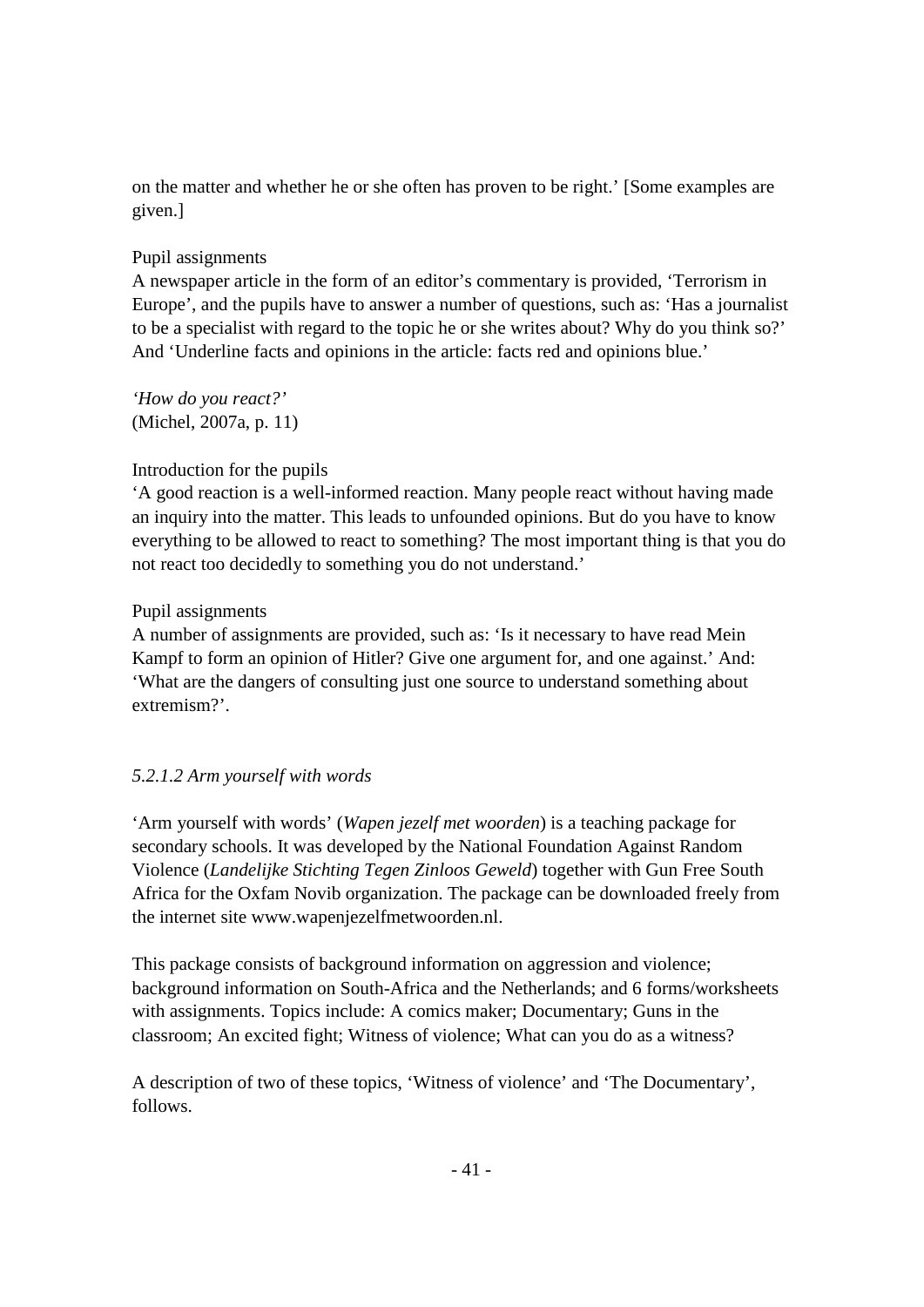*'Witness of violence'* (LSTZG, s.a., p. Werkblad 5)

Introduction for the pupils

'You often hear people trying to help when they are confronted with acts of violence in the street ending up in the hospital themselves. Therefore, it often seems like it is very dangerous to interfere in such situations. That is not always true.' [etcetera.]

Pupil assignments

Questions: 'Has someone ever been a witness of violence? What did you do then? Use this example in the discussion.'

'*The Documentary'* (LSTZG, s.a., p. Werkblad 2)

### Introduction for the pupils

The video documentary 'Arm yourself with words' is shown to the pupils. In this documentary pupils and teachers from South Africa and The Netherlands talk about their experiences with violence and gun possession. Various forms of violence are mentioned, and various reasons for this violence are given.

Pupil assignments

'Write down three forms of violence and three reasons for violence that were mentioned in the documentary.'

# **5.2.2 The good initiatives collected by the KPC Group**

The KPC Group (Consultancy for education and training) has published four inventories of good initiatives of how citizenship education has been implemented in mainly primary education, but also in secondary education. This often concerns once-only practices geared to a specific local situation or event (Eijsackers, 2003, 2005, 2006, 2008). The focus is on engagement of the children with their environment, which can vary from the local situation (in the class, the school, the neighborhood, or city), to the level of the country, Europe or even world. Activities may include practical chores and discussing the school organization as well as political and societal questions. Hardly any effect evaluation has been conducted. This does not take away the fact that teachers sometimes report results, for instance, a positive change of attitudes, an increased level of responsibility and engagement, and an improvement of diverse social competencies.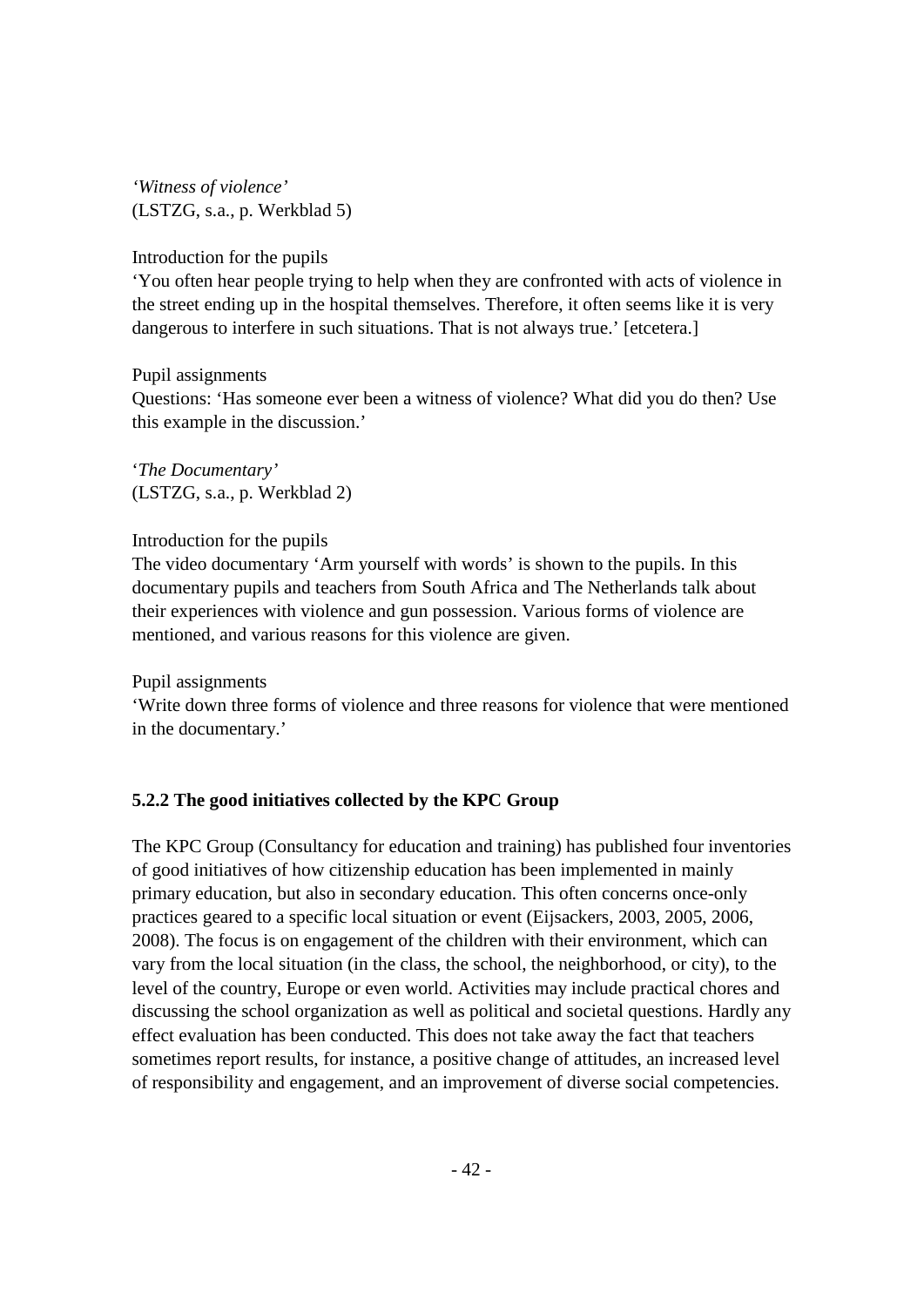In the latest update of the inventory for secondary education (that of  $2005)^{21}$ , ten examples are listed. In most of them pupils in the youngest age group and prevocational education were involved, that is mostly 12-14 year-olds. The duration of the activities (including the preparation) varied, sometimes it concerned a few lessons, sometimes one or more afternoons, and sometimes a few hours per week for a longer period of time. Sometimes a few pupils were involved, sometimes a whole class or grade. In none of the initiatives is any mention made of immigrant pupils or schools with a high concentration of such pupils. In some projects outcomes are mentioned, but no real effect evaluation has taken place.

In the following the information provided in the inventory will be presented. The focus is on the higher grades (14-18 year-olds).

*5.2.2.1 Organizing a sports and play afternoon for handicapped pupils* (Eijsackers, 2005, pp. 25-26)

Target group: Pupils in the higher grades of secondary school.

Teachers/subject: Social studies.

Other organization involved: A local school for children with severe learning difficulties.

Activities: Preparing and organizing a sports and play afternoon for handicapped pupils. During this afternoon groups of such handicapped pupils were supported by the regular school pupils in collaboration with the staff from the school for the handicapped pupils. Preparation: During the lessons of the subject Social studies the project was prepared and the tasks were divided among the pupils.

Effects/results: Pupils have more understanding for each other now.

*5.2.2.2 Discrimination – An antiracism project* (Eijsackers, 2005, pp. 27-28)

Target group: Pupils in grade 2 of a school for prevocational secondary education. Teachers/subject: Counselor hour, Dutch, Music.

Other organization involved: National Bureau Combating Racial Discrimination (*Landelijk Bureau ter Bestrijding van Rassendiscriminatie – LBR*).

Activities: The project involved three elements: (1) During the counselor hours the topic of discrimination was discussed (bullying, discrimination, racism). Pupils wrote poems about their feelings towards this topic and discussed these poems during the lessons

 $21$  This means that the initiatives mentioned all are from the year 2004 or earlier.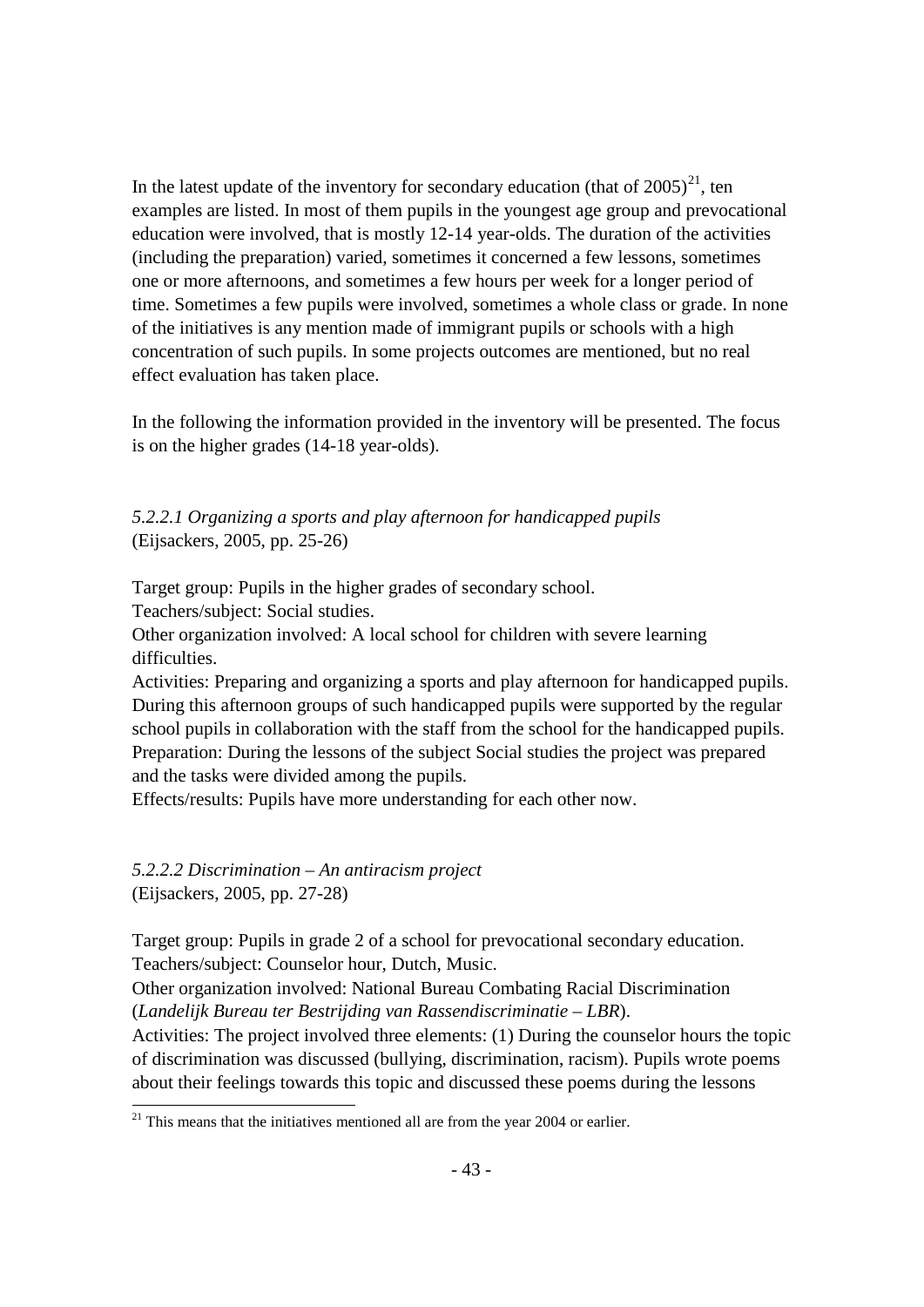Dutch. The pupils made a selection of poems, which then were published in a booklet; (2) Professional development of teachers by the National Bureau LBR; (3) Development of a school policy with regard to racism.

Preparation: The topic was explained in special lessons.

Effects/results: Pupils have become more aware of possible effects of discrimination and racism.

*5.2.2.3 Toast: setting-up a mini-company in the school* (Eijsackers, 2005, pp. 29-30)

Target group: Pupils in grade 3 of a school for prevocational secondary education. Teachers/subject: Counselor.

Activities: The pupils form some sort of mini-company that buys and sells toast during lunch-break. The school provides the relevant equipment, but the pupils themselves take care of the division of the tasks, buying the ingredients needed and toasting the bread. At the end of the year the profits are divided among the pupils.

Preparation: The counselor guides and monitors the process.

Effects/results: The pupils' independency and responsibility is stimulated, but also competencies such as working together, communicating and organizing.

*5.2.2.4 Tutor groups* (Eijsackers, 2005, pp. 33-34)

Target group: Pupils in grade 4 of a school for prevocational secondary education. Teachers/subject: Counselor.

Activities: Fourth grade pupils help a number of third grade pupils who have learning difficulties.

Preparation: The pupils have attended a coaching course. The coaching takes place during the regular lessons.

Effects/results: Both the pupils and teachers are very enthusiastic. The results are good and the contact between teachers and pupils has improved.

*5.2.2.5 Street watch* (Eijsackers, 2005, pp. 37-38)

Target group: Pupils in various grades of a school for prevocational secondary education.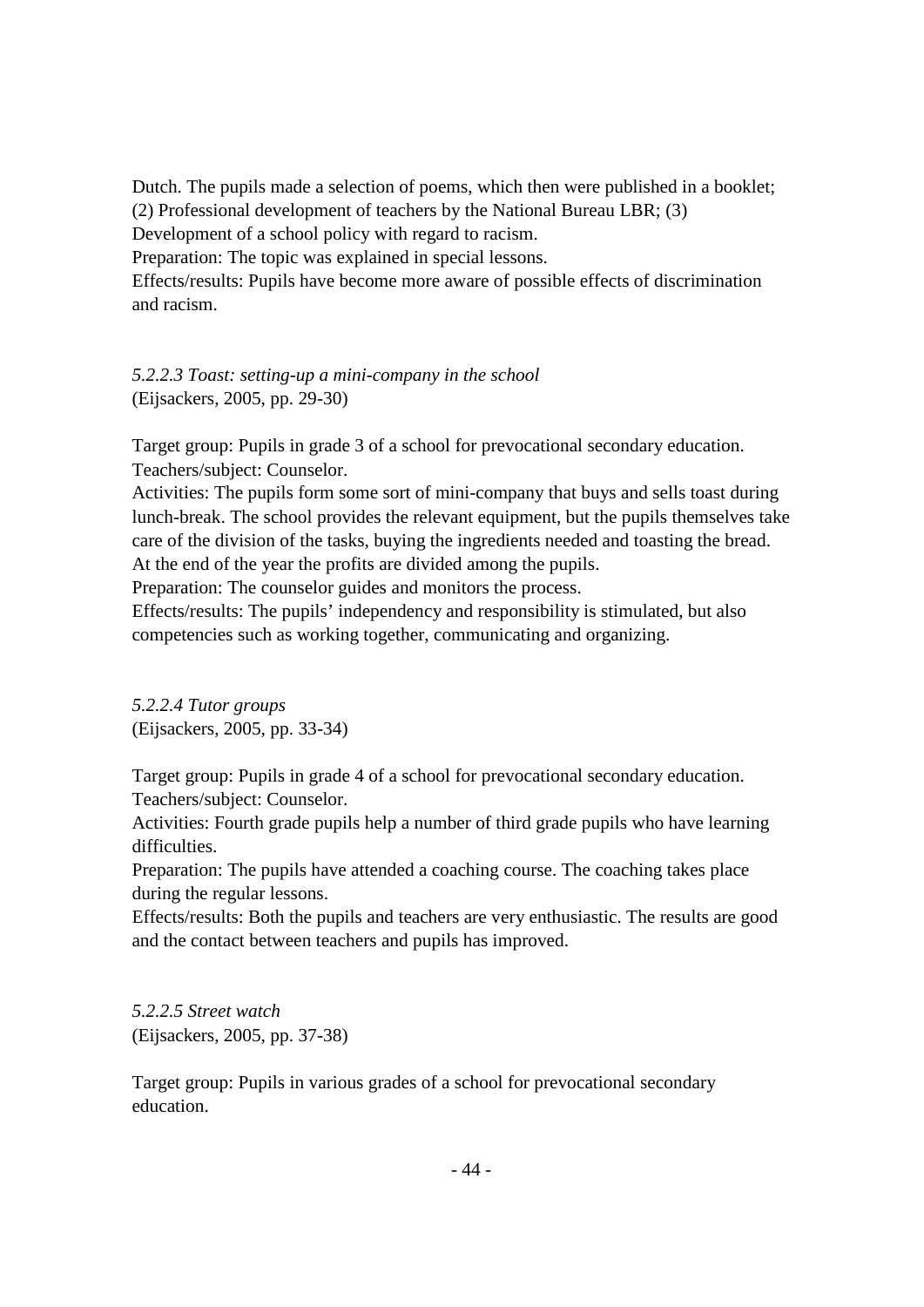Teachers/subject: School staff or porter.

Other organization involved: Local police.

Activities: The goal of this project was to make the school and its environment safer. To achieve this pupils patrol in and round the school and in the neighboring mall. If necessary the pupils address other pupils regarding their misbehavior and in case something has happened they function as an information point.

Preparation: The pupils are accompanied by a member of the school staff or porter. Effects/results: The pupils get more responsibility for things that happen in the school's neighborhood and the safety in their environment. In this way they are directly confronted with norms and values.

*5.2.2.6 Tell me something!* (Eijsackers, 2005, pp. 39-40)

Target group: Pupils in grade 3 of a school for senior general secondary education. Other organization involved: An support organization for the elderly.

Activities: Two senior citizens from different cultural backgrounds discuss the topic of safety in the street with pupils. Pupils are challenged to ask questions and react to the senior citizens' stories.

Preparation: The theme is prepared in the class with the aid of a manual and learning package. Afterwards the discussion was evaluated.

Effects/results: The discussions resulted in openings for problems and solutions. The number of reactions, however, was a bit disappointing.

*5.2.2.7 Youth Municipality Council*  (Eijsackers, 2005, pp. 41-42)

Target group: Pupils in grade 3 of a school for senior general secondary education and pre-university education.

Teachers/subject: History, Dutch, Visual Arts Education.

Other organization involved: The local municipality.

Activities: The Youth Municipality Council consists of 35 pupils of different secondary schools. In this Council plans are being developed for the municipality. The way this is organized is the same as in the real Municipality Council. The project is part of a broader project 'Politics within the school'. The pupils themselves think of solutions, come up with new ideas and defend these, not only during but also after regular school hours.

Preparation: During the lesson Dutch pupils practice debating. During the Visual Arts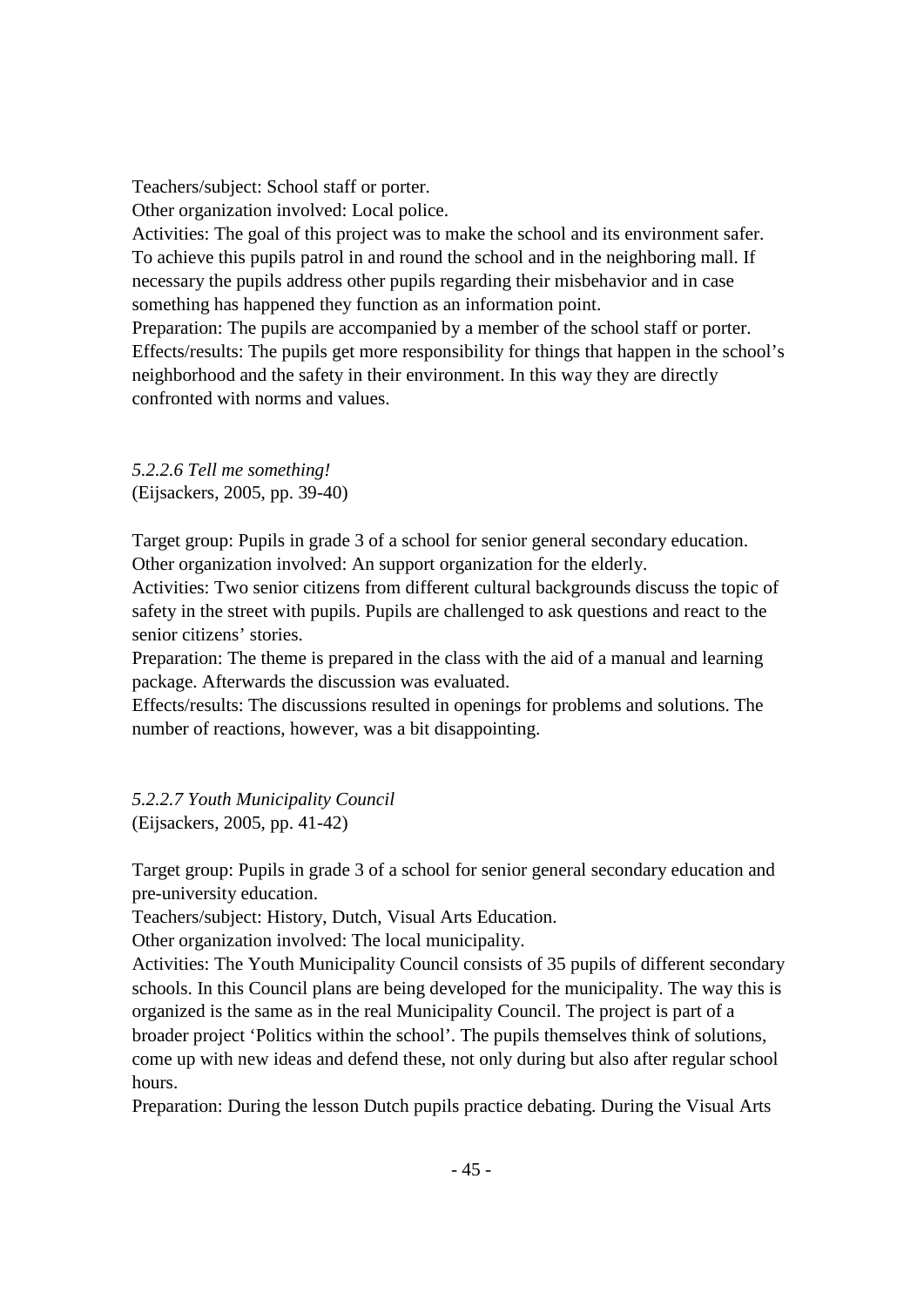lessons posters and video movies are made. In addition, surveys are conducted among all of the pupils.

Effects/results: The pupils were very enthusiastic; proficiency in competencies such as responsibility, involvement, communication, teamwork and creativity increased.

# **5.2.3 A Social studies textbook**

For senior general secondary education (HAVO) and pre-university education (VWO), Social studies (*Maatschappijleer*) is a separate subject and part of the final examination of all pupils. In the upper grades (HAVO 4 - 5; VWO 4 - 6) pupils have a total of 120 hours of Social studies. There are obviously links between Social studies and citizenship education. Therefore (and because no separate citizenship education textbooks exist) a description will be given of one of such books, namely Themes Social studies *(Thema's Maatschappijleer)*. The textbook reviewed here is intended for VWO pupils; the package includes:

- a textbook for pupils, with all of the teaching content and background information (Linthorst, Schuijt, Schuijt, Schuurman, Meijer & Rijpkema, 2007);
- a workbook for pupils, with exercises (Moons, Schuijt, Romkes, Schuurman  $\&$ Rijpkema, 2007);
- a book with test questions for teachers (Romkes et al., 2008);
- a book with answers to the test questions for teachers (Romkes et al., 2008).

The objective of the textbook is for the pupils to learn to actively participate in four aspects of Dutch society:

- The constitutional state
- The parliamentary democracy
- The pluriform society
- The welfare state.

The theme of 'pluriform society' is of particular interest here. The focus is on ways how people from different backgrounds live together. How is dealt with clashing ways of living? Are there any rules that apply to all people? The core question is: How does the pupil feel that people with different ways of living should deal with each other?

There are eight chapters within this theme:

- 1. Culture
- 2. Social cohesion
- 3. Changes in the Dutch society (including the case: Religion in the Netherlands)
- 4. Increasing immigration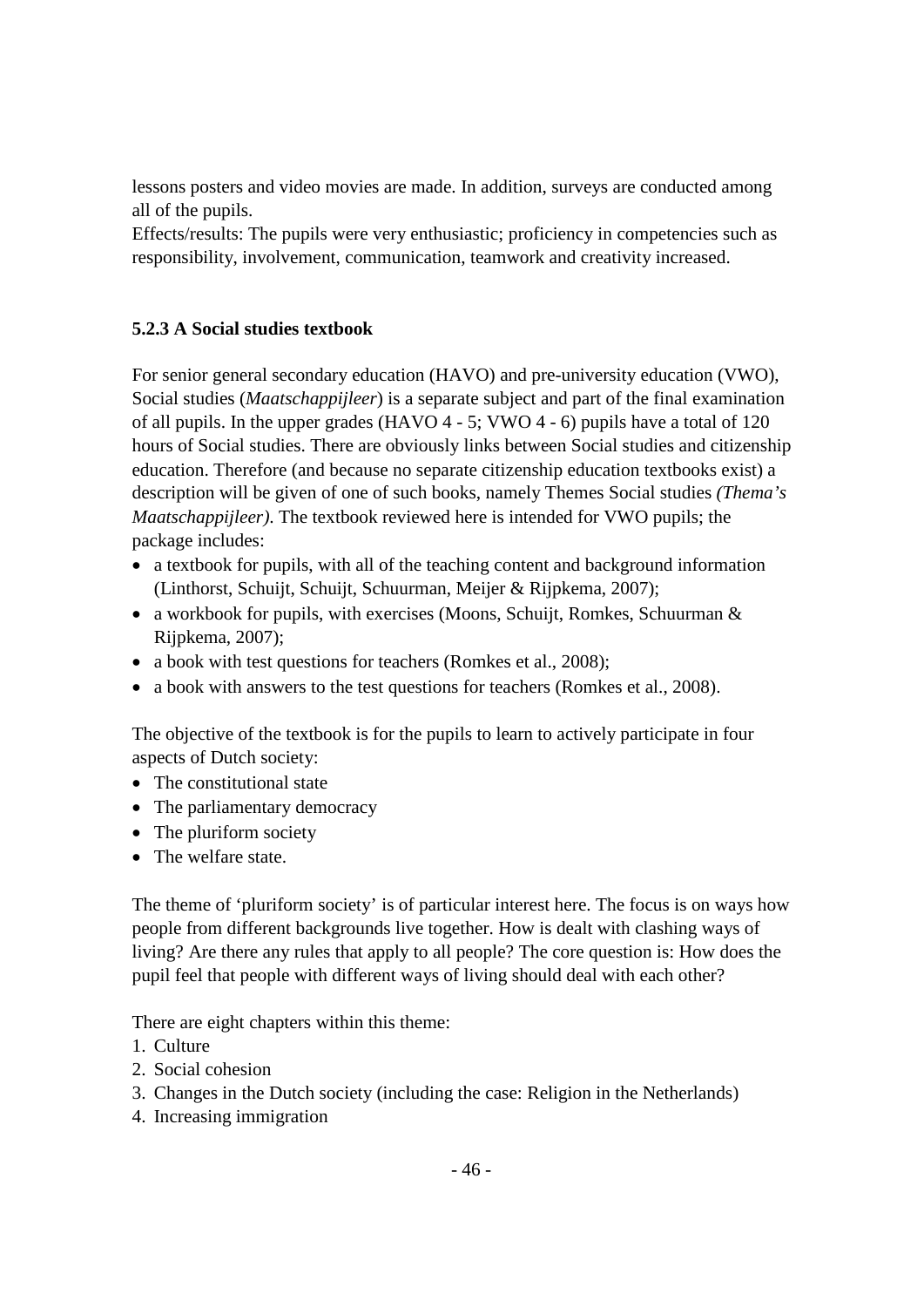- 5. Different ways of living together
- 6. Clashing cultures and basic rights (including the case: Talking about Islam)
- 7. International comparison: church and state
- 8. The future of the pluriform society.

Next, a description will be given of the contents and assignments of some of these chapters.

# *Chapter 4. Increasing immigration*

Pupil textbook

(Linthorst et al., 2007, pp. 152-157)

Background information is provided on: immigration from former colonies, guestworkers, asylum-seekers and fugitives; stricter rules and new laws; processes of familyforming and family-reunion.

Pupil workbook

(Moons et al., 2007, pp. 127-132)

In a number of different assignments the pupils must show that they have understood the information (knowledge, comprehension) and formed opinions and attitudes. Some examples of assignments are:

- Write down three push-factors that are responsible for people fleeing their country.
- Give two reasons why asylum-seekers sometimes throw away their identity papers during their flight.
- What is the most important motive for tightening up the rules for the admission of asylum-seekers?
- A graph is presented and the pupil is asked to put a number of dates in the right chronological order.
- Another graph is presented on numbers of immigrants and the pupil is asked to explain the curves in the development.
- An article from a newspaper and a map of Africa are presented and the pupil is asked to, for instance, indicate where Ethiopia is situated.
- A number of cases of asylum-seekers are presented and the pupil is asked to write down why each particular asylum-seeker should be allowed to enter The Netherlands or why not.

# *Chapter 5. Different ways of living together*

Pupil textbook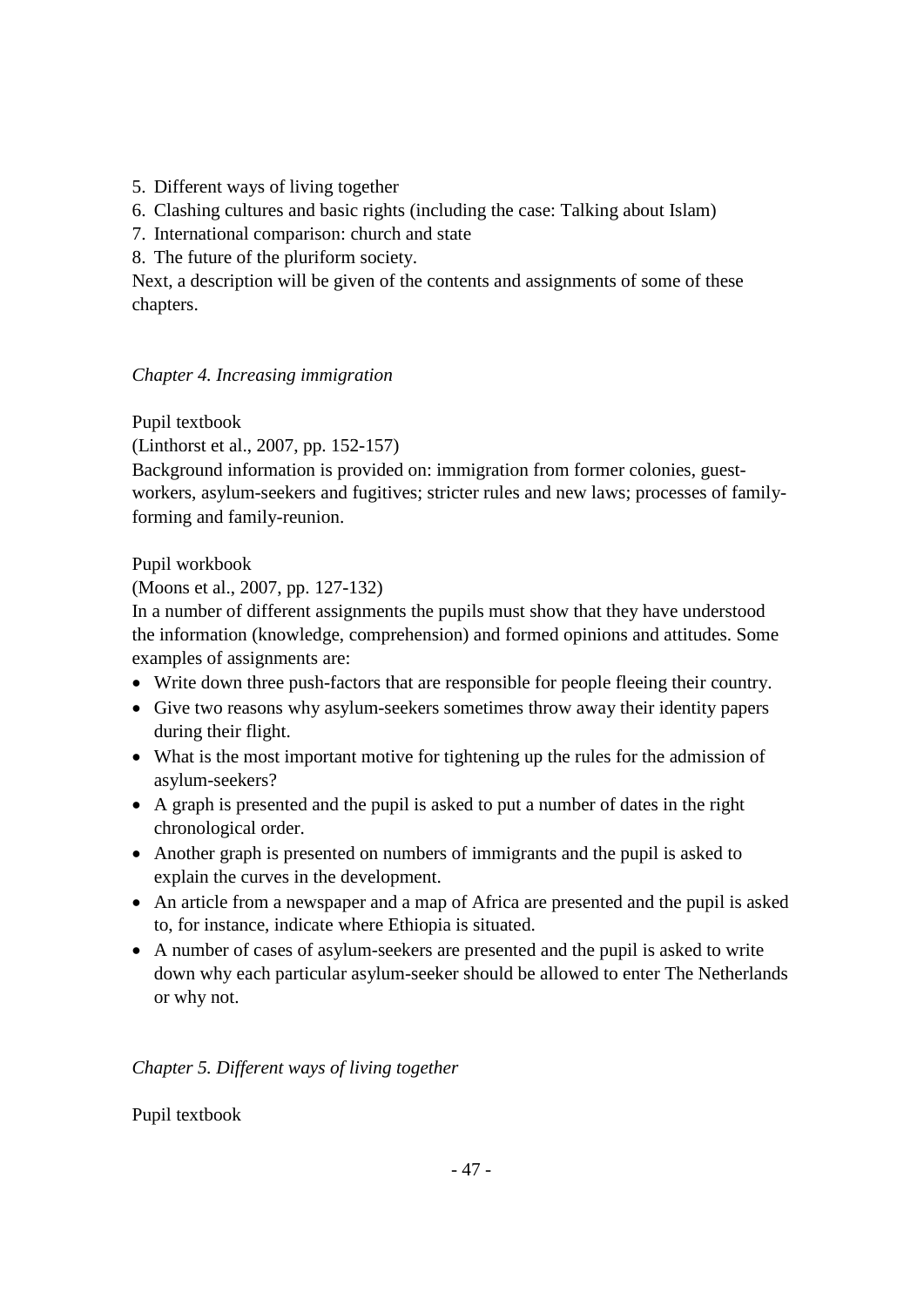(Linthorst et al., 2007, pp. 158-163)

Different integration models are explained (integration, assimilation, segregation). Next, some aspects of Dutch integration policy are presented and factors that have influenced developments in this policy (social inequality, economic factors, family-forming, language delays, discrimination).

Pupil workbook

(Moons et al., 2007, pp. 133-136)

Some examples of assignments are the following:

- Give some examples of voluntary segregation.
- Give at least two reasons why the integration debate in The Netherlands has hardened.
- What term does more apply to The Netherlands, 'melting pot' or 'salad bowl'? Please explain.
- Which position does apply to contemporary South-Africa: segregation, assimilation or integration? Please explain.
- Choose one or two of the following statements and discuss them with the class (e.g., 'Geert Wilders is right. We should stop admitting immigrants or The Netherlands will become an Islamic state').

# *Chapter 6. Clashing cultures and basic rights*

Pupil textbook

(Linthorst et al., 2007, pp. 164-169)

Because of the influx of immigrants chances of considerable differences between cultures are growing. A number of examples are given: male-female relations, homosexuality, emancipation, education). Another topic is: basic rights as laid down in the constitution.

Pupil workbook

(Moons et al., 2007, pp. 137-141)

Examples of assignments are:

- Explain why using the term 'Islamic terrorism' is wrong.
- Name a number of events that have led to the growing polarization in the Netherlands.
- Which basic right do you feel takes precedence: freedom of speech; freedom of religion; freedom of equal treatment?
- In the aftermath of the publication of the Danish cartoons furious Muslims burned the Danish flag. Do you feel this form of protest is acceptable? Please explain.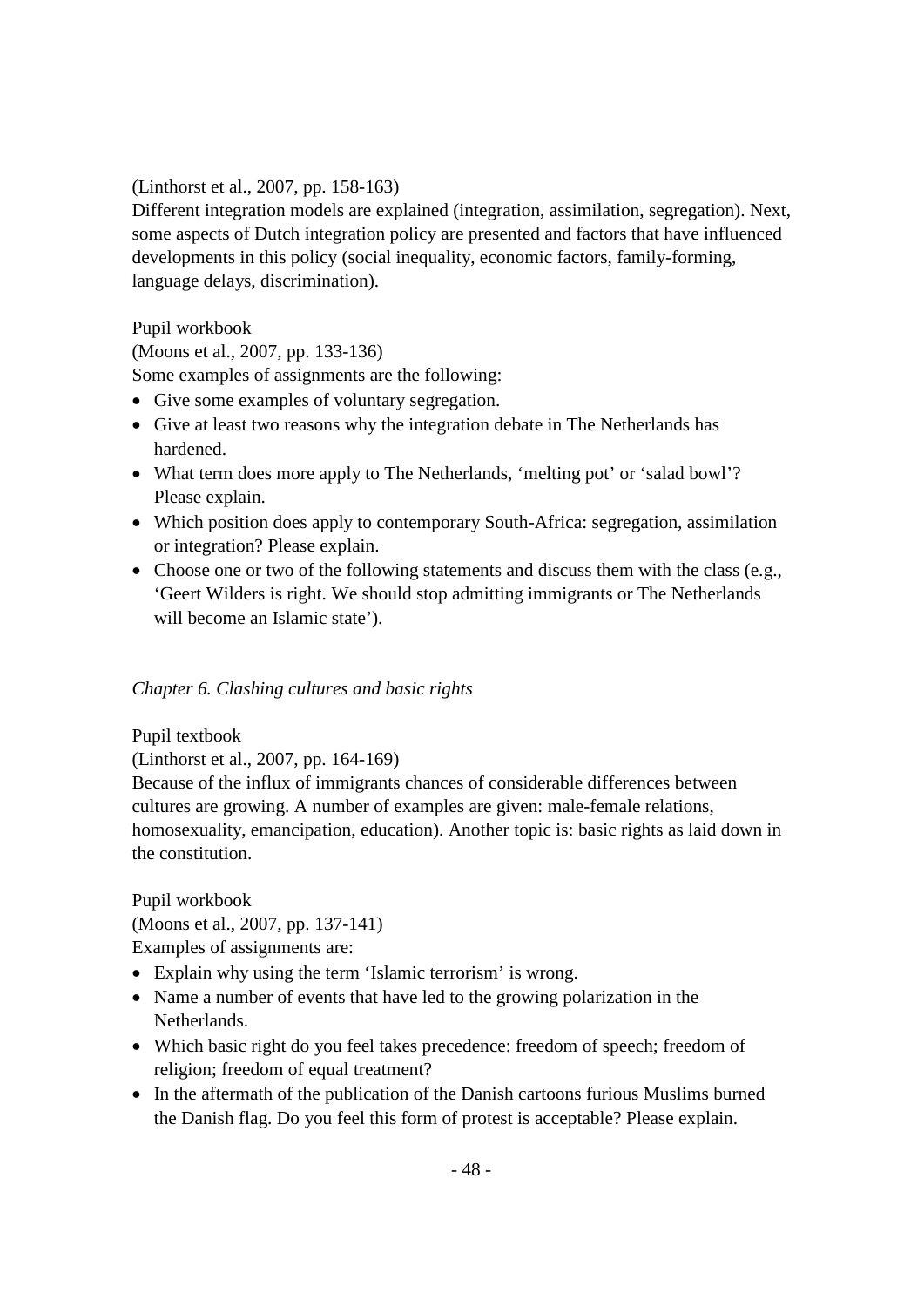• Why is MP Geert Wilders against Turkey joining the European Union? Give three possible reasons.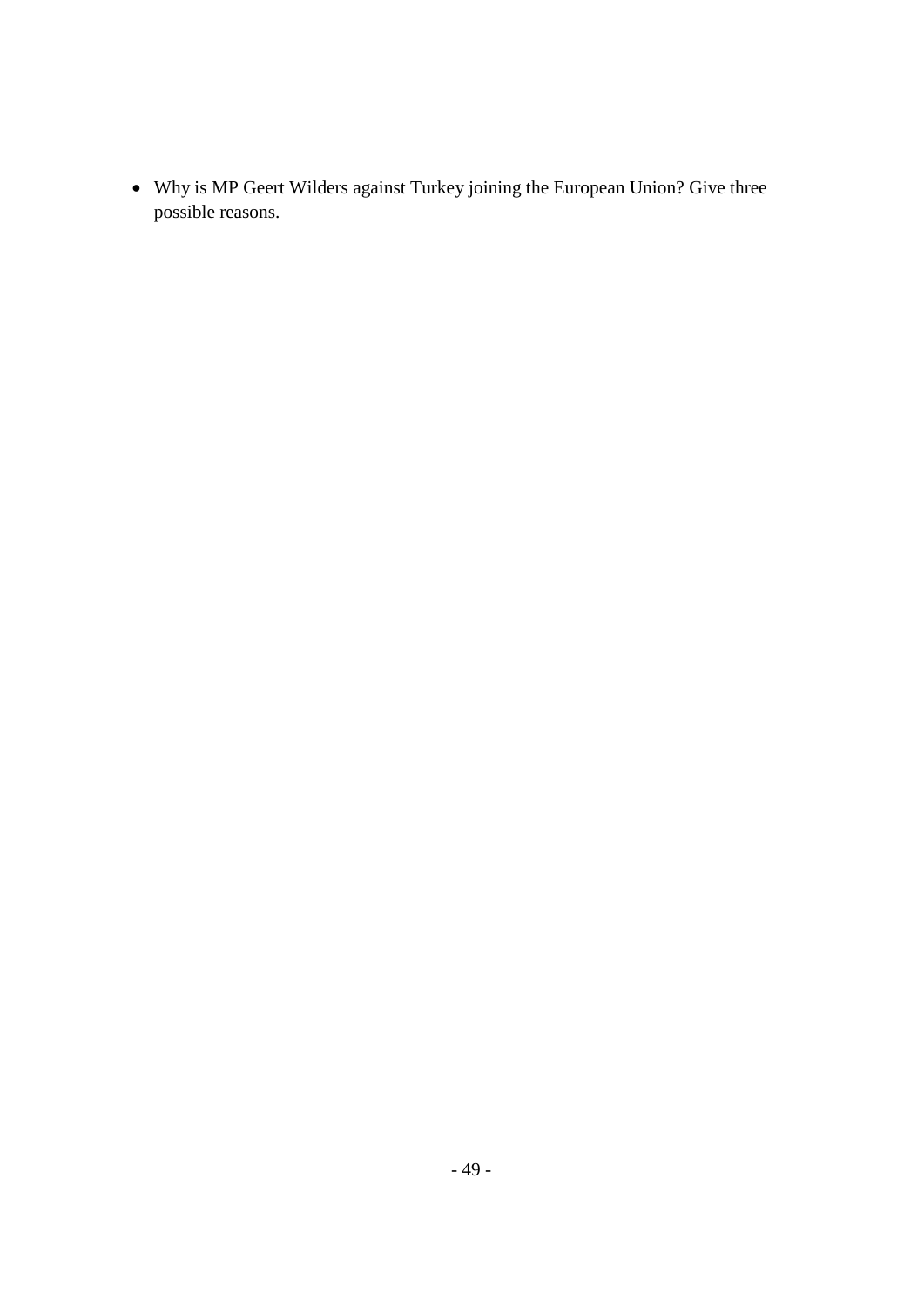# **Relevant websites**

Citizenship (Special website of the Ministry of Education on citizenship): www.burgerschap.kennisnet.nl/innederland

Citizenship Education Panels (*Scholenpanels Burgerschap*): www.scholenpanels.nl

Citizenship education in primary school: www.burgerschapindebasisschool.nl

European Citizenship: www.e-citizenship.org

Information for immigrants: www.naarnederland.nl

Inspectorate of Education (*Inspectie van het Onderwijs*): www.onderwijsinspectie.nl

Integration and Naturalization Service (*Integratie en Naturalisatie Dienst*): www.ind.nl

KPC Group (Consultancy for education and training): www.kpcgroep.nl

Ministry of Education *(Ministerie van Onderwijs, Cultuur en Wetenschap)*: www.minocw.nl

National Information Center Teaching Materials (NICL): www.leermiddelenplein.nl

National Institute for Curriculum Development (SLO): www.slo.nl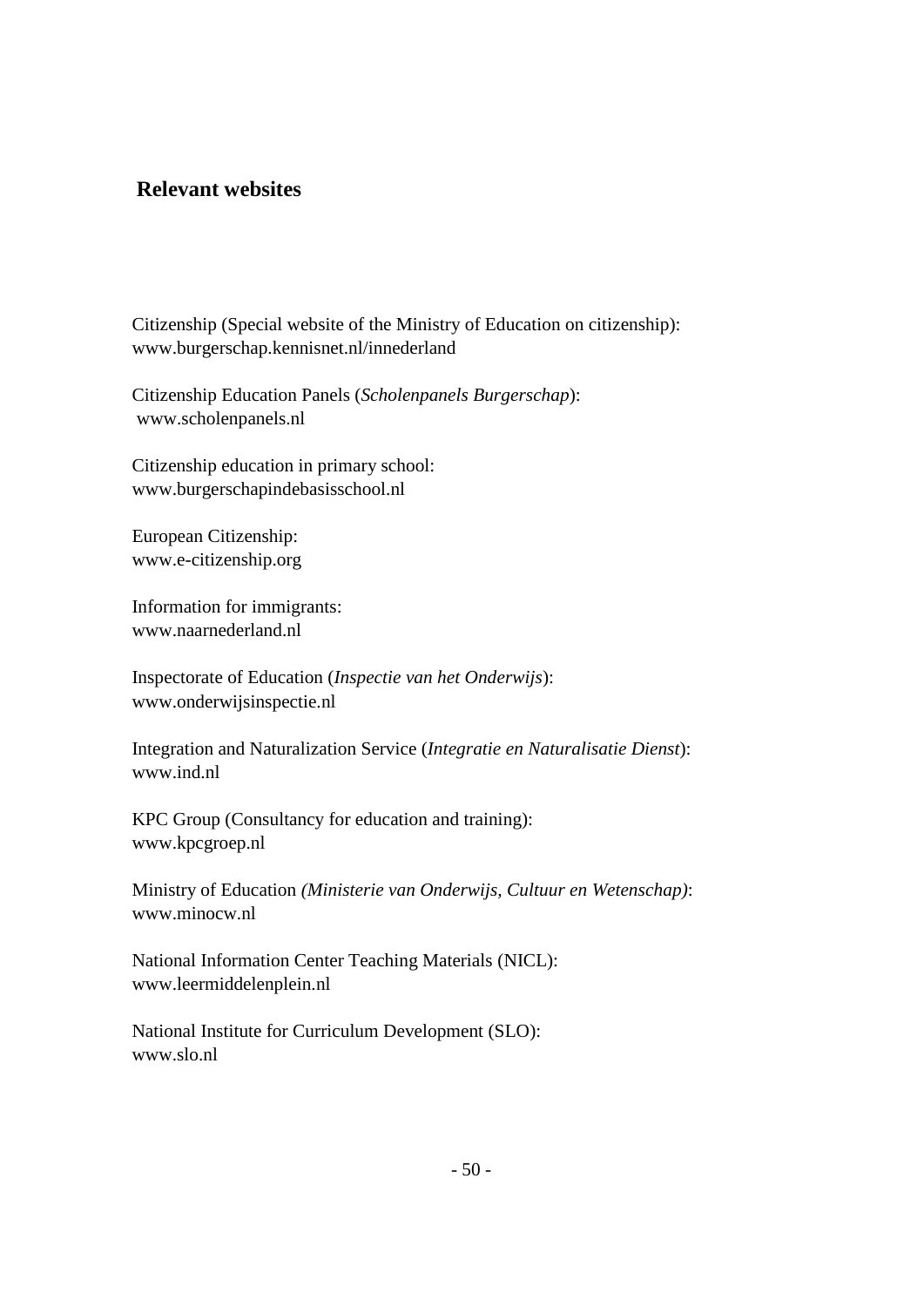University of Amsterdam, Graduate School of Teaching and Learning: www.ilo.uva.nl

University for Humanistics: www.uvh.nl

Web of knowledge (*Kennisnet*): www.burgerschap.kennisnet.nl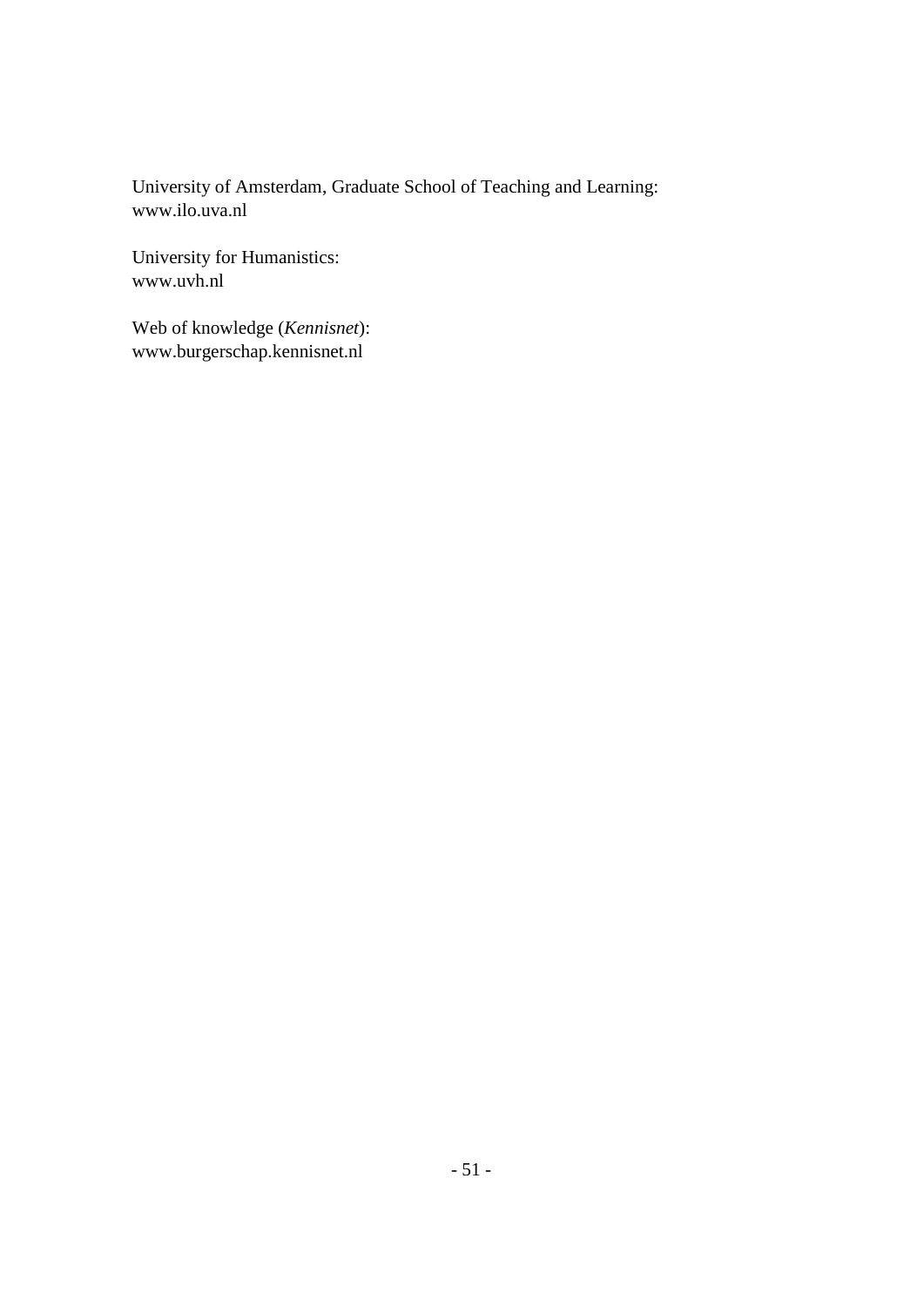### **References**

- Algemene Rekenkamer (2001). *Bestrijding Onderwijsachterstanden.* Den Haag: Algemene Rekenkamer.
- Bakker, A. (2006). *Kom verder! Examenboek Kennis van de Nederlandse Samenleving.* Amsterdam: Boom.
- Banks, J. (1993). Multicultural education: Historical development, dimensions, and practice. *Review of Research in Education*, 19, 3-49.
- Banks, J. (2008). Diversity, group identity, and citizenship education in a global age. *Educational Researcher*, 37, 129-139.
- Berlet, I. (2008). *Burgerschap praktijkonderwijs.* Enschede: SLO.
- Bovenkerk, F. (2002). Essay over oorzaken van allochtone misdaad. In J. Lucassen & A. de Ruijter (Eds.), *Nederland multicultureel en pluriform? Een aantal conceptuele studies* (pp. 209-245). Amsterdam: Aksant.
- Bron, J. (2006). *Een basis voor burgerschap. Een inhoudelijke verkenning voor het funderend onderwijs.* Enschede: SLO.
- Bron, J. (2008). *Maatschappelijk verantwoord. Instrument voor zelfevaluatie actief burgerschap en sociale integratie. Concept 7 februari 2008.* Enschede: SLO.
- Bron, J., Franken, P., Van Hoeij, J., & De Weme, B. (2003). *Scholen voor actief burgerschap. Uitgangspunten.* 's-Hertogenbosch: KPC Groep.
- Brubaker, R. (2001). The return of assimilation? Changing perspectives on immigration and its sequels in France, Germany, and the United States. *Ethnic and Racial Studies*, 24, 531-548.
- CBS (2007). *Jaarboek onderwijs in cijfers 2008.* Voorburg: CBS.
- CBS (2008). http://statline.cbs.nl. Accessed 31-03-2008.
- CFI (2006). *Voorlichtingspublicatie. Wet van 9 december 2005 (…)*. Den Haag: Ministerie van Onderwijs, Cultuur en Wetenschappen.
- Dagevos, J., & Veenman, J. (1996). Sociale netwerken en hun functionaliteit. In J. Veenman (Ed.), *Keren de kansen? De tweede-generatie allochtonen in Nederland* (pp. 81-103)*.* Assen; Van Gorcum.
- De Rooy, P. (1997). Farewell to pillarization. *The Netherlands' Journal of Social Sciences,* 33, 27-41.
- De Wit, C. (Ed.) (2007). *Maatschappelijk en pedagogisch bij de tijd. De school voor voortgezet onderwijs en haar maatschappelijke en pedagogische opdracht.* 's-Hertogenbosch: KPC Groep.
- Dekkers, H., & Driessen, G. (1997). An evaluation of the Educational Priority Policy in relation to early school leaving. *Studies in Educational Evaluation*, 23, 209-30.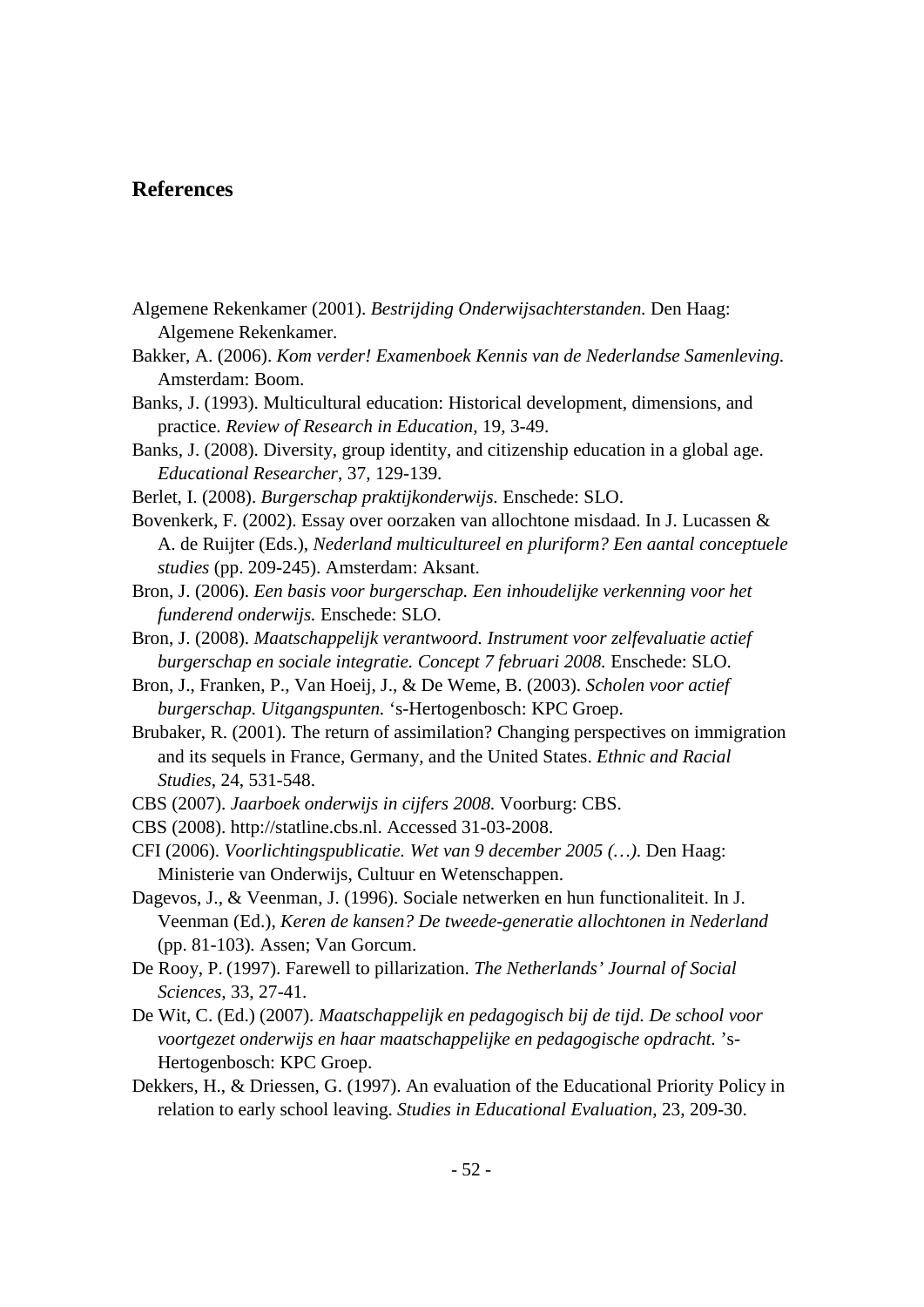- Driessen, G., & Jungbluth, P. (Eds.) (1994). *Educational opportunities. Tackling ethnic, class and gender inequality through research.* Münster/New York: Waxmann.
- Driessen, G. (1996). De taalvaardigheid Nederlands van allochtone en autochtone leerlingen. De ontwikkeling in het basisonderwijs in kaart gebracht. *Gramma/TTT - Tijdschrift voor Taalwetenschap*, 5, 31-40.
- Driessen, G. (2001). Ethnicity, forms of capital, and educational achievement. *International Review of Education,* 47, 513-38.
- Driessen, G. (2002). School composition and achievement in primary education: A large-scale multilevel approach. *Studies in Educational Evaluation*, 28, 347-68.
- Driessen, G. (2004). A large-scale longitudinal study of the utilization and effects of early childhood education and care in the Netherlands. *Early Child Development and Care*, 174, 667-89.
- Driessen, G. (2005). From cure to curse: The rise and fall of bilingual education programs in the Netherlands. In AKI (Ed.), *The effectiveness of bilingual school programs for immigrant children. WZB discussion paper SP IV 2005-601* (pp. 77- 107). Berlin: Wissenschaftszentrum Berlin für Sozialforschung.
- Driessen, G. (2007). Trends in religious affiliation of parents of primary school children in the Netherlands in the period 1995-2005. Exploration of correlation with sex, ethnicity and socio-economic background. *Journal of Empirical Theology*, 20, 232- 49.
- Driessen, G., & Dekkers, H. (1997). Educational opportunities in the Netherlands. Policy, students' performance and issues. *International Review of Education*, 43, 299-315.
- Driessen, G., & Merry, M. (2006). Islamic schools in the Netherlands: Expansion or marginalization? *Interchange*, 37, 201-23.
- Driessen, G., & Smit, F. (2007). Effects of immigrant parents' participation in society on their children's school performance. *Acta Sociologica*, 50, 39-56.
- Driessen, G., & Van der Slik, F. (2001). Religion, denomination, and education in the Netherlands: Cognitive and noncognitive outcomes after an era of secularization. *Journal for the Scientific Study of Religion*, 40, 561-72.
- Driessen, G., Van Langen, A., &Vierke, H. (2006). *Basisonderwijs: Veldwerkverslag, Leerlinggegevens en Oudervragenlijsten. Basisrapportage PRIMA-cohortonderzoek. Zesde Meting 2004-2005*. Nijmegen: ITS.
- Dronkers, J. (1996). Dutch public and religious schools between state and market. A balance between parental choice and national policy? In D. Benner, A. Kell, & D. Lenzen (Eds), *Bildung zwischen Staat und Markt* (pp. 51-66). Weinheim und Basel: Beltz Verlag.
- Eijsackers, L. (2003). *Actief burgerschap. Good practices in scholen.* 's-Hertogenbosch: KPC Groep.
- Eijsackers, L. (2005). *Actief burgerschap: Good practices in scholen. Aanvulling.* 's-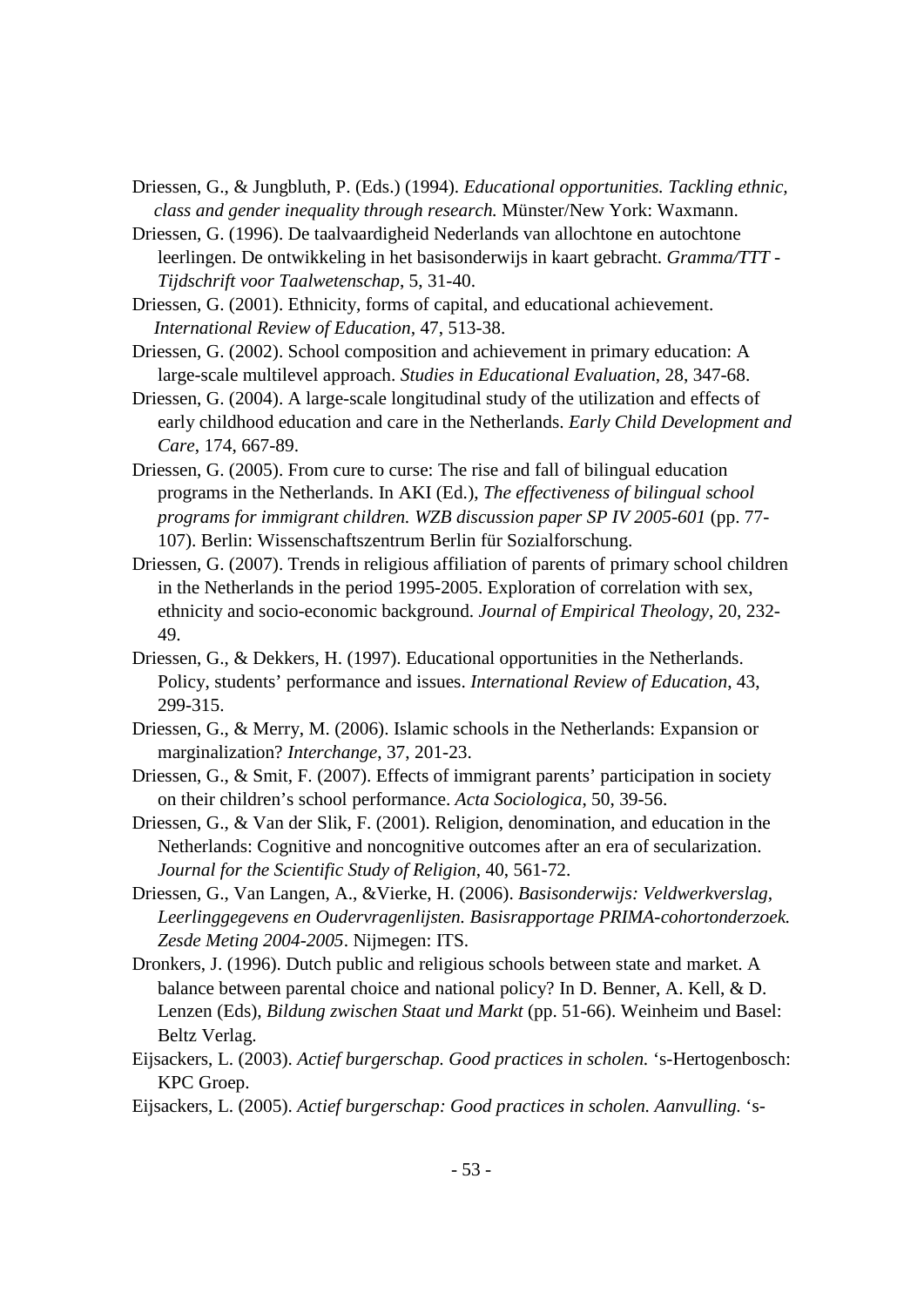Hertogenbosch: KPC Groep.

- Eijsackers, L. (2006). *Actief burgerschap: Good practices in scholen. Aanvulling.* 's-Hertogenbosch: KPC Groep.
- Eijsackers, L. (2008). *Actief door burgerschap. Voorbeelden van goede initiatieven in het kader van Actief Burgerschap en Sociale Integratie (2003-2007).* 's-Hertogenbosch: KPC Groep.
- Engbersen, G., & Gabriëls, R. (Eds.) (1995). *Sferen van integratie. Naar een gedifferentieerd allochtonenbeleid.* Amsterdam/Meppel: Boom.
- Eurydice (2005). *Citizenship education at school in Europe.* Brussels: Eurydice.
- Eurydice (2007). *The education system in the Netherlands 2006/07.*
- http://www.eurydice.org/ressources/eurydice/eurybase/pdf/0\_integral/NL\_EN.pdf. Accessed 14-04-2008.
- Fase, W., & Van den Berg, G. (1985). *Theorie en praktijk van intercultureel onderwijs.* Den Haag: SVO.
- Fase, W., Kole, S., Van Paridon, C., & Vlug, V. (1990). *Vorm geven aan intercultureel onderwijs.* De Lier: ABC.
- Felling, A., Peters, J., & Schreuder, O. (1991). *Dutch religion. The religious consciousness of the Netherlands after the cultural revolution.* Nijmegen: ITS.
- Franken, P., & Van Hoeij, J. (2003). *Projectplan actief burgerschap.* 's-Hertogenbosch: KPC Groep.
- Franken, P., Hautvast, D., Van Hoeij, J., & Stroetinga, M. (2003). *Aan de slag met actief burgerschap. Handreiking voor scholen PO en VO.* 's-Hertogenbosch: KPC Groep.
- Hagendoorn, L., Veenman, J., & Vollebergh, W. (2003). Cultural orientation and socioeconomic integration of immigrants in the Netherlands. In L. Hagendoorn, J. Veenman & W. Vollebergh (Eds.), *Integrating immigrants in the Netherlands. Cultural versus socio-economic integration* (pp. 1-15)*.* Aldershot: Ashgate.
- Hooghiemstra, E. (2003). *Trouwen over de grens. Achtergronden van partnerkeuze van Turken en Marokkanen in Nederland.* Den Haag: SCP.
- HRW (2008). *The Netherlands: Discrimination in the name of integration. Migrants' rights under the Integration Abroad Act.* Human Rights Watch. http://www.statewatch.org/. Accessed 14-06-2008.

IND (2008). *Residence in the Netherlands.* http://www.ind.nl/nl/inbedrijf/actueel/wet\_inburgering\_info.asp. Accessed 09-04- 2008.

- Inspectie (2006). *Toezichtkader actief burgerschap en sociale integratie.* Utrecht: Inspectie van het Onderwijs.
- Inspectie (2007). *De staat van het onderwijs. Onderwijsverslag 2005/2006.* Utrecht: Inspectie van het Onderwijs.
- Janmaat, J. (2008). The civic attitudes of ethnic minority youth and the impact of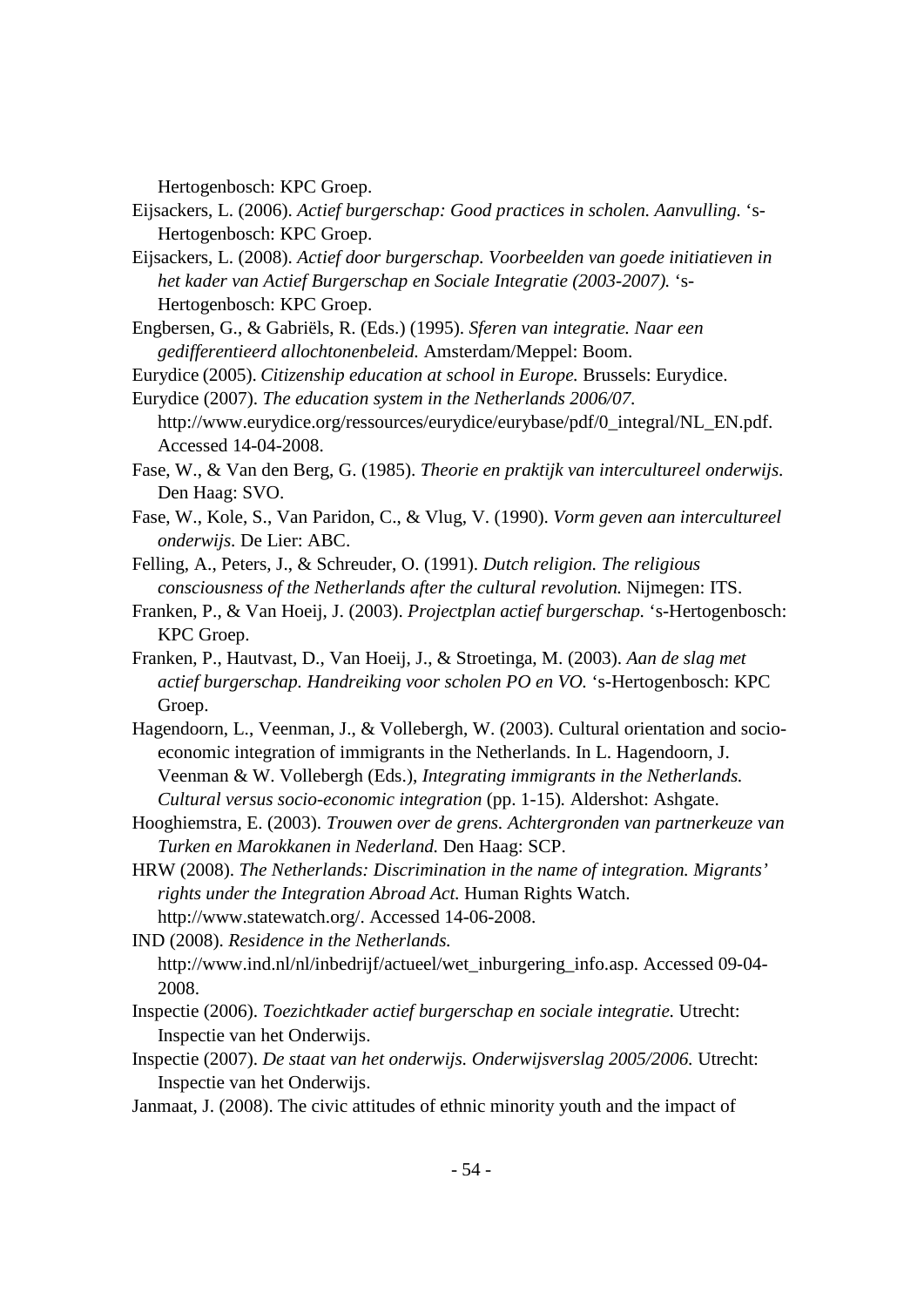citizenship education. *Journal of Ethnic and Migration Studies*, 36, 27-54.

- Karsten, S., & Meijnen, W. (2005). *Leergeld. Sociaal-democratische onderwijspolitiek in een tijd van nieuwe verschillen.* Amsterdam: Mets & Schilt Uitgevers.
- Koopmans, R., & Statham, P. (Eds.) (2000). *Challenging immigration and ethnic relations politics: Comparative European perspectives.* New York: Oxford University Press.
- Ledoux, G., Overmaat, M., Boogaard, M., Felix, C., & Triesschein, B. (2005). *Onderwijskansen bekeken. De stand van zaken in het onderwijskansenbeleid.* Amsterdam: SCO-Kohnstamm Instituut.
- Leeman, Y., & Reid, C. (2006). Multi/intercultural education in Australia and the Netherlands. *Compare*, 36, 57-72.
- Leeman, Y., & Ledoux, G. (2003). Intercultural education in Dutch schools. *Curriculum Inquiry*, 33, 385-99.
- Leeman, Y., & Ledoux, G. (2005). Teachers on intercultural education. *Teachers and Teaching; theory and practice*, 11, 575-89.
- Leeman, Y., & Pels, T. (2006). Citizenship education in the Dutch multiethnic context. *European Education*, 38, 64-75.
- Leenders, H., Veugelers, W., & De Kat, E. (2008). *Moral education and citizenship education in pre-vocational schools. Teachers' views and students' views.* Paper presented at the annual conference of AERA, New York, April 25, 2008.
- Linthorst, M., Schuijt, K., Schuijt, B., Schuurman, T., Meijer, M., & Rijpkema, T. (2007). *Thema's maatschappijleer. Lesboek VWO.* Uitgeverij Essener.
- LSTZG (s.a.). *Wapen jezelf met woorden.* Noordwijk: Landelijke Stichting Tegen Zinloos Geweld.
- Lubienski, S. (2003). Celebrating diversity and denying disparities: A critical assessment, *Educational Researcher,* 32, 30-38.
- Mares, A. (Ed.) (2004). *Jaarboek onderwijs in cijfers 2005. Feiten en cijfers over het onderwijs in Nederland tot november 2004*. Deventer: Kluwer/Heerlen: CBS.
- Merry, M., & Driessen, G. (2005). Islamic schools in three western countries: Policy and procedure. *Comparative Education*, 41, (4), 411-32.
- Michel, T. (Ed.) (2007a). *Extremisme in het nieuws. Opdrachten voor het voortgezet onderwijs.* Amsterdam: Stichting Krant in de Klas.
- Michel, T. (Ed.) (2007b). *Extremisme in het nieuws. Achtergrondinformatie voor de docent.* Amsterdam: Stichting Krant in de Klas.
- MinJus (2007). *Brief aan de Voorzitter van de Tweede Kamer der Staten-Generaal. Kenmerk 5506294/07/DVB.* Den Haag: Ministerie van Justitie.
- MinOCW (2004). *Citizenship – made in Europe: Living together starts at school.* Den Haag: Ministerie van Onderwijs, Cultuur & Wetenschap.
- MinOCW (2004). *Onderwijs, integratie en burgerschap*. Den Haag: Ministerie van Onderwijs, Cultuur en Wetenschap.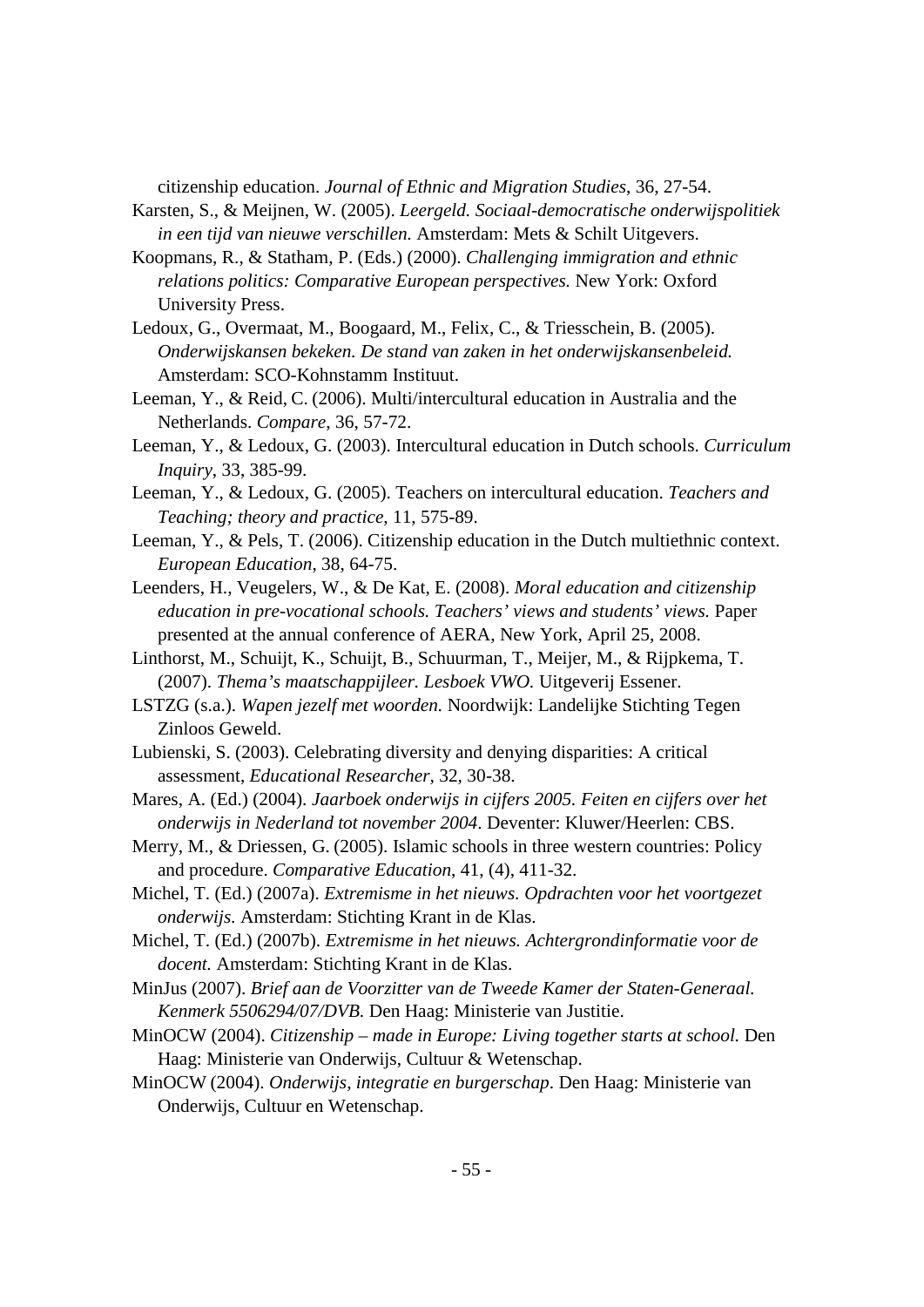- MinOCW (2005). *Voorstel van wet en Memorie van toelichting. W2624K-2*. Den Haag: Ministerie van Onderwijs, Cultuur en Wetenschap.
- MinOCW (2008). Herziening normering Toezichtkader Actief burgerschap en sociale integratie. *Staatscourant*, 21, 24.
- MinVROM (2008). *Kabinet: 3.5 jaar voor halen inburgeringsexamen*. www.vrom.nl. Accessed 22-06-2008,
- Moons, A., Schuijt, B., Romkes, K., Schuurman, T., & Rijpkema, T. (2007). *Thema's maatschappijleer.Rechtstaat, parlementaire democratie, pluriforme samenleving, verzorgingsstaat. Werkboek VWO.* Uitgeverij Essener.
- Moons, A. et al. (2008). *Thema's maatschappijleer. Docentenhandleiding VWO II. Open vragen en meerkeuzevragen.* Uitgeverij Essener.
- Mulder, L. (1996). *Meer voorrang, Minder achterstand? Het Onderwijsvoorrangsbeleid getoetst.* Nijmegen: ITS.
- Mulder, L., Roeleveld, J., Van der Veen, I., & Vierke, H. (2005). *Onderwijsachterstanden tussen 1988 en 2002: Ontwikkelingen in basis- en voortgezet onderwijs.* Nijmegen: ITS.
- Mulder, L., Van der Hoeven, A., Vierke, H., Ledoux, G., Van der Veen, I., Oud, W., Van Daalen, M., & Roeleveld, J. (2008). *Inrichting en effecten van schakelklassen. Resultaten van het evaluatieonderzoek schakelklassen in het schooljaar 2006/2007.* Nijmegen: ITS.
- Nasir, N., & Hand, V. (2006). Exploring sociocultural perspectives on race, culture, and learning. *Review of Education*, 76, 449-75.
- Odé, A. (2002). *Ethnic-cultural and socio-economic integration in the Netherlands. A comparative study of Mediterranean and Caribbean minority groups.* Assen: Van Gorcum.
- Overdijk-Francis, J., & Smeets, H. (Eds.) (1998). *Criminaliteit en integratie van etnische minderheden.* Houten: Bohn Stafleu Van Loghum.
- Penninx, R., & Slijper, B. (1999). *Voor elkaar? Integratie, vrijwilligerswerk en organisaties van migranten.* Amsterdam: IMES.
- Portes, A., & Rumbaut, R. (1996). *Immigrant America: A portrait.* Berkeley and Los Angeles: University of California Press.
- Rijkschroeff, R., Ten Dam, G., Duyvendak, J., De Gruijter, M., & Pels, T. (2005). Educational policies on migrants and minorities in the Netherlands: Success or failure? *Journal of Education Policy*, 20, 417-35.
- Ritzen, J., Van Dommelen, J., & De Vijlder, F. (1997). School finance and school choice in the Netherlands. *Economics of Education Review*, 16, 329-35.
- Romkes, K. et al. (2008). *Thema's maatschappijleer. Docentenhandleiding VWO I. Antwoorden op vragen en opdrachten.* Uitgeverij Essener.
- Schuitema, J., Ten Dam, G., & Veugelers, W. (2008). Teaching strategies for moral education: A review. *Journal of Curriculum Studies*, 40, 69-89.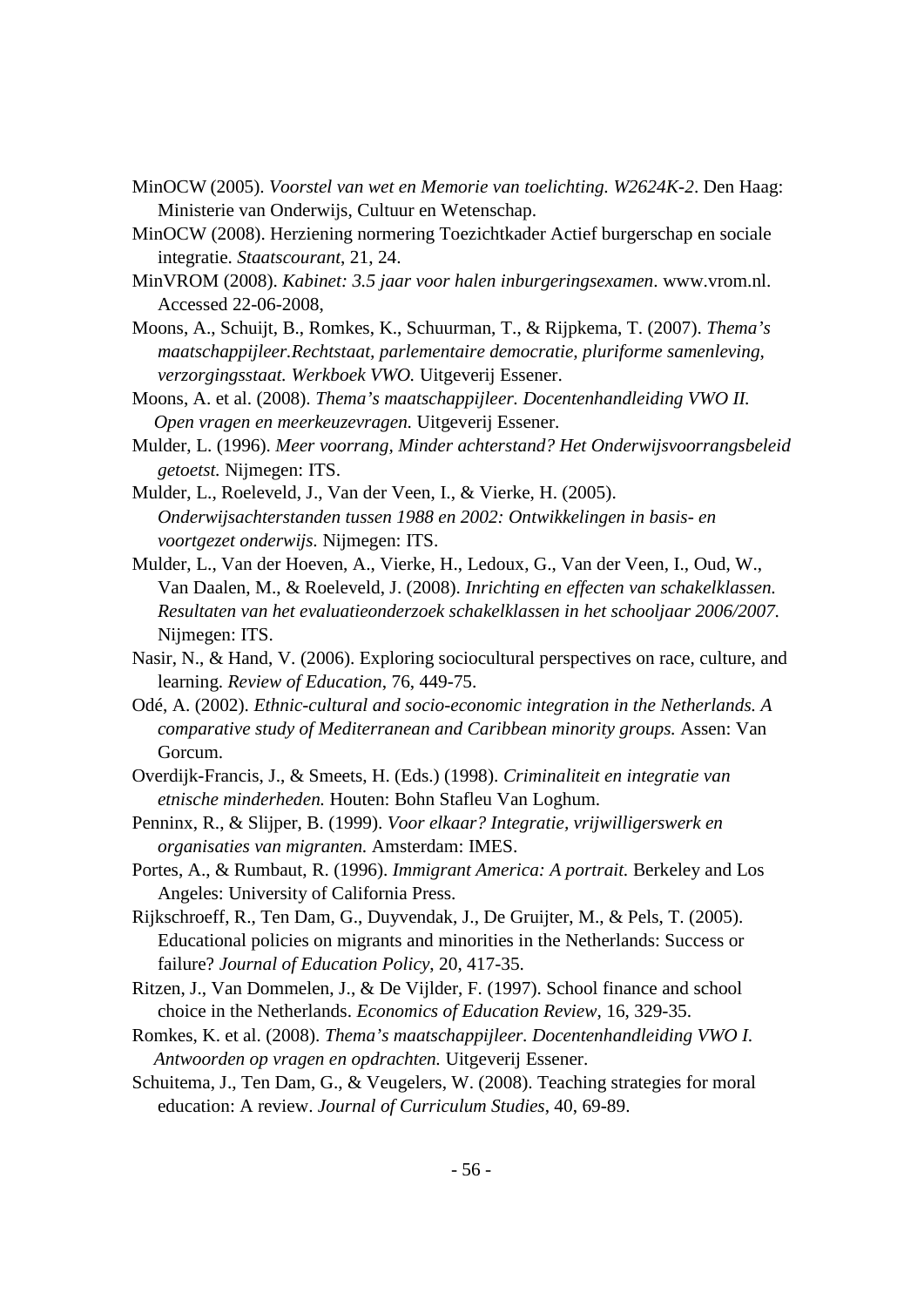SBO (2008).

http://jaarboek.onderwijsarbeidsmarkt.nl/jaarboek2.bms?verb=findvar&var=24. Accessed 06-04-2008.

- SLO (2007). *Leermiddelenkrant nr. 1 2007. Actief burgerschap en sociale integratie*. http://www.slo.nl/themas/00139/00008/00006/ Accessed 13-06-2008.
- Spiecker, B., & Steutel, J. (2001). Multiculturalism, pillarization and liberal civic education in the Netherlands. *International Journal of Educational Research*, 35, 293-304.
- Ten Dam, G. (s.a.). *Ontwikkelingen in burgerschapscompetenties van jongeren in relatie tot leerlingkenmerken en onderwijsomgeving.* Amsterdam: UvA/Instituut voor de Lerarenopleiding.
- Ten Dam, G., & Volman, M. (2004). Critical thinking as a citizenship competence: teaching strategies. *Learning and Instruction*, 14, 359-79.
- Ten Dam, G., Geijsel, F., Ledoux, G., & Reumerman, R. (2007). *Meten van burgerschapscompetenties: Een tussenstand.* Paper Onderwijs Research Dagen 6,7 en 8 juni 2007, Groningen.
- Tesser, P., & Iedema, J. (2001). *Rapportage minderheden 2001. Deel I. Vorderingen op school.* Den Haag: SCP.
- Tweede Kamer (1998). *Integratiebeleid 1999-2000. Kansen krijgen, Kansen pakken. Tweede Kamer der Staten-Generaal. Vergaderjaar 1998-1999, 26333, nrs. 1-2.* 's-Gravenhage: Sdu Uitgevers.
- Tweede Kamer (2000). *Aanpak Onderwijsachterstanden. Bestrijding van Onderwijsachterstanden.* 's-Gravenhage: Sdu Uitgevers.
- Tweede Kamer (2003). *Rapportage integratiebeleid etnische minderheden. Tweede Kamer der Staten-Generaal. Vergaderjaar 2003-2004, 29203, nrs. 1-2.* 's-Gravenhage: Sdu Uitgevers.
- Uunk, W. (2003). The cultural integration of immigrants in the Netherlands: A description and explanation of modern attitudes of Turks, Moroccans, Surinamese, Antilleans and the indigenous population. In L. Hagendoorn, J. Veenman & W. Vollebergh (Eds.), *Integrating immigrants in the Netherlands. Cultural versus socioeconomic integration* (pp. 199-233)*.* Aldershot: Ashgate.
- Van Boxtel, R. (1999). *Godsdienst en levensovertuiging in relatie tot het integratiebeleid etnische minderheden.* 's-Gravenhage: Ministerie van Binnenlandse Zaken en Koninkrijksrelaties.
- Van der Niet, M., Ten Dam, G., Geijsel, F., & Admiraal, W. (2007). *Diversiteit in burgerschapscompetenties van jongeren: Herkomst-, SES-, sekse- en leeftijdsverschillen.* Paper Onderwijs Research Dagen 2007, 6 - 8 juni 2007, Groningen.
- Van der Niet, M., et al. (2008). *Competenties van leerlingen op het terrein van burgerschap en integratie.* Symposium Onderwijs Research Dagen 2008, 18 – 20